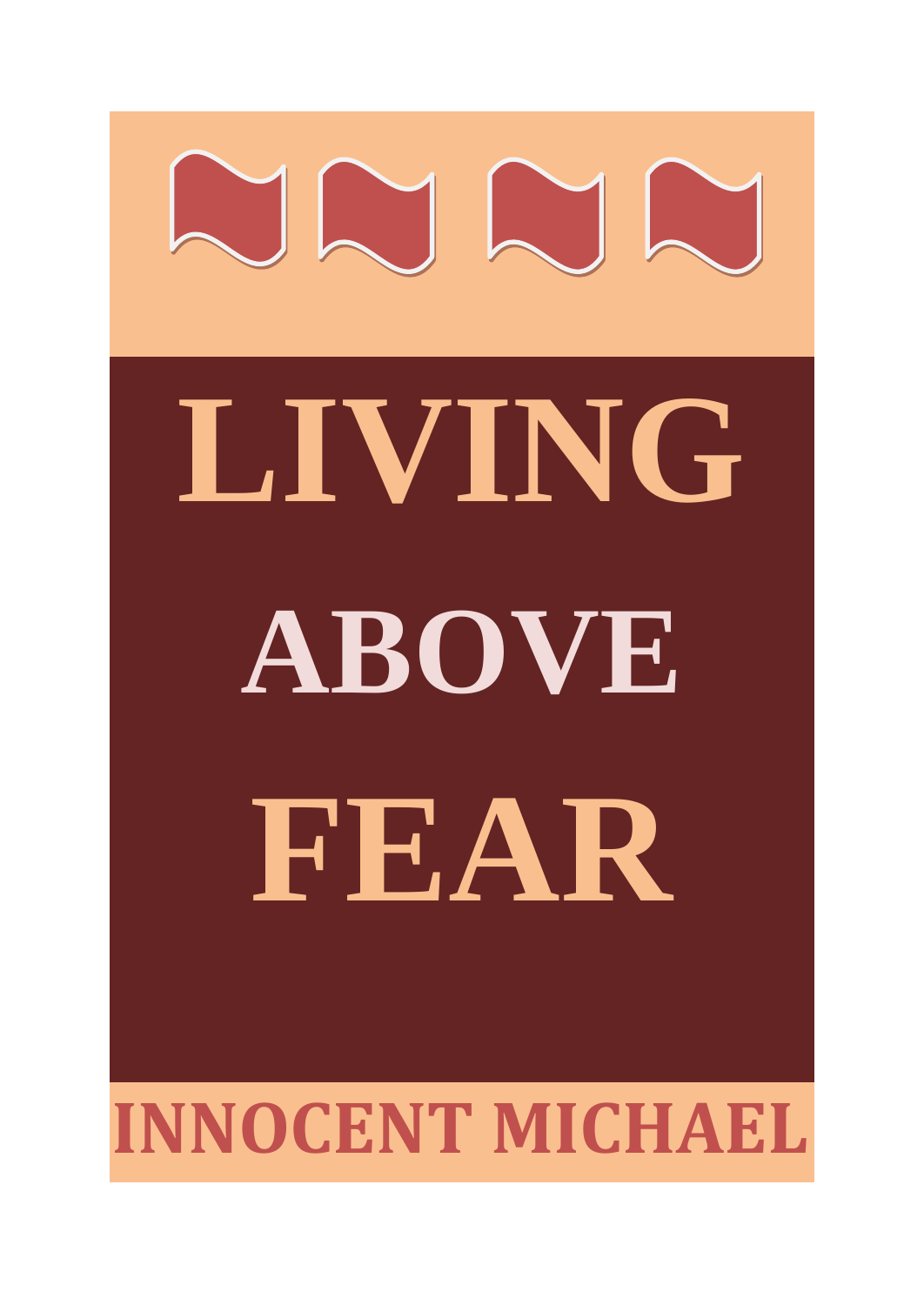# **CONTENTS**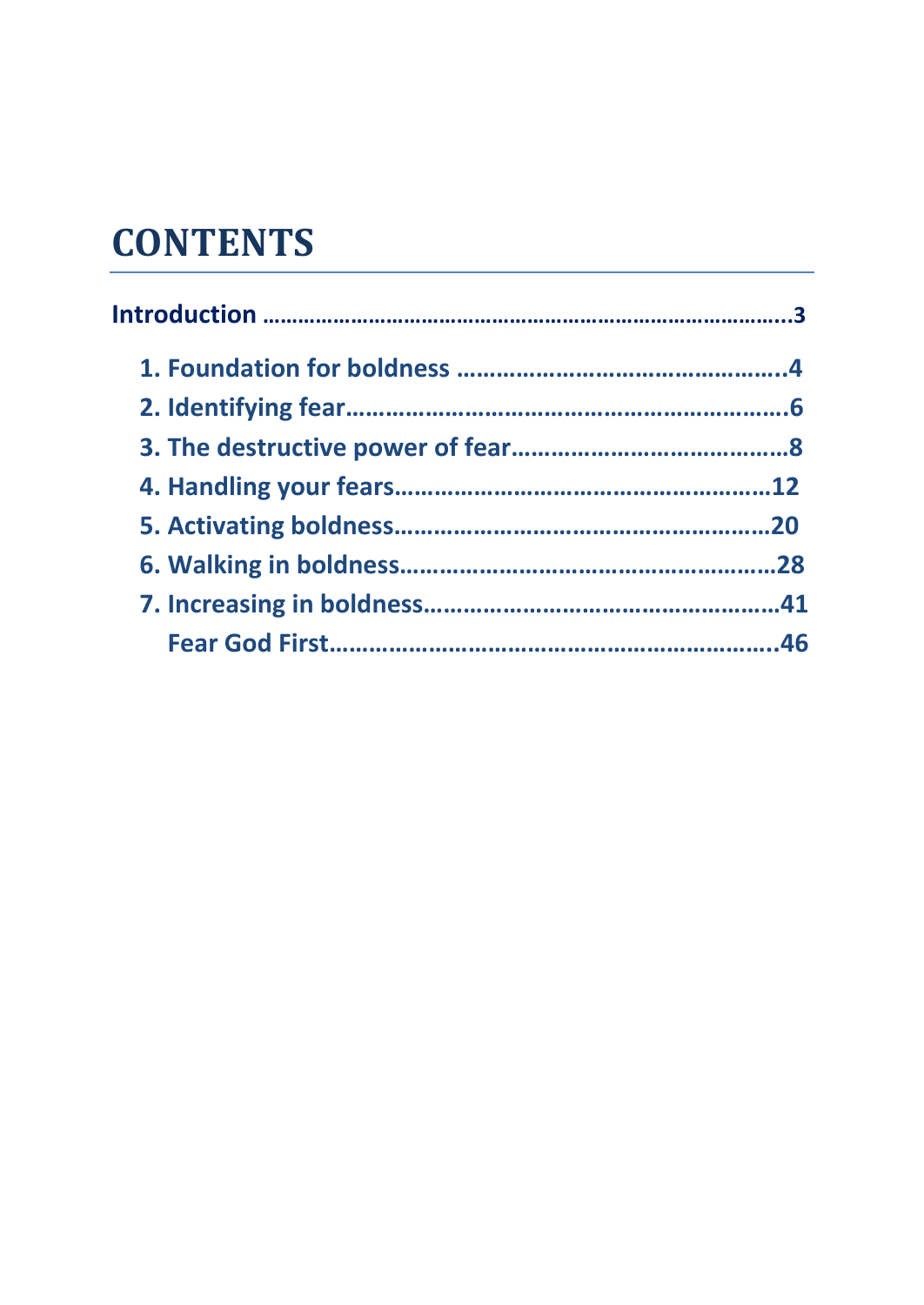# **INTRODUCTION**

God is not intimidated by anything, so you are being called by God into the boldness of God that will guarantee your fulfillment on earth. God made Adam and placed him in charge of creation. Adam was the master over the earth and he was not at the mercy of anything. Adam was not afraid of anybody or anything. Nothing was an object of threat or dread before Adam. Even before God made Eve, Adam was alone and was afraid of nothing. The appearance of fear was after the fall of man in Genesis Chapter three;

#### *"And he said, I heard thy voice in the garden and I was afraid, because I was naked, and I hid myself" (Vs 10)*

This was when boldness was lost by mankind.

Christ came as the last Adam to restore that boldness. The bible says

#### *"Herein is our love made perfect, that we may have boldness…..because as he is, so are we in this world"1 John 4:17*

One major assignment of Christ's life, death and resurrection was to restore boldness to man that Adam lost because of sin. Christ came to give us boldness to approach God and boldness to approach God equals boldness to approach anything. Your calling in God is a call to boldness. Timidity is a misrepresentation of divinity. Audacity is actually the true picture of divinity. To know God and be in fear is a questioning of your knowledge of God. No God, no boldness. Know God and you will surely know boldness. The devil has been in charge in some areas in your life before now due to lack of boldness, but you are getting to know and to take your place once again in Jesus name. Amen.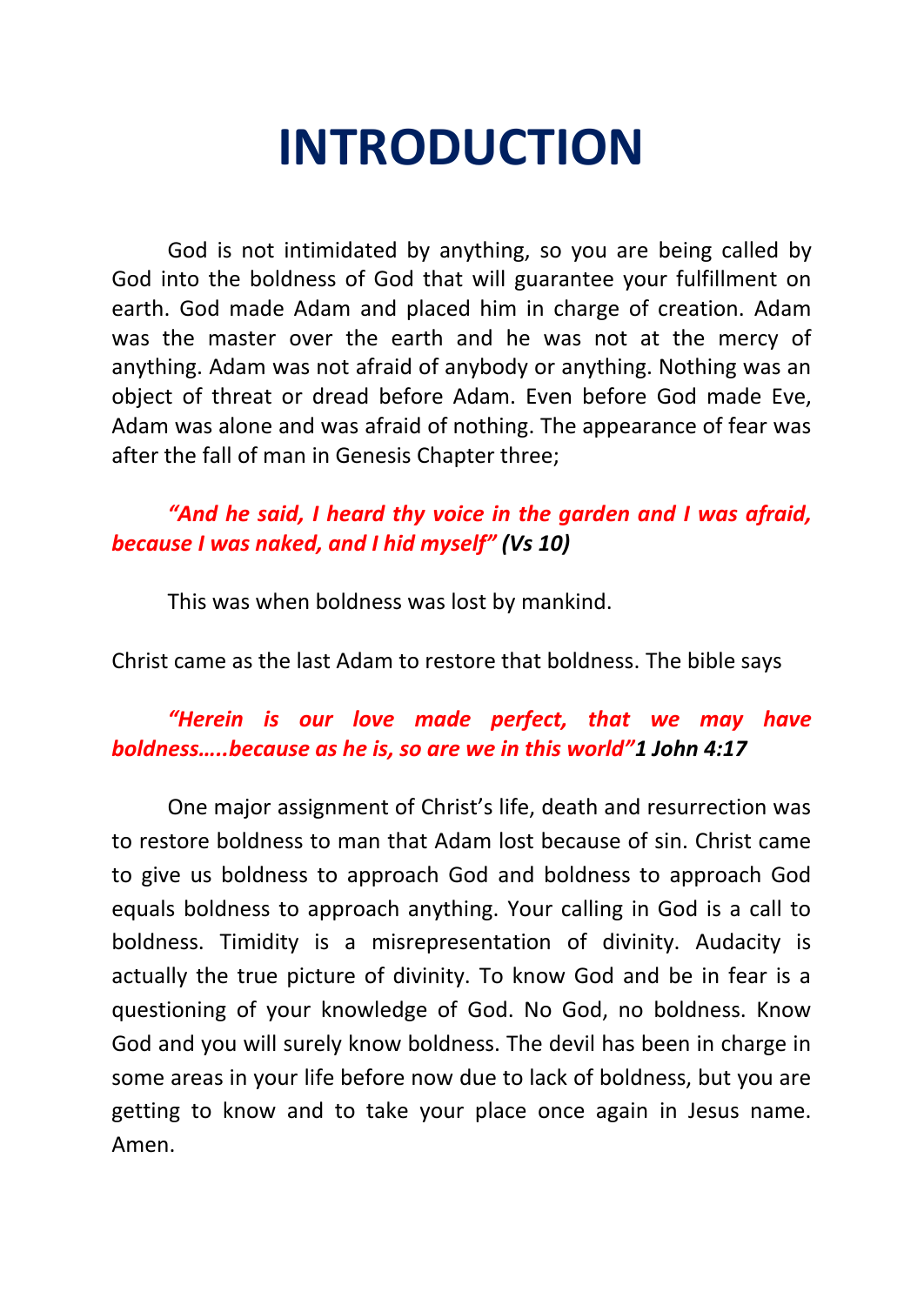# **CHAPTER 1**

# **FOUNDATION FOR BOLDNESS**

### *"The fear of God builds up confidence and makes a world safe for your children" Proverbs 14:26 (MSG)*

Any life plagued with fear is due to the shortage of the fear of God. You shouldn't fear God and fear what God has created. The fear of God forbids the fear of anything else. Those who fear God can dare anything in life. Reduction in the fear of the Lord is acceleration in fear of the creatures of God. Check your foundation if there is something wrong with the 'building' of your life now.

Daniel's boldness to face the lion was founded on the fact that he feared God so much to miss his prayer altar (Daniel 6). Shedrach, Meshach and Abednego's boldness to face a seven-fold heated fire was predicated on the fear of God rooted in their lives; and that made them along with Daniel to refuse to eat the defiled food and wine of the king. (Daniel 1:8-16, 3:8-27). Any other thing upon which you want to build boldness outside the fear of God is an application for disgrace. Any manifestation of confidence not founded on the fear of God is deception. It is a manifestation in the physical that is founded on fear on the inside. No one without the fear of God is truly bold. Whatever they present as boldness is a cover up for the under-lying fear in their hearts.

Wake up into a life conscious of God in all that you do. Let the fear of God so fill you that there is no space for the fear of any other thing. So here is the wisdom: Whenever you begin to have fear about anything, check your level of fear of the Lord and you will discover why fear is creeping into your life. The desire to please God only consumes a man till he is no more aware of whatever is around him. So my dear, just fear God sufficiently enough and you will discover the death of fear in your life. Be more careful about pleasing God and you will see how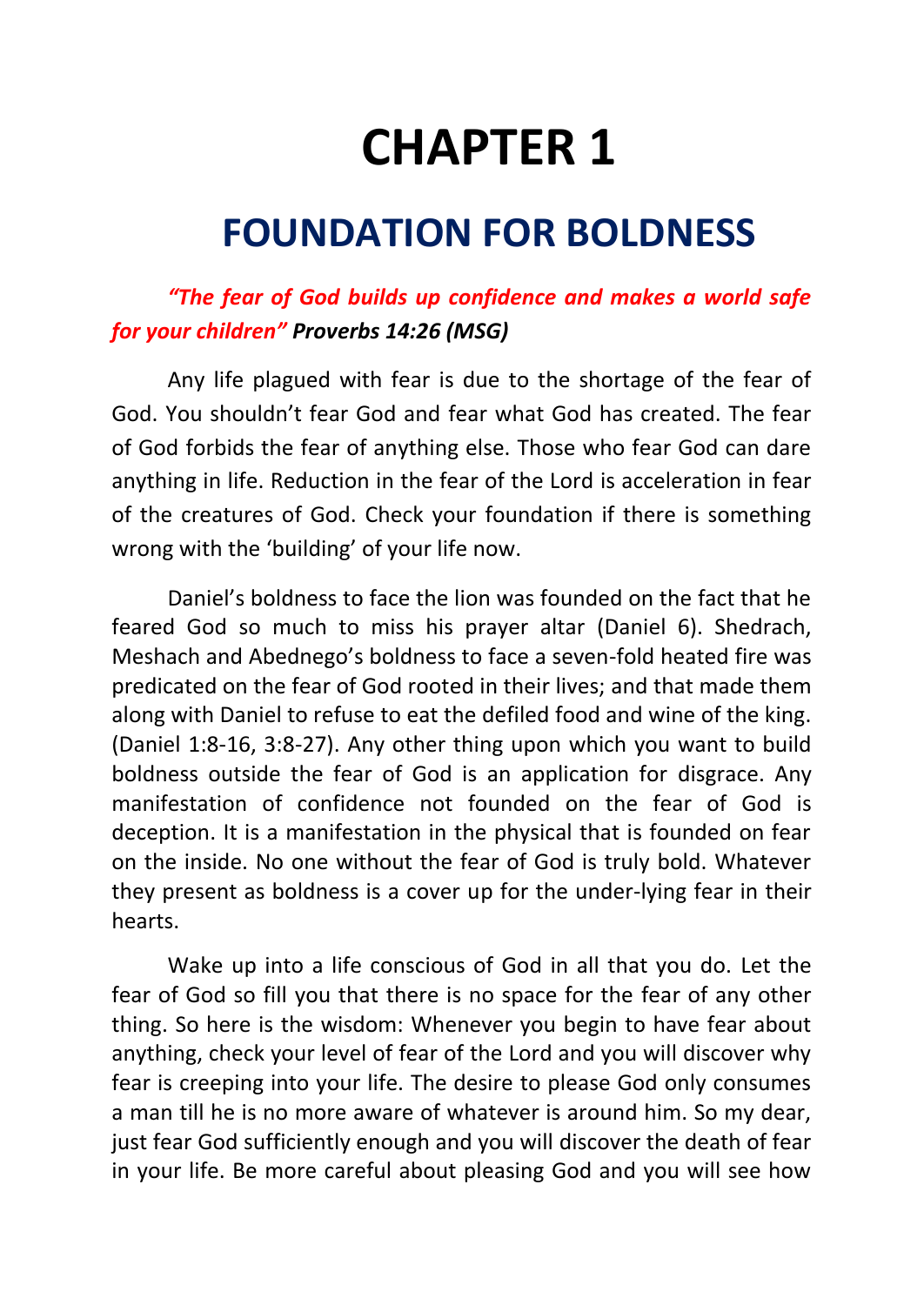careless you will be concerning what the devil is doing or saying. When you are not thinking of yourself but how to please God, then fearful sights and sounds will not constitute a disturbance to your spirit.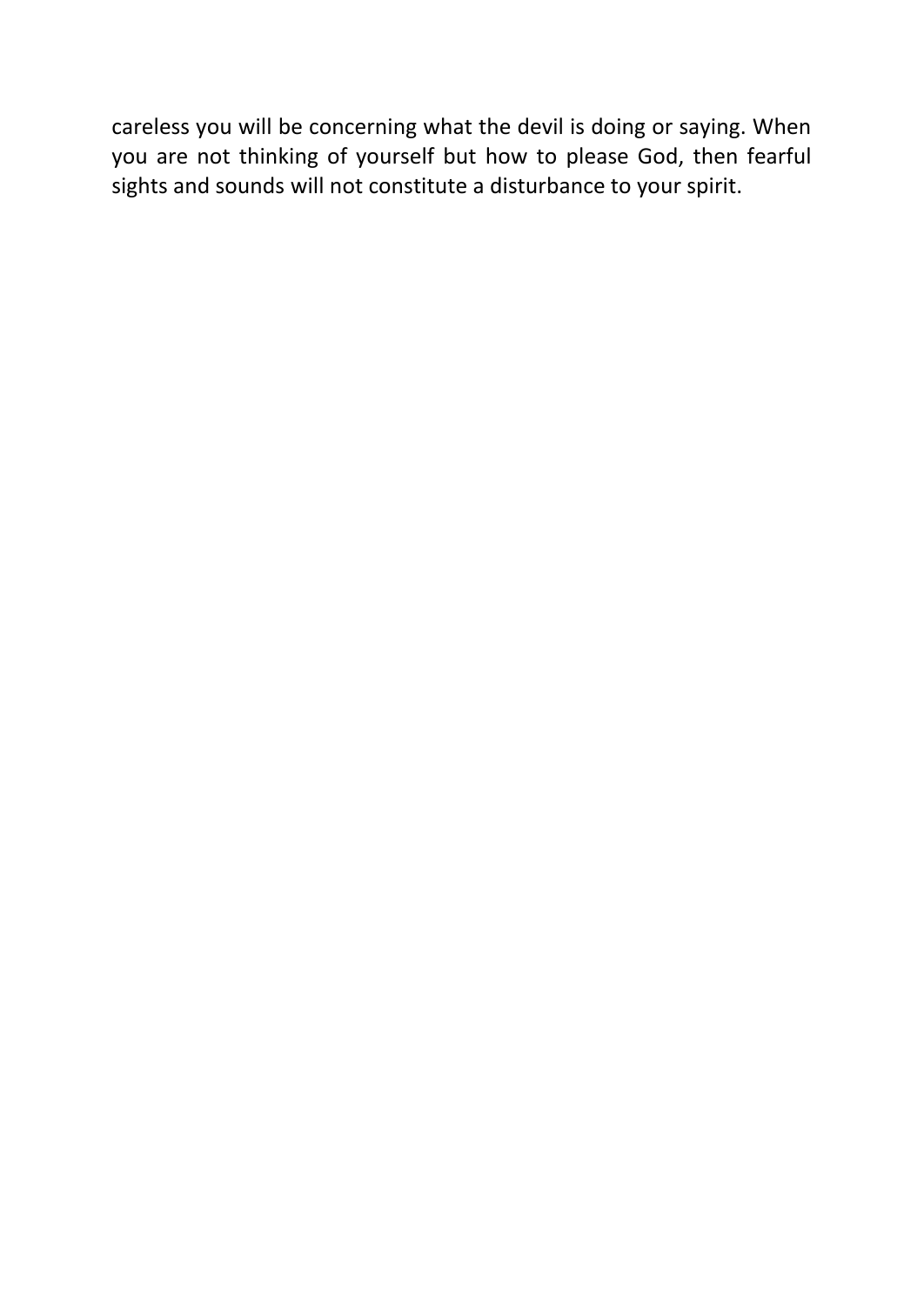# **CHAPTER 2**

# **IDENTIFYING FEAR**

# *"There is no fear in love, but perfect love casteth out fear; because fear hath torment. He that feareth is not made perfect in love" 1John 4:18*

When the fear of God is not resident in your heart, whatever fear you have is known as tormenting fear. It is evident in anxiety, worry and divers cares. So that means everyone has fear per time – the fear of God or the tormenting fear. You are not meant to be dominated with the tormenting fear. That is what God will be dealing with in your life till you come to the place of boldness before issues of life.

The fear of sudden calamity is not from God. Note this: No revelation from God comes with tormenting fear. Whatever you receive that is meant to be like a revelation and leaves you in fear can never be from God. Whatever it is that torments your heart continually is not revelation but 'develation' (devil's-revelation). The prevailing thought that sees harm from almost everything is satanic. The constant thought of a coming misfortune is a satanic plot to trap you into disaster. The sudden flash of thought towards a repetition of an affliction is the tormenting fear sent to attack you and to seek your permission, to repeat an evil cycle. You need to be careful to identify when the thought of a coming evil is beginning to rest in your heart. The truth is that, when a thought lingers in your heart for a while, it is looking for a place of rest. Your permission determines whether it will settle to torment you or not.

Job was tormented with fear always and what was occupying his thoughts became a reality. He said,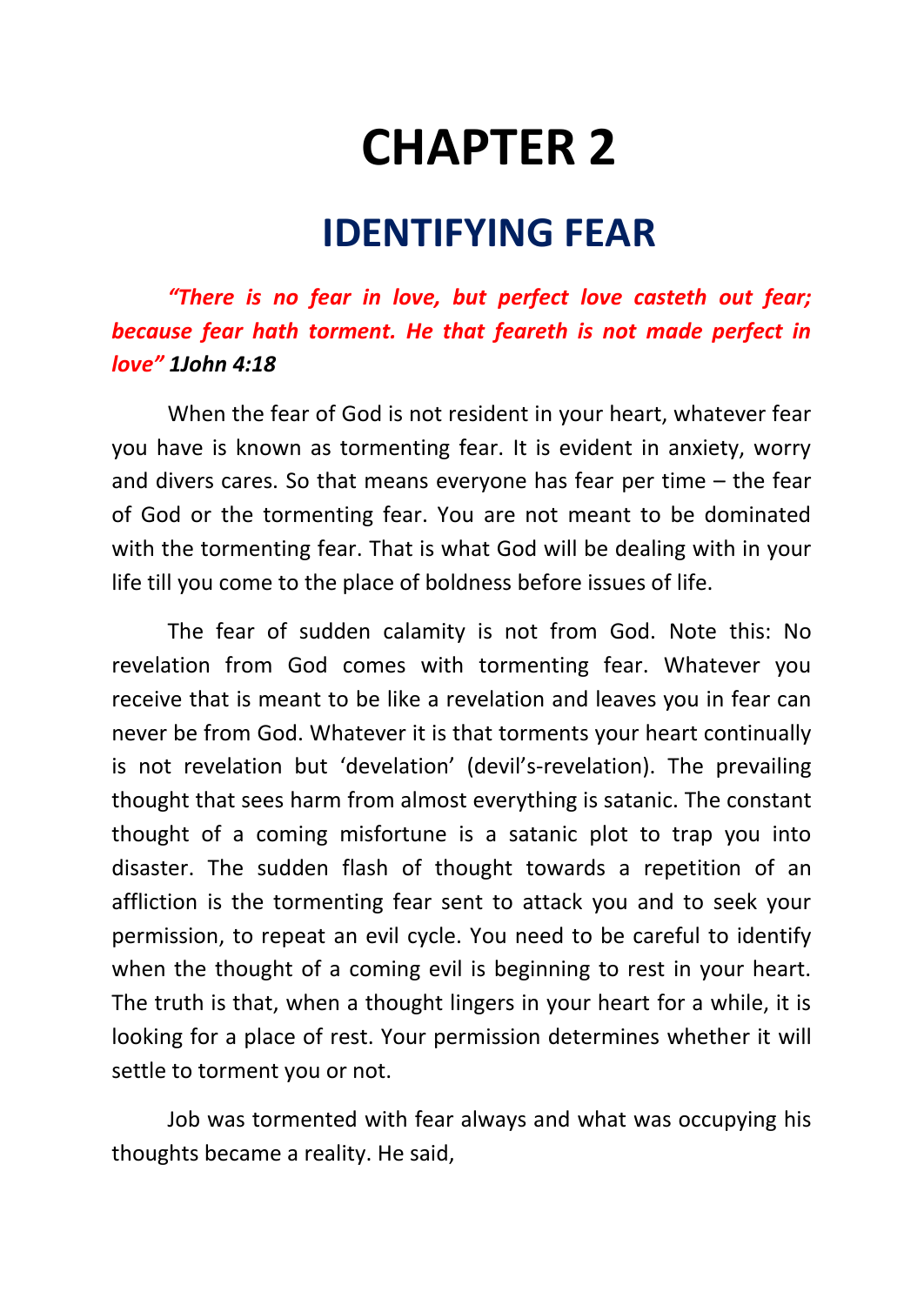## *"What I always feared has happened to me. What I dreaded has come to be. I have no peace, no quietness. I have no rest; instead, only trouble comes"* **Job 3:25-26 (NLT).**

Job was constantly thinking "what if something evil happens?" "What if I suddenly lose everything I have?" "What if my children die?" All these filled his mind and they all became a reality. Don't be entertaining such tormenting thoughts; instead shout back at the devil whenever such thought comes with God's word and enjoy peace.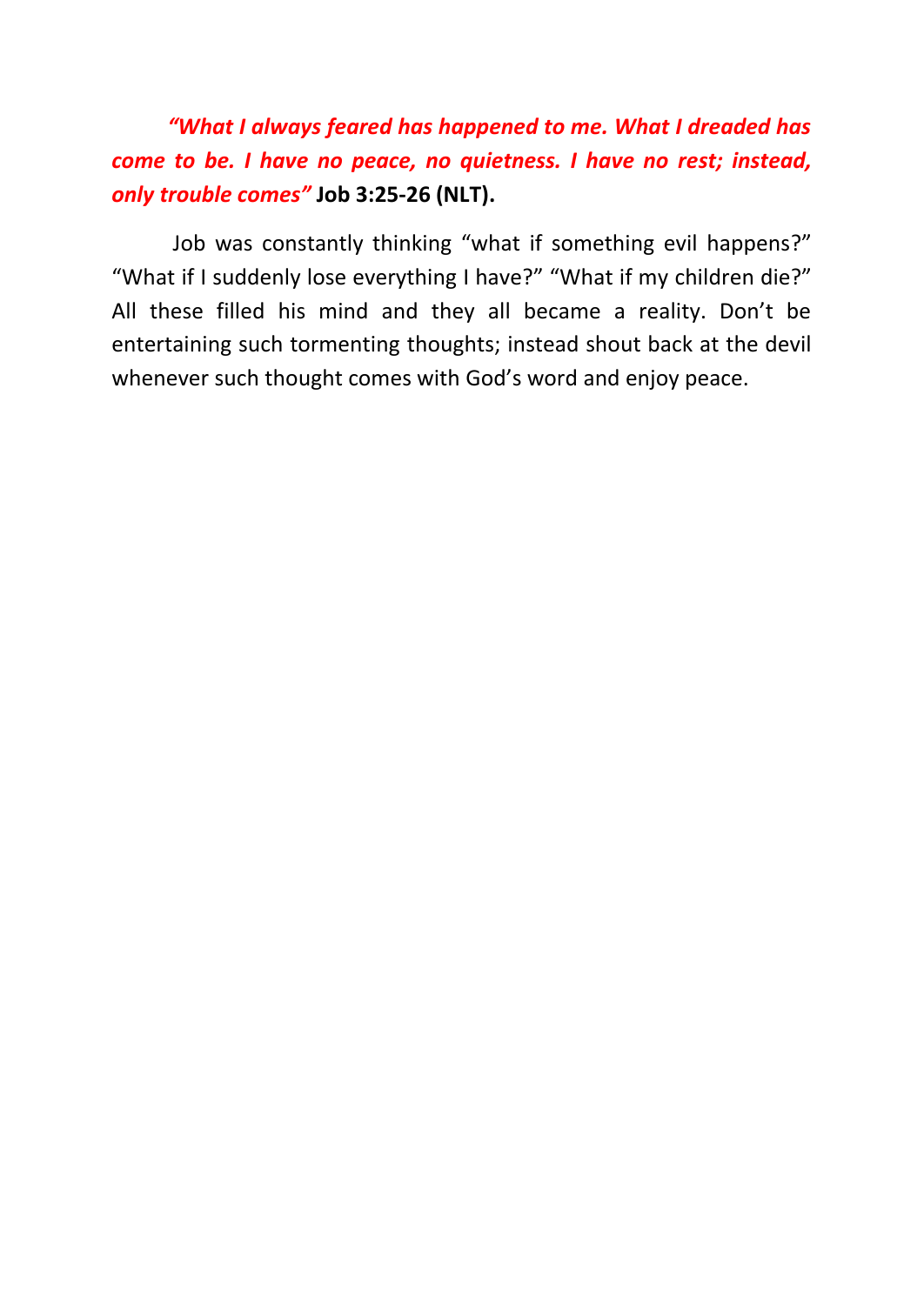# **CHAPTER 3**

# **THE DESTRUCTIVE POWER OF FEAR**

# **"…perfect love casteth out fear: because fear hath torment…" 1 John 4:12**

Fear does not construct, it rather destroys. You can't fare well in life if you live in fear. Sorrow of different forms is what follows fear. See fear as a destructive force and it will move you towards handling a fearful disposition. Note this: something rises when boldness rises and something dies when fear rises.

#### **FEAR PARALYZES**

Fear brings motion to a standstill. Fear weakens a person from doing what they are meant to do. Fear denies a person the capacity to function effectively. The strength to carry out the expected task is sapped by fear. Fatigue is constant where fear is present. There is no energy, enthusiasm or zeal, where fear is on ground.

The inhabitants of Jericho shut down every of their system: human, economic, and industrial, due to fear of the Israelites when the latter crossed the Jordan River. Look at the comment of one of its inhabitants at that time to the spies that Joshua sent:

*"the terror of you has fallen on us, and all the inhabitants of the land are faint- hearted because of you…. and as soon as we heard these things, our hearts melted; neither did there remain any more courage in anyone because of you" Joshua 2;9,11.*

Fear made them defeated before they ever fought; for fear always defeats a man before an enemy he can conquer.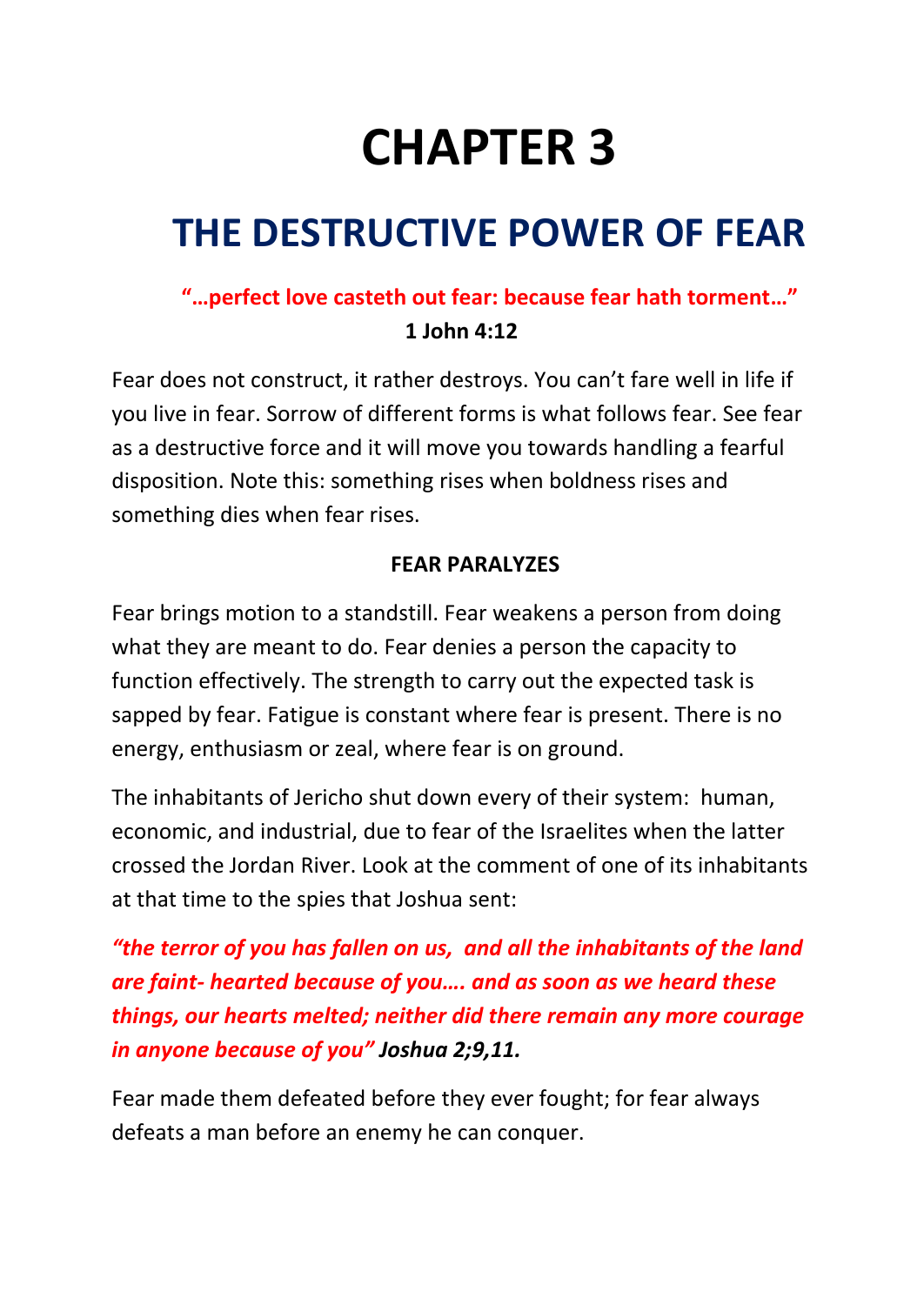At another time in scriptures, the philistines came to battle with the Israelites, and the Israelites went and brought the Ark of the Covenant box into the battle field. That was enough reason to paralyze the philistines due to the power for victory associated with the Ark of the Covenant. Look rather at their response,

*"And they said…. Be strong and quit yourselves like men, O ye Philistines, that ye be not servants unto the Hebrews…. And the Philistines fought and Israel was smitten" 1 Samuel 4:6-10.* 

Despite the Ark in the camp, they still won because they refused to be paralyzed by fear. Don't let fear paralyze you.

#### **FEAR SHUTS UP POTENTIAL**

**Y**ou don't fully know the content of your life, until you come above fear. There are gifts and graces in you that are being denied flow by fear. This is because potentials are mostly discovered when you are out to do something. You might not know there is a musical or writing skill in you for example; until you are out to do something in that line. The fear of missing it or the fear of not being able to successfully do something is the enemy of potential discovery. It is said that "necessity is the mother of invention". It is actually a step forward in the direction of meeting an obvious need that potentials are mostly discovered. Don't shut up the fountain in you due to fear. Don't tell me "I know I can't do it"; thereby shutting up a possibility of your life. Don't shut down the potential in you crying out for expression due to fear. There is no harm in daring things you think you can't do. Just give it a trial and in most cases, you will discover there is something in you meant for that thing.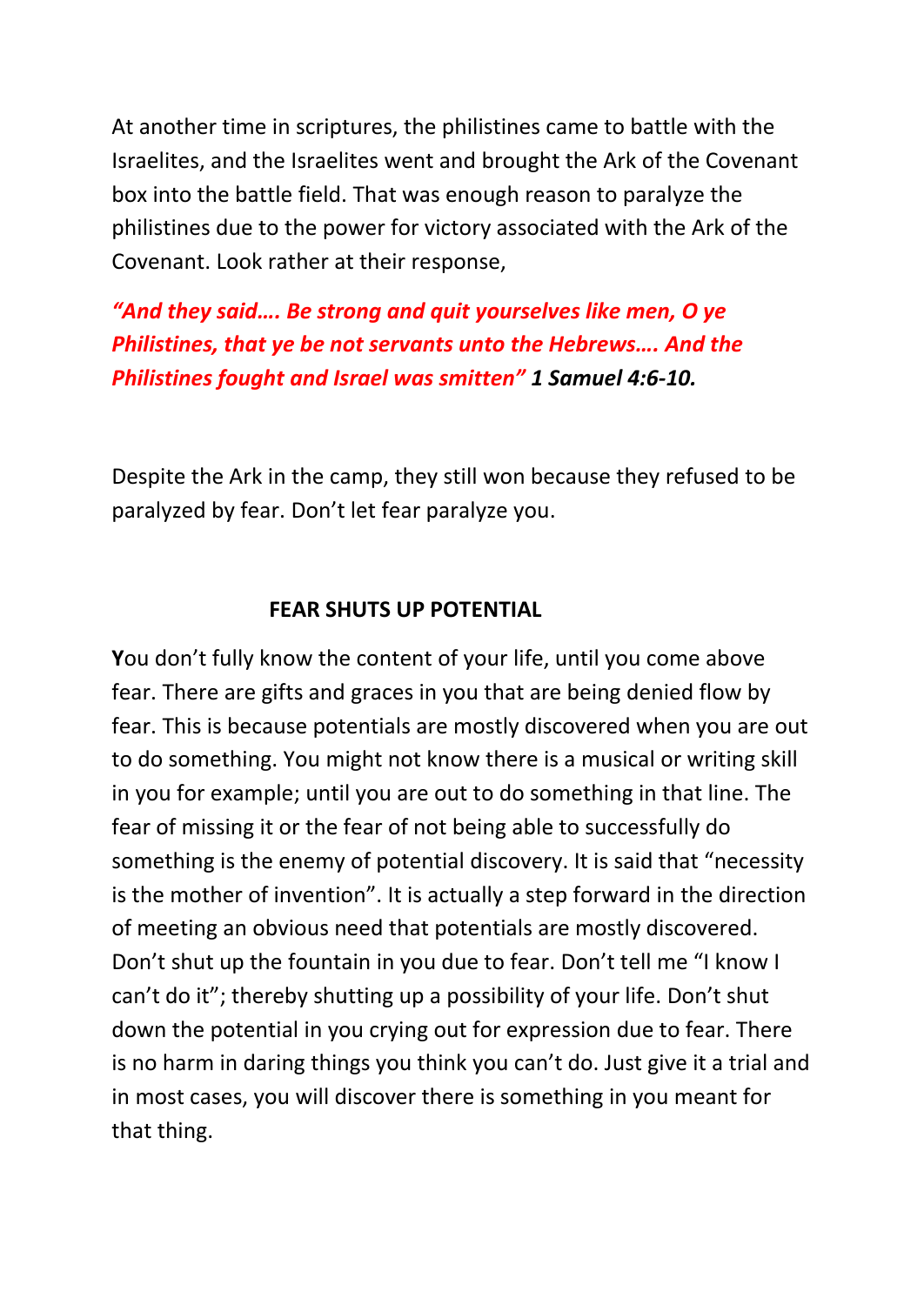# **Passion and potential**

If you have a passion in any direction, understand that there is potential for you in that direction. If you are passionate about it, it is because there is a potential God put in you for it. If the passion is strong, God seems to be announcing to you that there is potential in you for it. Don't let fear suppress a potential in you.

David had passion against oppression, and he went after a lion which came to oppress the lamb under his care; and he discovered a lionkilling ability. The same thing led him to challenge Goliath, and the giant-killing ability manifested. Don't let fear stop you. Believe in your passion, and don't let fear shut up your potential.

#### **FEAR ATTRACTS OPPRESSION**

The fearful is easily oppressed. Once you have become dominated with fear, you become vulnerable both physically and spiritually. Oppression thrives on intimidation. Once you are intimidated, then you are already a captive. There is a natural pull of oppressors towards the fearful. It is like the attraction of the hungry towards food.

Satanic oppression came after fear came on Adam and Eve. Understand that as long as fear is on ground, the prayer against oppression will never get a positive result; because fear in a person magnetizes oppressors in their direction. The devil is not as powerful as many see him to be. He is like a balloon that appears big but can be deflated by a little pin. But as long as you live in fear, reacting out of fear, praying in fear, dreaming of fearful scenes; then you are only pulling in your direction more oppressors.

Fear made the Midianites to continue to oppress the Israelites, and as long as Gideon kept hiding in fear, the oppression continued. The day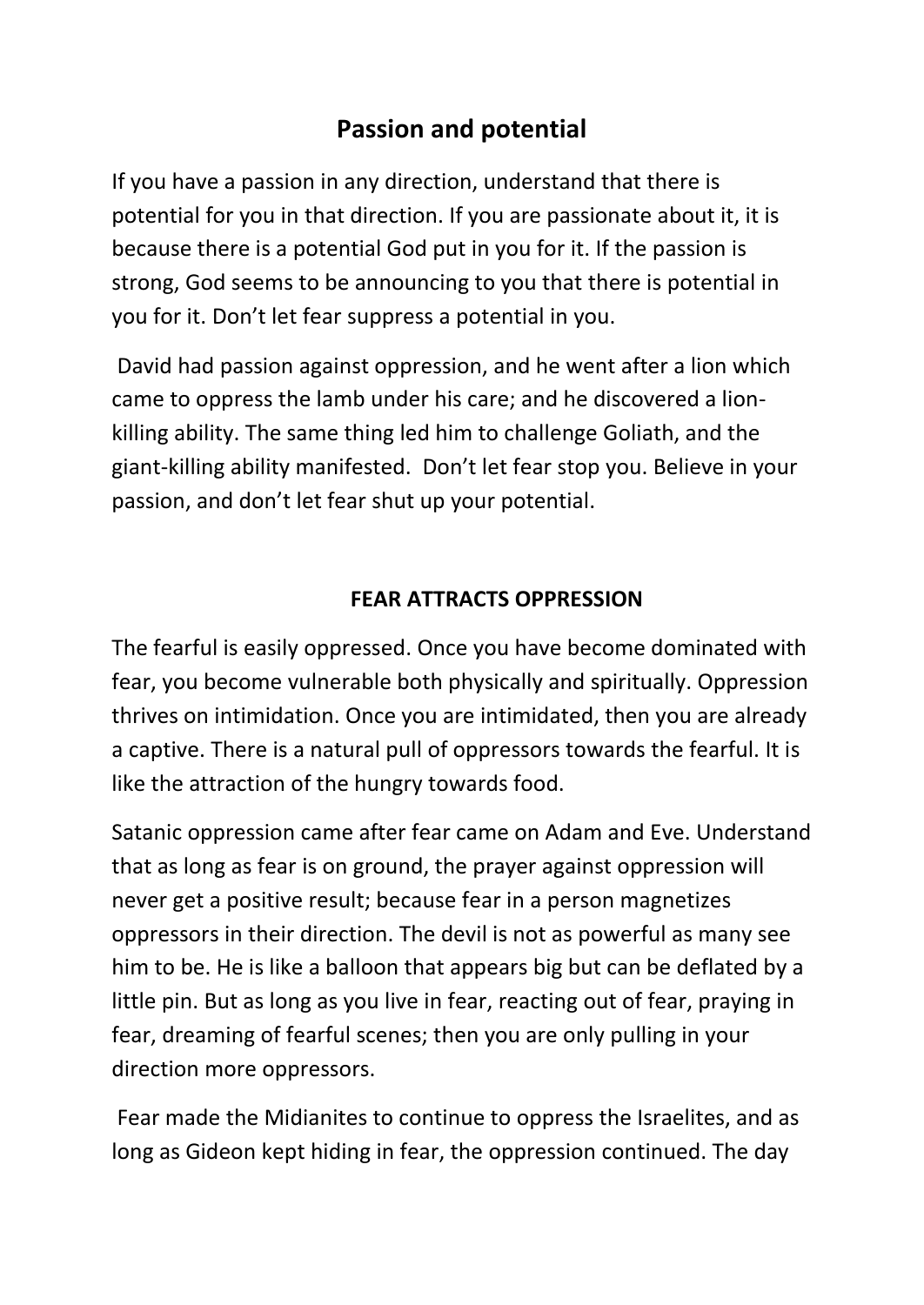he 'woke up' and blew the trumpet, and went after them, the oppression ceased. Stop the oppression and send back the oppressors by boldness.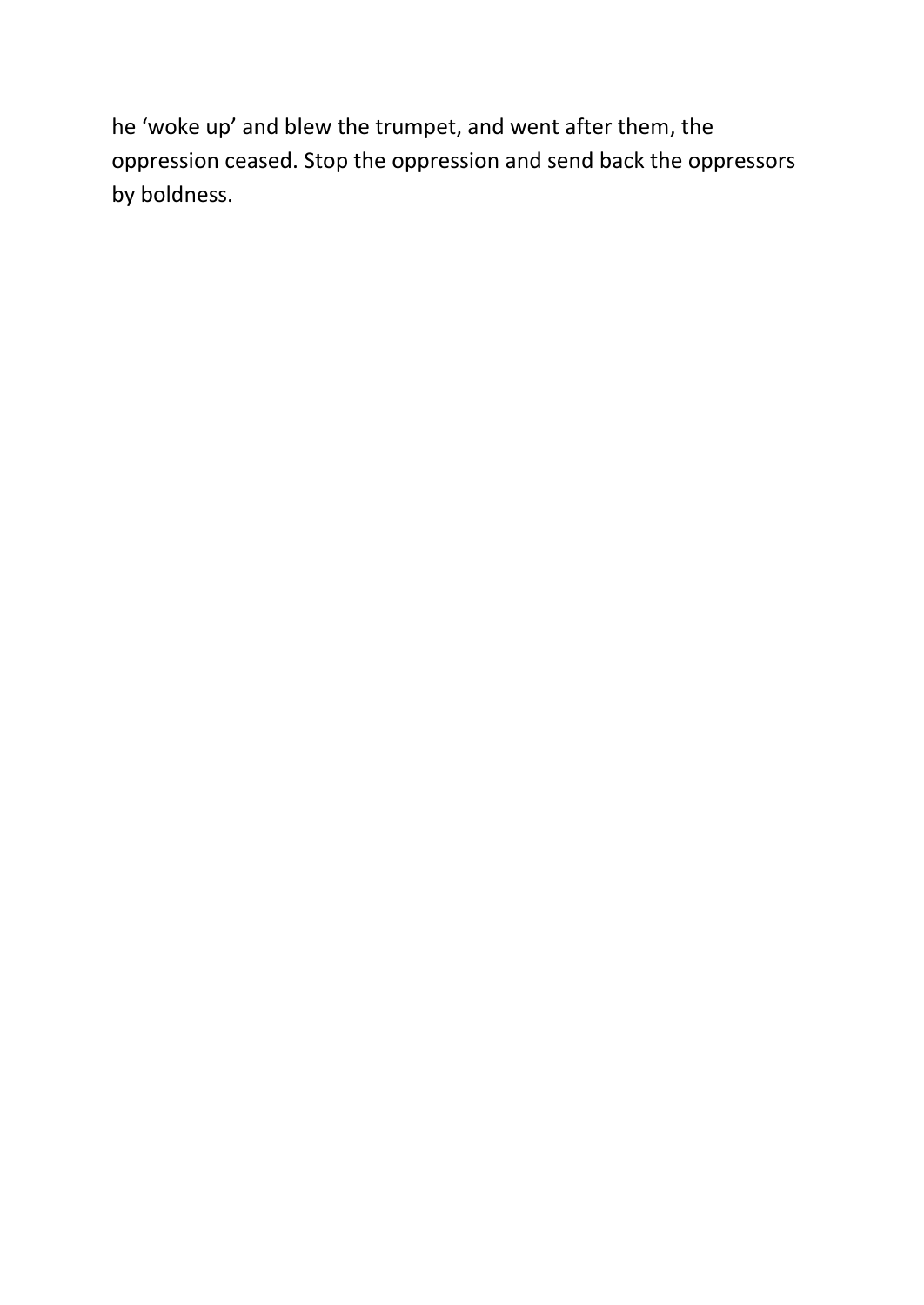# **CHAPTER 4**

# **HANDLING YOUR FEARS**

*"They said to one another, why are we sitting here until we die?.....let us surrender to the army of the Syrians. If they keep us alive, we shall live and if they kill us, we shall only die" 2 Kings 7:3,4 (NKJV)*

You can't overcome fear by running away from what you fear. Bold people are simply people who confront their fears. *Whatever you are tempted to run from is what God is actually asking you to confront.* Fear is actually a mirage that disappears for those who confront it. What you fear is waiting for your steps in their direction before they betray their absence.

Only a little portion of the anointing upon Elijah that came upon Jehu through Elisha was what he used to handle the Jezebel that Elijah ran away from. The difference between Elijah and Jehu with reference to Jezebel was that Jehu confronted what Elijah ran from. (1 Kings 19, 2 Kings 9). Make it a conscious matter to always locate what you are afraid of and constantly confront it, so that the fear of it dies. God at times also confronts us with issues we are afraid of so as to awaken the sleeping giant in us. Many run from it and keep running from it all their lives. It seems as if anywhere they turn, they will be confronted with that 'devil'. God is simply saying; face it so that you can phase out that devil once and for all. That is because, God is never proud of a fearful child. God does not boast of a fearful person as His son. God wants you to confront every 'beast' like the lion that does not turn away for any. (Proverbs 30:30)

Goliath was still staring and tormenting Israel until David faced him. Stop wishing that you will just close your eyes and that fearful sight will just vanish from before you. That kind of prayer is a wasted prayer. God will not eliminate a 'Goliath' you refuse to confront. God will not handle a 'Red Sea' you refuse to confront with the 'staff' in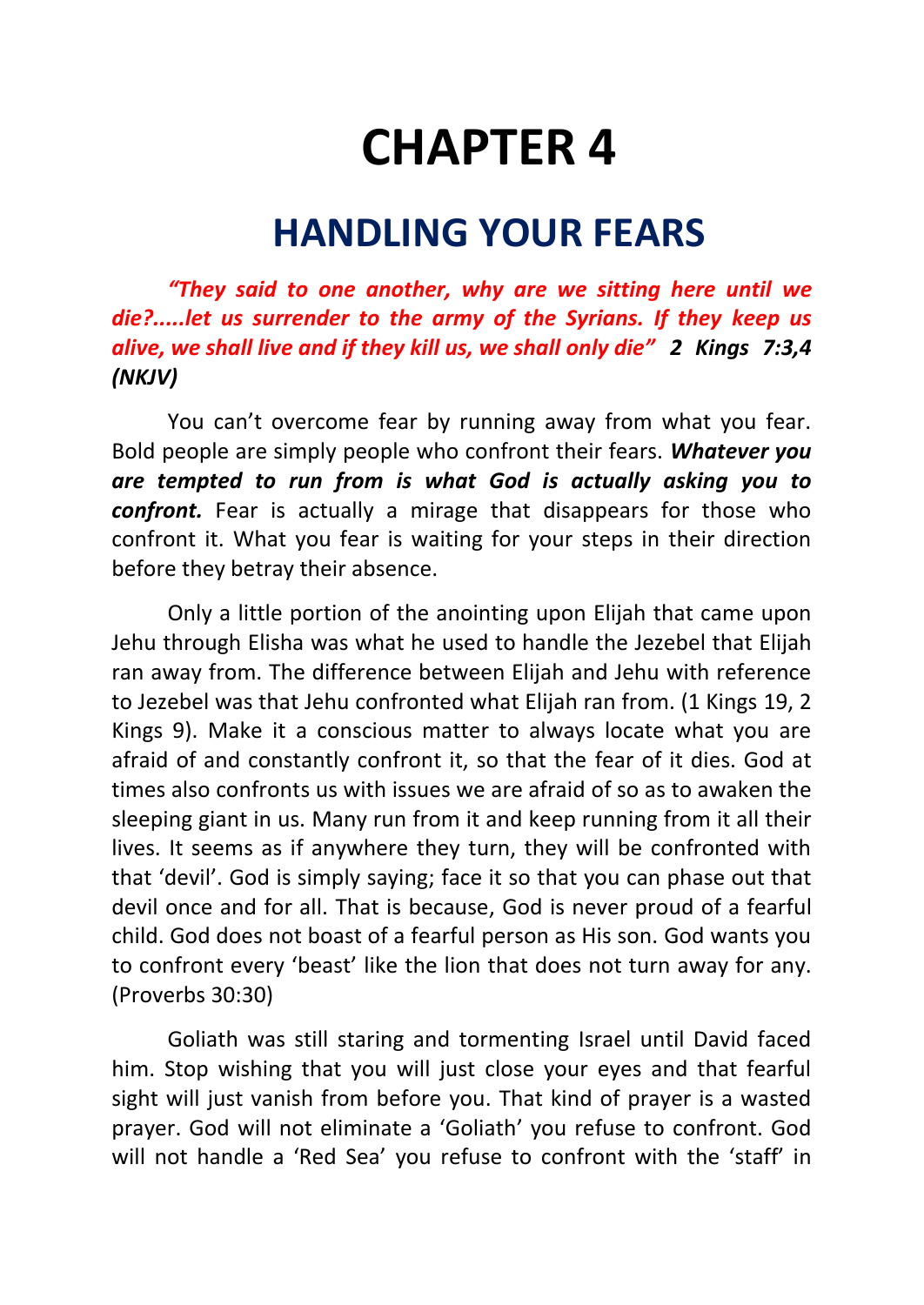your hand. Moses and Israel were crying to God concerning the Red Sea and He said*,* 

#### *"Why do you cry to Me? Tell the children of Israel to go forward" Exodus 14:15 (NKJV)*.

Please know that God will not sympathize with you when you are crying for what He wants you to confront. That was why he replied the children of Israel and Moses like that. It was fear that God was trying to kill out of Israelites that made Him to pass them through the wilderness and it was only those who overcame fear that entered the Promised Land.

#### **HANDLING ARROWS OF FEAR**

## *"You shall not be afraid… of the arrow that flies by day" Psalm 91:5 (NKJV)*

Composition begins by introduction. You can't handle the content until you monitor the entrance. The best point to handle contamination is at the entry point. If you will walk in boldness, you need to identify arrows of fear fired by the devil and deal with them appropriately.

The devil specializes in shooting arrows of fear into the heart. Such arrows of fear are what the Bible calls "the fiery darts of the wicked" (Ephesians 6:16). You might not be able to stop the devil from shooting arrows of fear to you, but you should be able to shield your heart from the arrows of fear. That shield is called the shield of faith. The arrow of the enemy can be sent through information that brings fear.

Fearful information moves faster than faith-filled information in the world. It is sponsored by the devil and propagated by his agents. It is 'sold' on television, on internet, on Newspapers, on bill-boards or on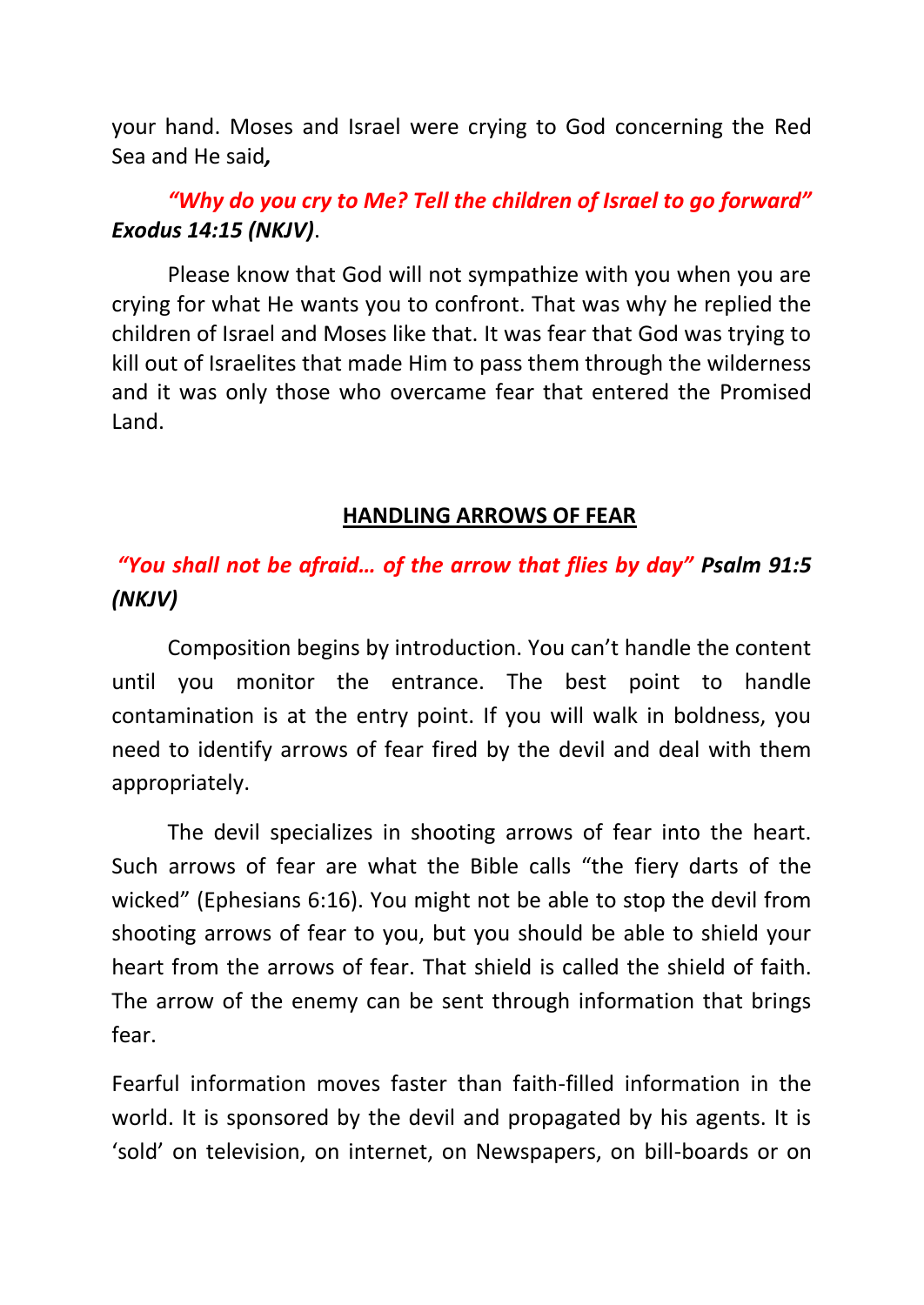handbills. You as a Christian need to guard and shield your heart carefully. You need to monitor your information intake to be able to put aside information that will release fear into your heart.

You can deny fearful arrows entry into your heart by replying the information of fear coming to you with your mouth. Your mouth is the tool that is meant to be used to repel the arrows of fear sent to your heart. When a sudden flash of thought comes to your mind to bring fear, reply the thoughts with scriptures of faith. If one fearful thought comes to mind, reply it with two or more scriptures to nullify the effect; the more the scriptures, the stronger your stand of victory. When a text message as information of fear comes to you, look for your Bible and let your eyes fall upon scriptures of faith in that line and deal with it. Don't ponder long over fearful information; reply it immediately. Keep speaking about your place or your covenant right in Christ to yourself and against the devil.

#### **HANDLING FEARFUL DREAMS**

# *"When I say, 'My bed will comfort me, and there I will find rest from my complaining', then You send dreams to me which fill me with fear". Job 7:13-14 (NLB)*

Job attributed everything that happened to him to God, because he did not know the place of the devil in the frustration of man. The fearful dreams he saw, he attributed them to God; but actually it was the devil that sent dreams to fill him with fear, because God cannot give you dreams of fear but that of faith.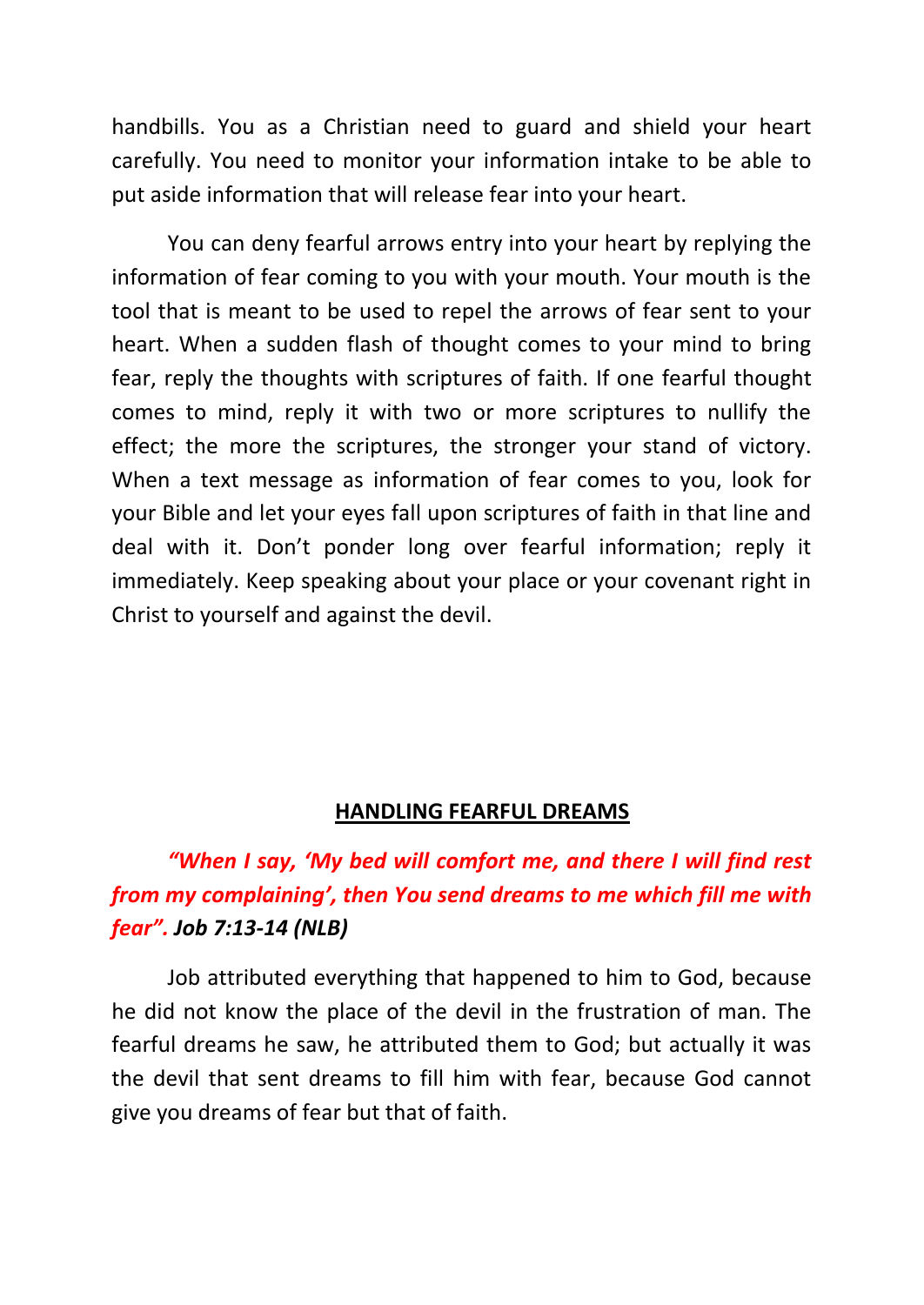Imaginations and manifestations go hand in hand. Whatever has been planted strongly in the imagination, will surely come to pass eventually. An image created should be an object expected. The devil knows this and he specializes in multiplying fear also through dreams. Whenever you have a dream that magnifies the wickedness of the devil and leaving you in fear, understand that the devil wants to keep you in fear so that he can have access route into your life. Once fear has been successfully planted, then the devil has been empowered to come into that life. Dreams are ways God plants images in people's heart. The devil also uses that medium to plant images that is meant to leave you in fear. So be watchful also in the area of dreams.

When you wake up from such fearful dreams, don't just start praying in fear. Look for scriptures appropriate and let the picture in that scripture knock out the picture in your mind you just saw. It is only another stronger image that can knock off any image that was there before. Let the picture of scriptures handle the picture of such negative dream. You don't determine your life by dreams but by faith in the word of God.

#### **"For we walk by faith, not by sight" 2 Corinthians 5:7**

So whatever picture that rests in your mind from dreams that does not agree with who you are in scriptures should be replaced with the picture of your person as written in the scriptures. Some dreams can be persistent and it can be the lie of the devil that he wants you to believe is true. You don't cry after such dreams, instead, roar back at the devil with scriptures. Let that be your lifestyle till the devil knows he can't plant fear through dreams and then he will be forced to look for something else. Control your life with God's word and don't let fearful dreams control you.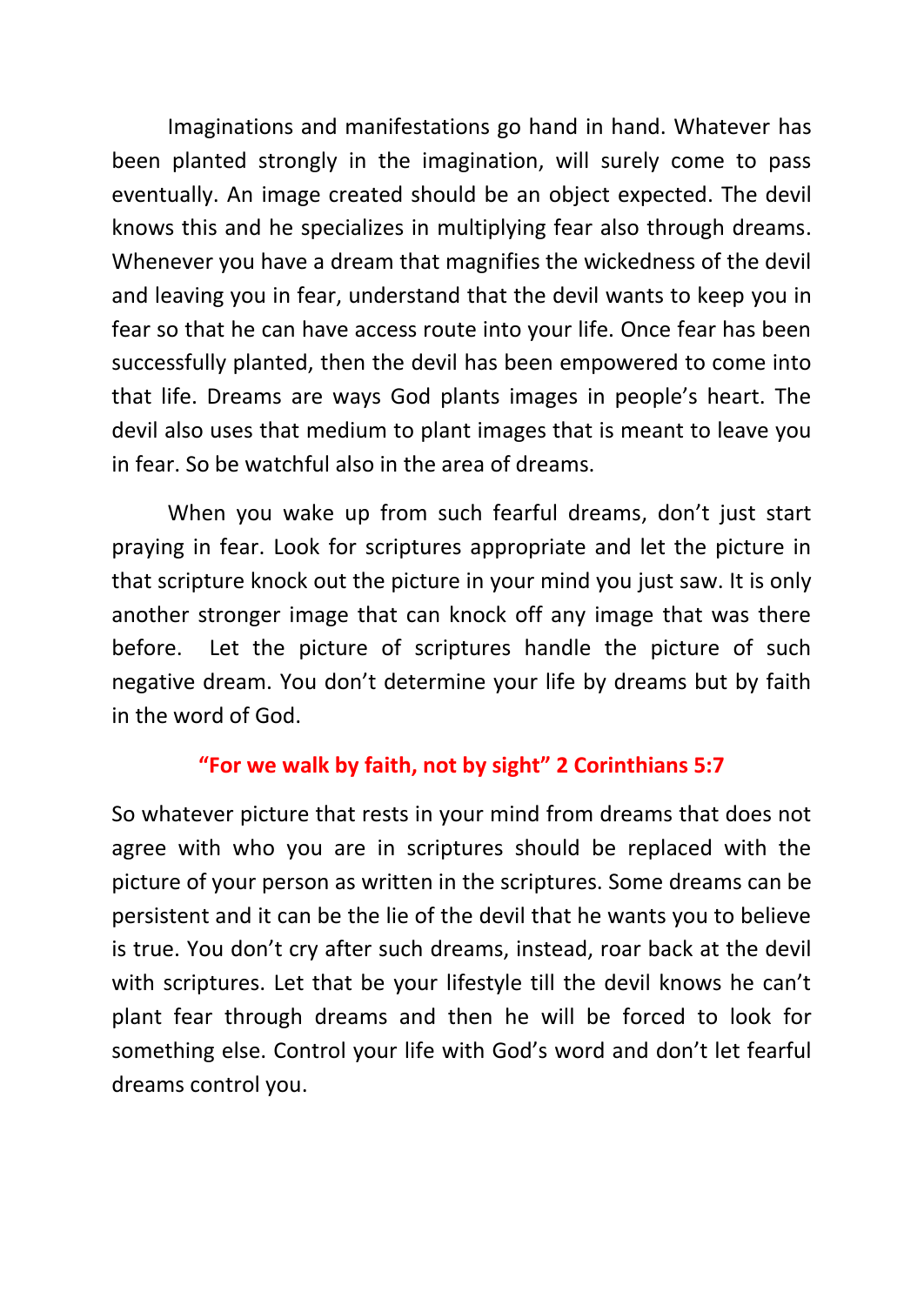#### **STOP SEEING DEVIL IN EVERYTHING**

## *"And He said unto them, I beheld Satan as lightning fall from heaven". Luke 10:18*

Undermining the devil is dangerous but magnifying God is marvelous. You don't magnify the devil, because you will 'simplify' God like that. Those who see devil in everything, live in fear while those who see God in everything live in faith. Don't elevate the devil beyond where God has placed him – under the feet of the saints.

Don't be too devil-conscious. That is the pathway to living in fear. Don't be seeing devil in every word spoken around you. Don't be seeing devil in every wind that blows or in any strange sound heard around you. Don't be imagining the devil when a lizard passes in front of you or when cockroaches are struggling behind the cupboard. Think more of God than the devil. Don't give the devil more attention in prayers than God. That is fear at work. Be more worship-conscious than warfare-conscious. Don't be more interested about devil-chasing books than character moulding books. Stop attributing to the devil what irresponsibility is doing in your life. Stop blaming the devil for what you failed to do for your destiny. Stop seeing the devil in your inability to overcome one bad habit in your life. Stop connecting everything happening to you with the influence of the devil as if God is so weak and helpless about the devil.

Acknowledge that there is devil but refuse to make him feel important by constantly talking about his wickedness. Talk more about God's goodness. Faith people see God in creation, but fearful people see devil in creation. Faith sees God in mountains, hills, the sky and the vegetation, but fearful people see devil in all of these things. Yes, there is devil in the world, but the bible says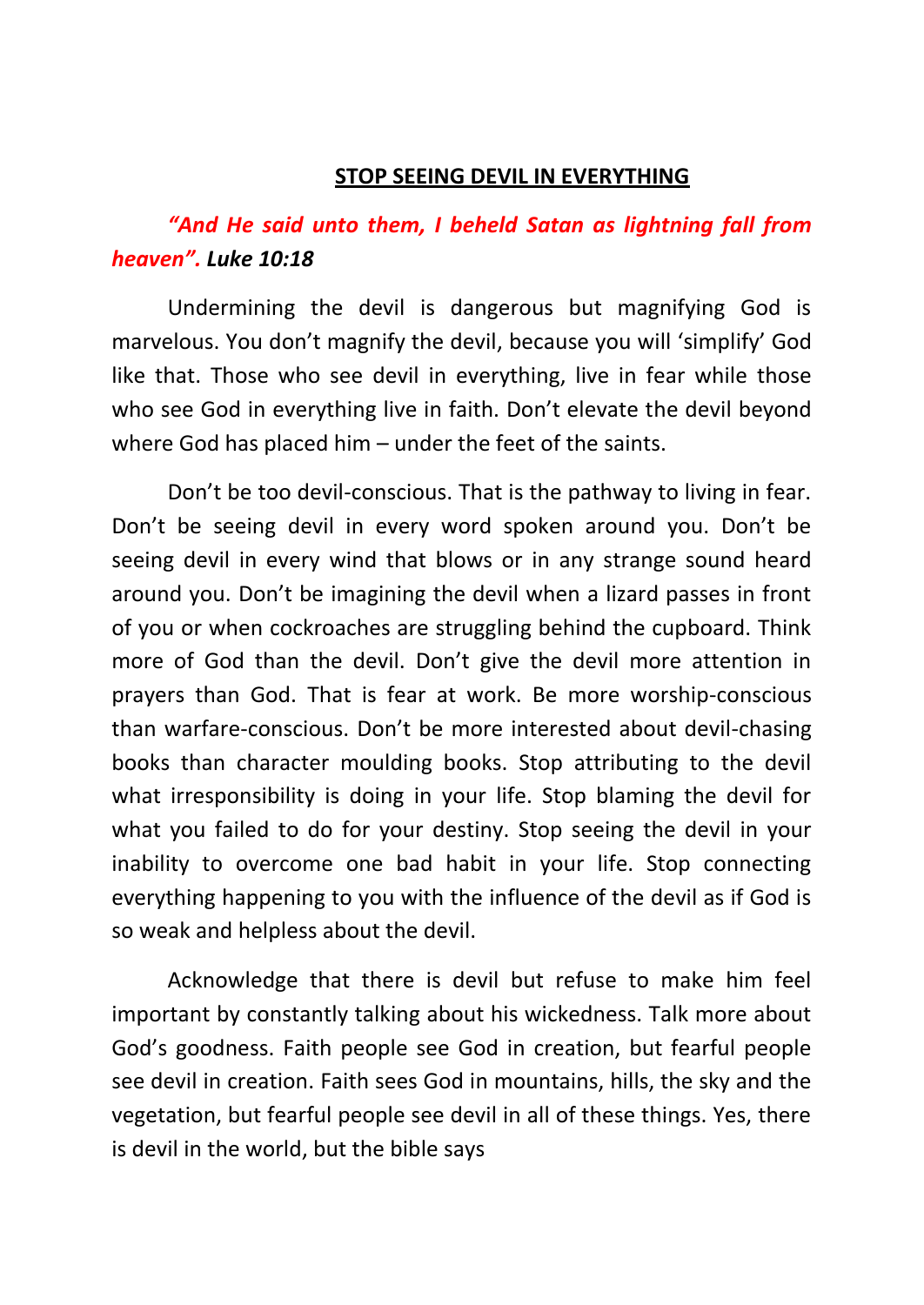*"greater is he that is in you than he that is in the world".* (1John 4:4)

All that Christ talked about the devil is from a victory stand point. That is how to see the devil. No matter which medium he chooses to use, just know that the devil is still a creature that can never be more than the Creator. Remind the devil of his place whenever he shows up and continue living your life. Focus more on God and you will see less of the devil, thereby living in faith".

#### **CONFRONT A FAMILIAR TYRANT**

## *"For God hath not given us the spirit of fear, but of power, and of love and of a sound mind" 2 Timothy 1:7*

A tyrant you don't confront is a bondage that will continue. There are devils that keep repeating their attack in your direction that you have to face them to stop them. **Any devil you keep running from is a devil that will keep running towards you.** Victory is not in retreating but in advancing towards the enemy.

The first attack of the devil is to first establish fear. When fear is established then subsequent attacks should be expected. When you don't confront them, they will continue to oppress you. There are spiritual tyrants in your life that you have to confront and stop. That oppressive operation in your life that whenever you remember, fear comes to your heart is a devil to confront. How long will you keep running away? A coward is not alive; he only exists. Anytime you remember a fearful entity, something dies in you. So you better handle them so that you can start living.

It can also come in form of a familiar family tyrant. A devil that has attacked your parents or older siblings that you are aware of is planning for you; in case you are not aware. Confront it and stop it.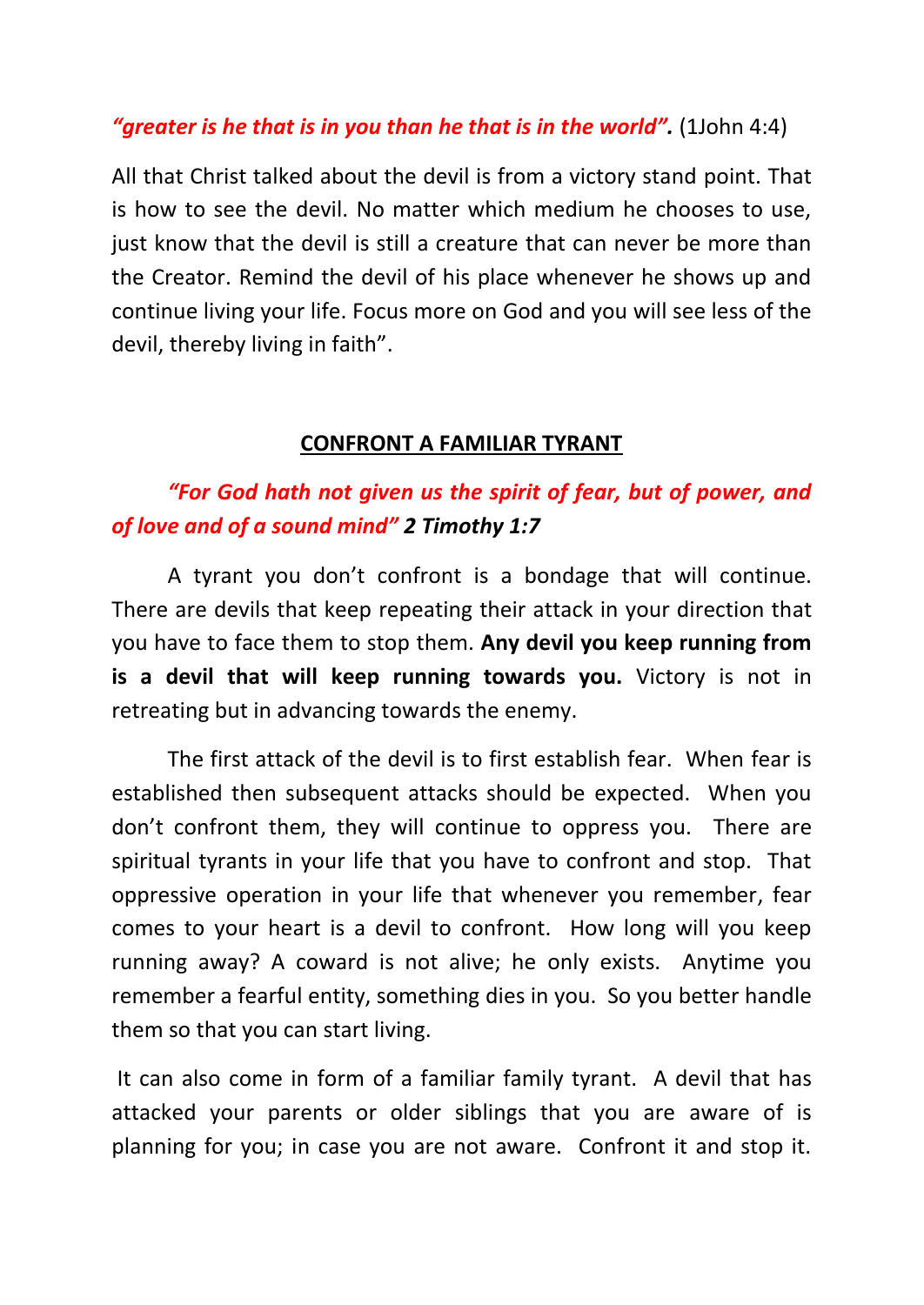Don't just be thinking about a familiar devil and wishing it does not come your way. Attack it and let the devil know, your life is a no-go area for him. Establish your victory over any familiar tyrant right away.

Abraham was attacked with famine. Isaac his son was attacked with famine. Jacob Isaac's son was attacked with famine. Until Joseph stopped it, it would have continued. Barrenness attacked Abraham as well as Isaac and Jacob. Jacob had to encounter God at Peniel to stop the familiar devil. Abraham was afraid and lied, Isaac was afraid and lied. Jacob also lived in fear for decades until it was settled at Peniel (Genesis 32). Herod attacked little children so as to eliminate Jesus when he was small. Herod came again when Christ was already a matured man in ministry and Christ had to call him a fox telling him he can do nothing to stop him from accomplishing his purpose.

# *"And he said unto them, Go ye, and tell that fox, Behold, I cast out devils, and I do cures today and tomorrow, and the third day I shall be perfected" Luke 13:32*

It's time to confront the Goliaths, the Jezebels and the Herods you have been running from.

#### **THE SLEEP OF FAITH**

# *"And there arose a great storm… And he was in the hinder-part of the ship asleep on a pillow; and they … said one to another, What manner of man is this.." Mark 4:37, 38, 41.*

The noise of the cat does not disturb the sleep of the lion. The noise of one thousand cats is not equal to the roaring of a lion. A lion is still a lion whether he is asleep or awake. The consciousness of dominion in the lion makes him to sleep without fear of being terrorized.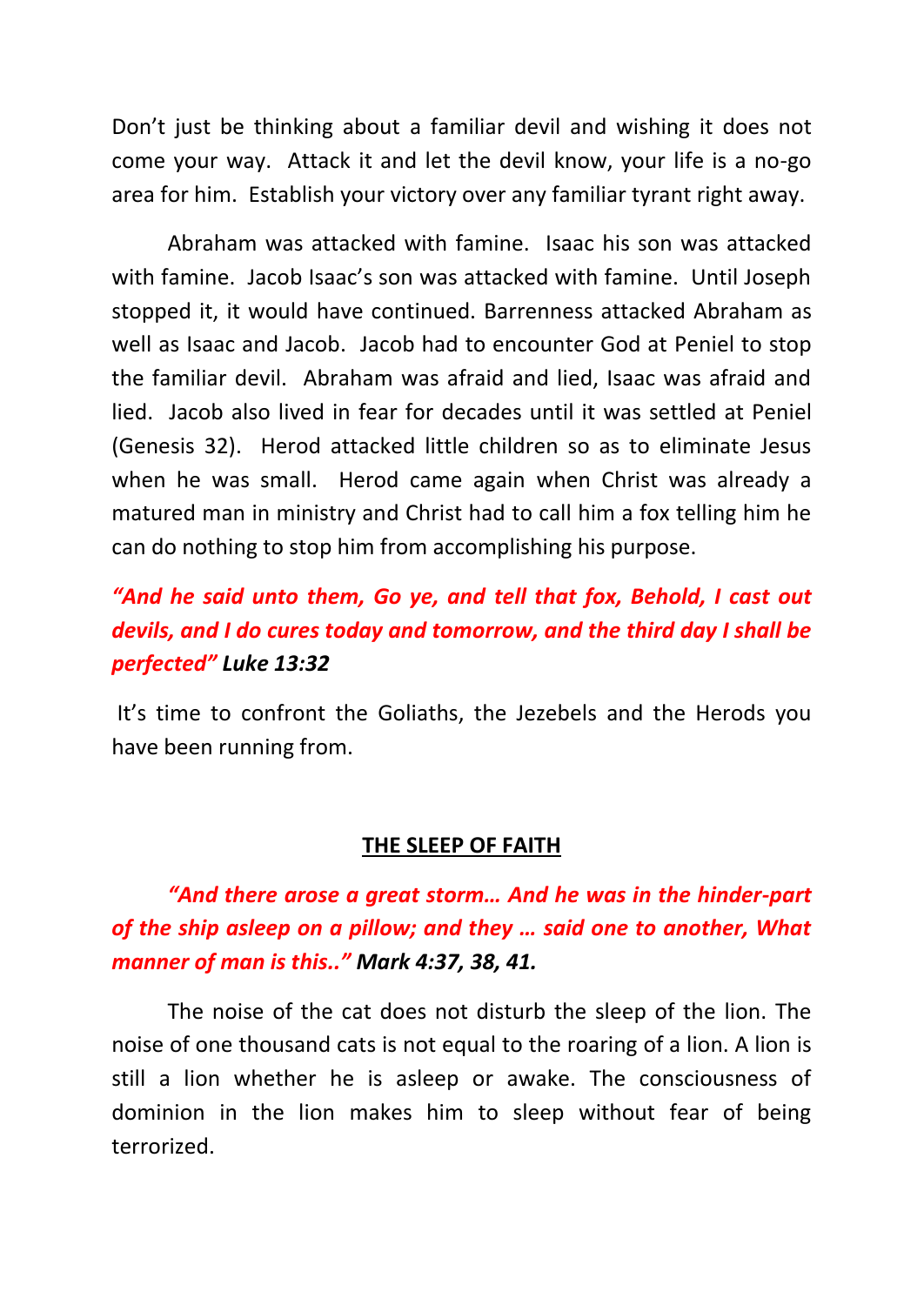Nothing kills fear like sleeping in the storm. When you refuse to fidget despite the moving to and fro of the devil around you, you have paralyzed the devil. The roaring of the lion is to transfer fear to its prey and anyone that can survive the roaring of the lion has already defeated the lion. The devil too the Bible says is "as a roaring lion, walking about, seeking whom he may devour"( 1 Peter 5:8). The 'roaring' of the devil is just to put fear into your life. If you refuse to shift your ground, he will leave you alone in search of another. God's servant, Dr. Paul Enenche once said, "Anything the devil wants you to do, do the opposite". That is the highest strategy to suffocate and frustrate the devil. When the devil wants to give you sleepless night, just ensure you have a good sleep. Once the devil brings fearful news your way to make you restless in an area of life, decide deliberately to leave off that area. Nothing will go bad. Handle fear first before doing anything.

They sent Christ frightening news one day about his friend Lazarus that was sick and about to die. The natural thing for the Miracle Worker was to rush there and 'kill' the sickness out of His friend. But the scripture says, he remained for two more days. (John 11:1-6) That is a sleep of faith! He refused to come under pressure with such kind of fearful news meant to put Him under pressure. Jesus slept in the ship when the devil brought a frightening storm on the sea as Mark 4:37-41 said. Peter too slept on the night before the intended execution when Herod that killed James put him in prison. Just make it a practice to always do the opposite of the devil's intention.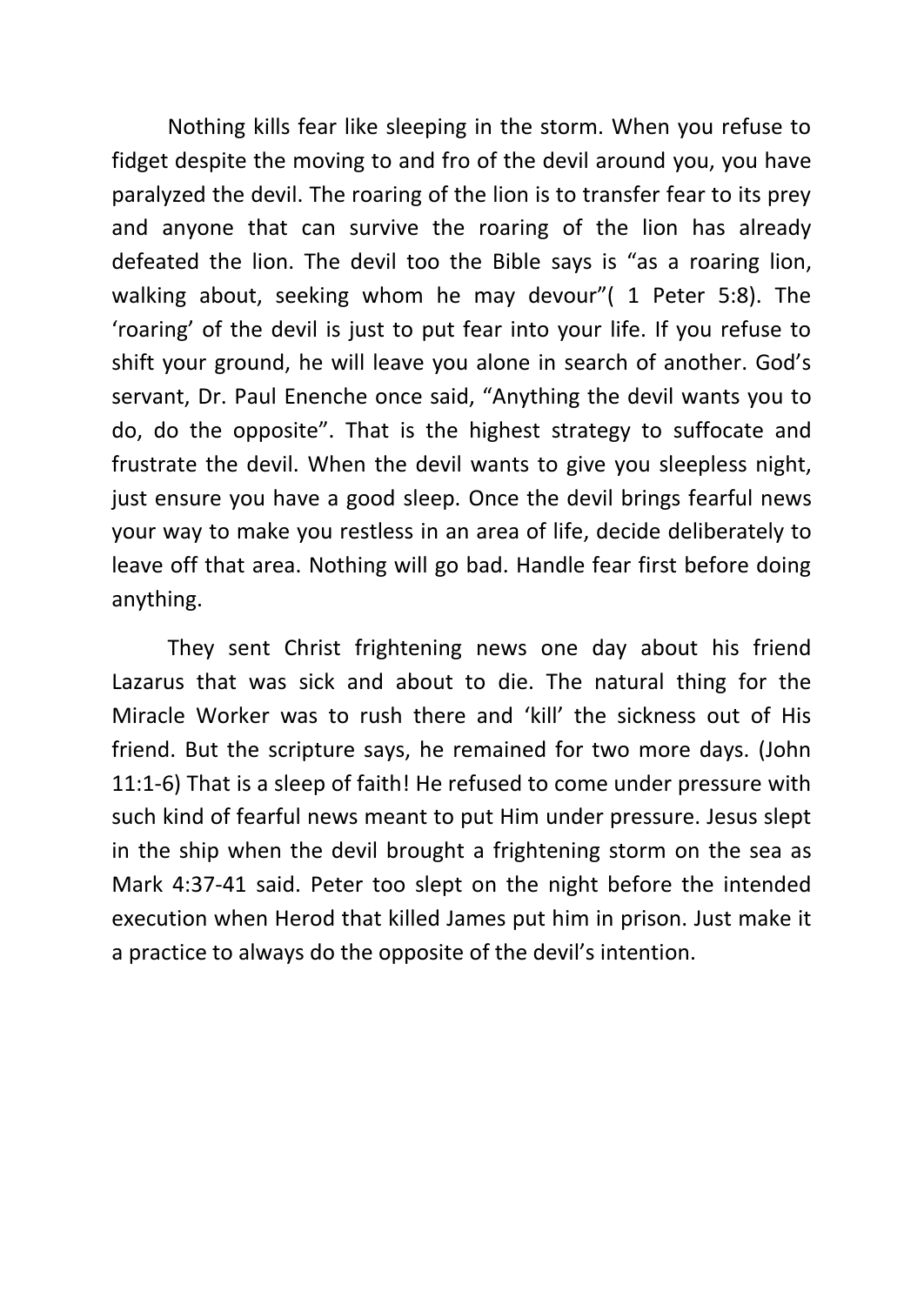# **CHAPTER 5**

# **ACTIVATING BOLDNESS**

*"….stir up the gift of God, which is in thee by the putting on of my hands. For God hath not given us the spirit of fear……" 2 Timothy 1:6-7*

There are things to keep doing to stay bold. When the fire of boldness is not fanned, it will soon become ashes of fear. You need to motivate yourself or rather activate the fire of confidence so that you don't begin bold and end cold. It takes activation and reactivation for there to be fullness of manifestation. That is why the apostle Paul told Timothy to activate the gift in him, if fear won't dominate his life as the scripture above implies.

You can activate boldness by:

- (1) **Search for audacious scriptures:** There are scriptures you will encounter and you will be looking for the devil to kill. Whatever is like a fear before you is at the mercy of a scripture yet to be searched out. When you get an aggregate of scriptures on a particular area of satanic torment in your life, you can keep your fire of boldness ablaze constantly. Let them become memory scriptures for you. Write some out and stick them where you can see them. Mark them in your bible with a bold marker so that you can identify them. A bible concordance can help. Someone whom you know has knowledge of scriptures should also be asked to help.
- (2) **Listen to the bold:** The words of the bold are fiery words. You can't be listening to the bold and be cold. You can't listen constantly to the bold and not be infected with their boldness. Timothy's boldness was kept aflame by constantly listening to Paul. When Peter stayed with Christ and listened to Him - One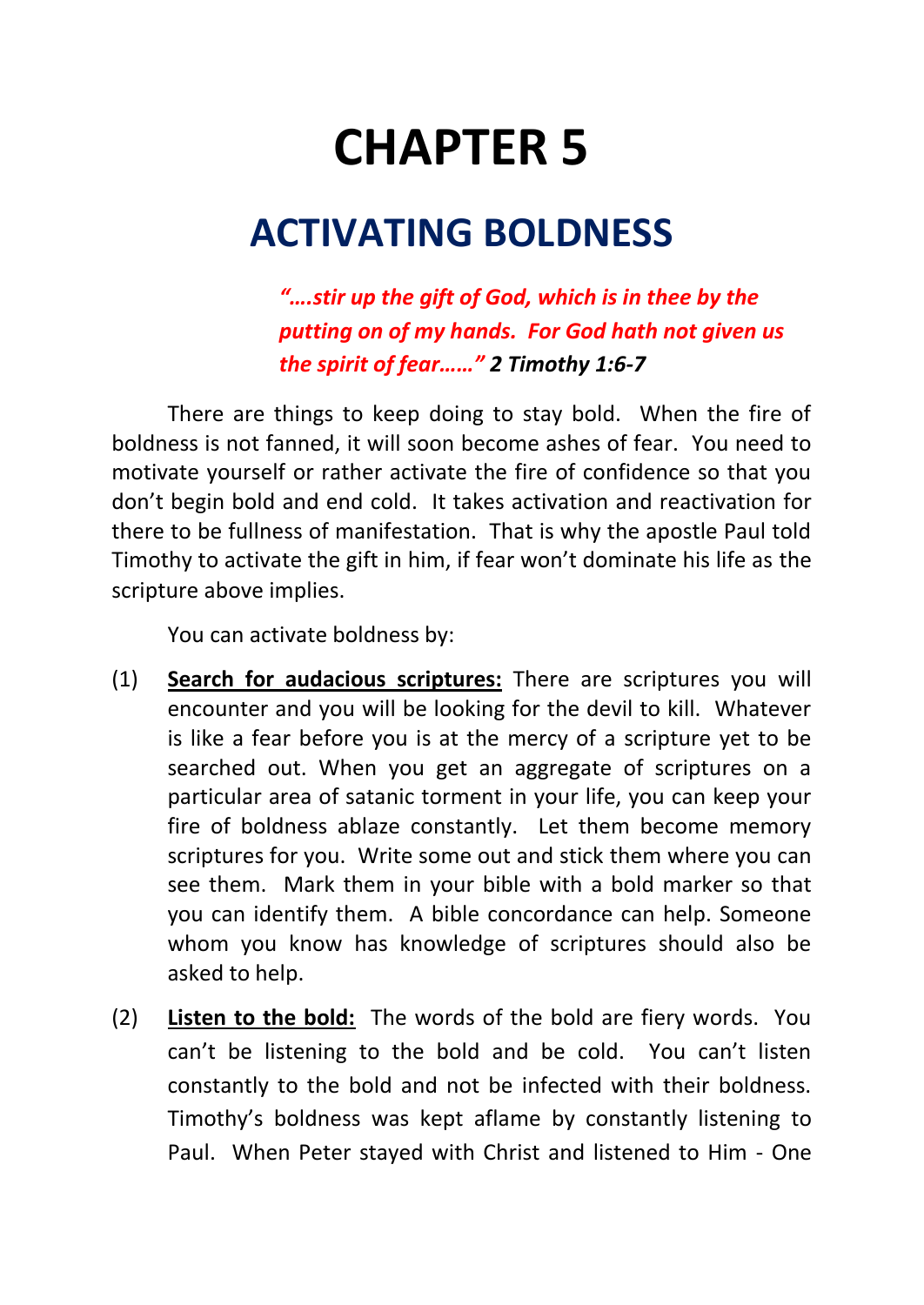who spoke with authority, not as the scribes as the scripture says; he connected with His boldness. The Sanhedrin's remarked about Peter thus:

# **"Now when they saw the boldness of Peter and John, and perceived that they were unlearned and ignorant men, they marveled; and took knowledge of them, that they had been with Jesus" Acts 4:13**

Their contact with Jesus infused boldness into them. Go around the bold and listen to them frequently. Call those you cannot reach closely. Listen to tapes and read materials of the bold and you can't be boldless.

#### **PRAY ABUNDANTLY IN TONGUES**

# *"Praying always with all prayer and supplication in the spirit… that I may open my mouth boldly to make known the mystery of the gospel" Ephesians 6:18, 19*

A lion that don't know how to roar cannot be bold. It takes roaring to activate boldness. Bold Christians pray abundantly in the spirit. Praying in tongues abundantly handles fear. There is not one person that prays abundantly in the spirit that is a victim of fear.

When you are afraid and you want to generate boldness, sufficiently pray in the spirit.

#### **THE CAMP EPISODE**

I remembered when I was in the camp for my National Youth Service; we went to the mountain as part of the camping exercise. The display on that mountain top was anti – Christian and I could not bear it. I decided to turn it into an opportunity to preach the gospel of salvation. I was afraid of the military men over us that were there, but as I got sufficiently charged with this 'wine' of the spirit – praying in tongues, I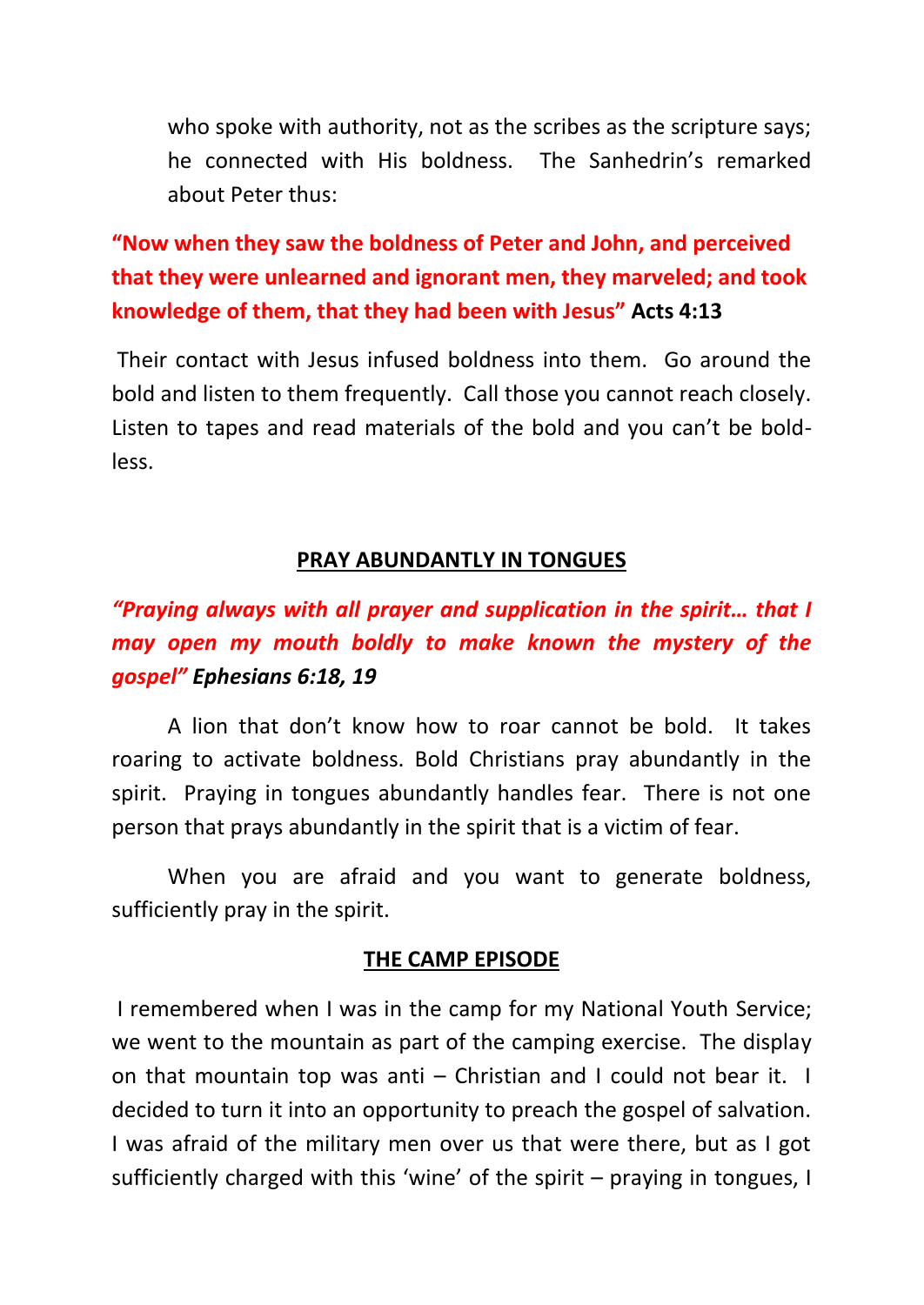lost 'control' and began to declare boldly and all who were around heard the gospel of Christ. How was the boldness activated or generated? It was by praying in tongues.

Another story was told of a brother having prayed for hours nonstop in tongues and came out; was confronted by a mad man chasing everybody. The condition of his spirit at that time was ready for any confrontation. The mad man came in his direction and retired on the run, because the devil in him also recognized the power in the eyes of that brother. That's what tongues can do.

It was after the fire tongues that came on Pentecost that a timid Simon turned into a bold Peter. He faced those who killed his master, eye ball to eye ball and told them the truth of the gospel. (Acts 2) When they threatened them later to try to kill their boldness; looked at what they did:

## *"They lifted up their voice to God… And when they had prayed, the place was shaken and they were all filled with the Holy Ghost and they spake the word of God with boldness" Acts 4: 24, 31*

No tongues, no boldness. Small tongues, small boldness. Abundant tongues, abundant boldness. Paul the apostle was the boldest of the apostles because he said concerning himself:

#### *"I speak in tongues more than ye all" 1 Corinthians 14:18*

#### **BE INSPIRED BY HISTORY**

### *"I am the God of thy father, the God of Abraham, the God of Isaac and the God of Jacob…." Exodus 3:6*

What one does, another can do if he/she gets to know and see what the other person have seen or known. Timidity will die when you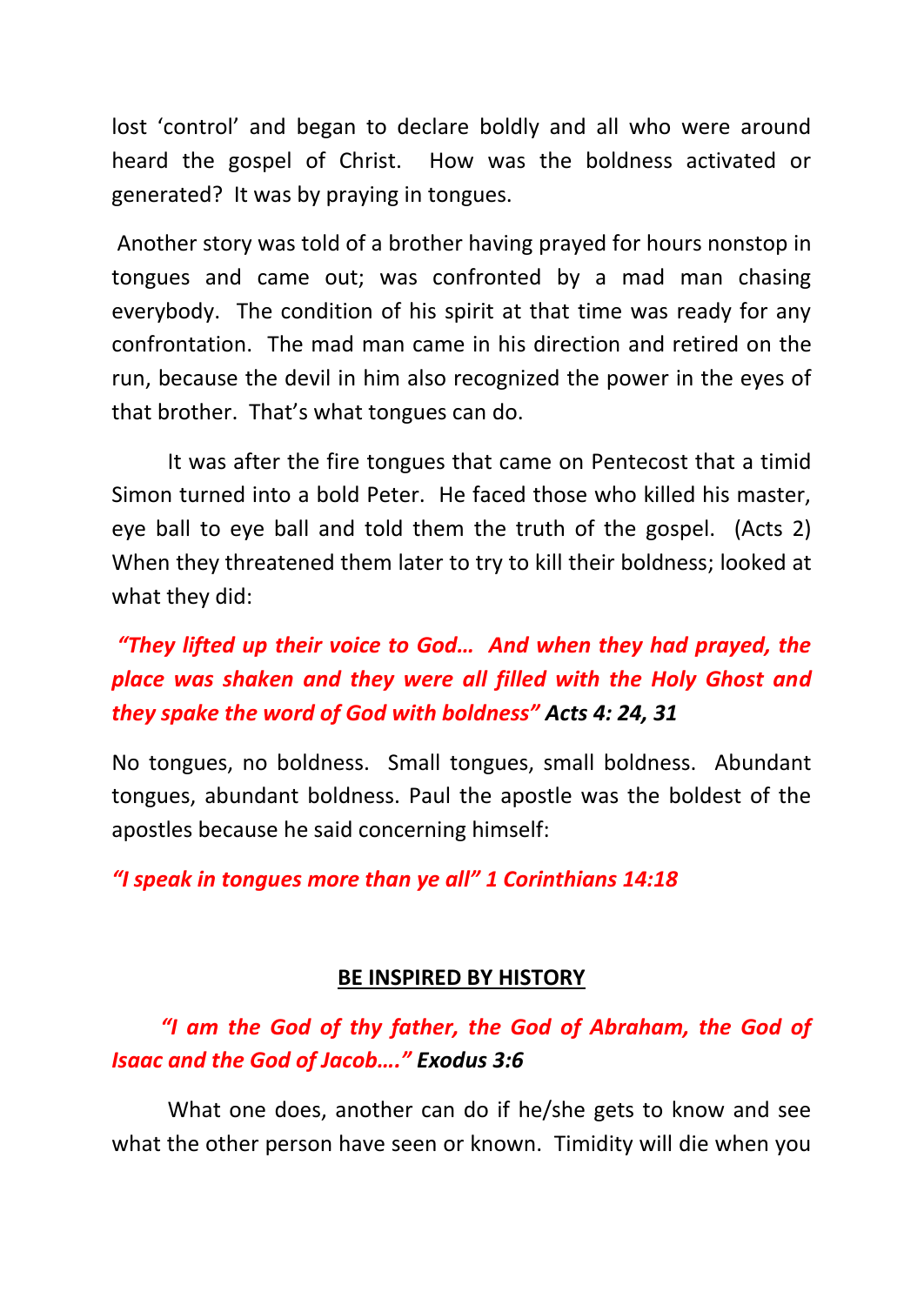continually see audacity in history. When you are touch with the relevant history, you will connect with faith for your destiny.

When you get to know that Mary Slessor, a missionary to Calabar, Nigeria, encountered a lion in the Jungle one day and commanded the lion to move out of her way which he did; you will receive some level of boldness, as a man or woman who fears even a tiny cockroach. If you know of Napoleon Bonaparte who destroyed the bridge behind him and his soldiers who were out to war and won the battle despite the few soldiers with him; then you will not see retiring back due to fear as an option. When you remember that it was a boy of seventeen by the name of David in the bible that rescued the lamb from the lion's mouth, then you will see that you are not meant to freeze at the sight of an ant. Did the Israelites walk on dried ground in the midst of the sea with water on both sides as a wall by them? What if the water returned back upon them? When you think about this well, then you will easily obey prophetic actions as God leads you to do. What's the connection between marching round a wall as thick as the wall of Jericho, and pulling down the wall? Such histories can inspire you to dare things in faith.

Read history books and take note of exploits of faith carried out. Read Biographies of men and women of faith and you will see men of like passions like you that accomplished feats in faith. Compare their lifestyles with that of men in scriptures and let the spirit they possess jump into you to kill fear. Look around you for old and successful men who are still alive and glean from their stories on how to face some fearful circumstances of life. You can start from your parents biological or spiritual. Be inspired by their histories and let it in turn fuel you to dare some things you are afraid of before now.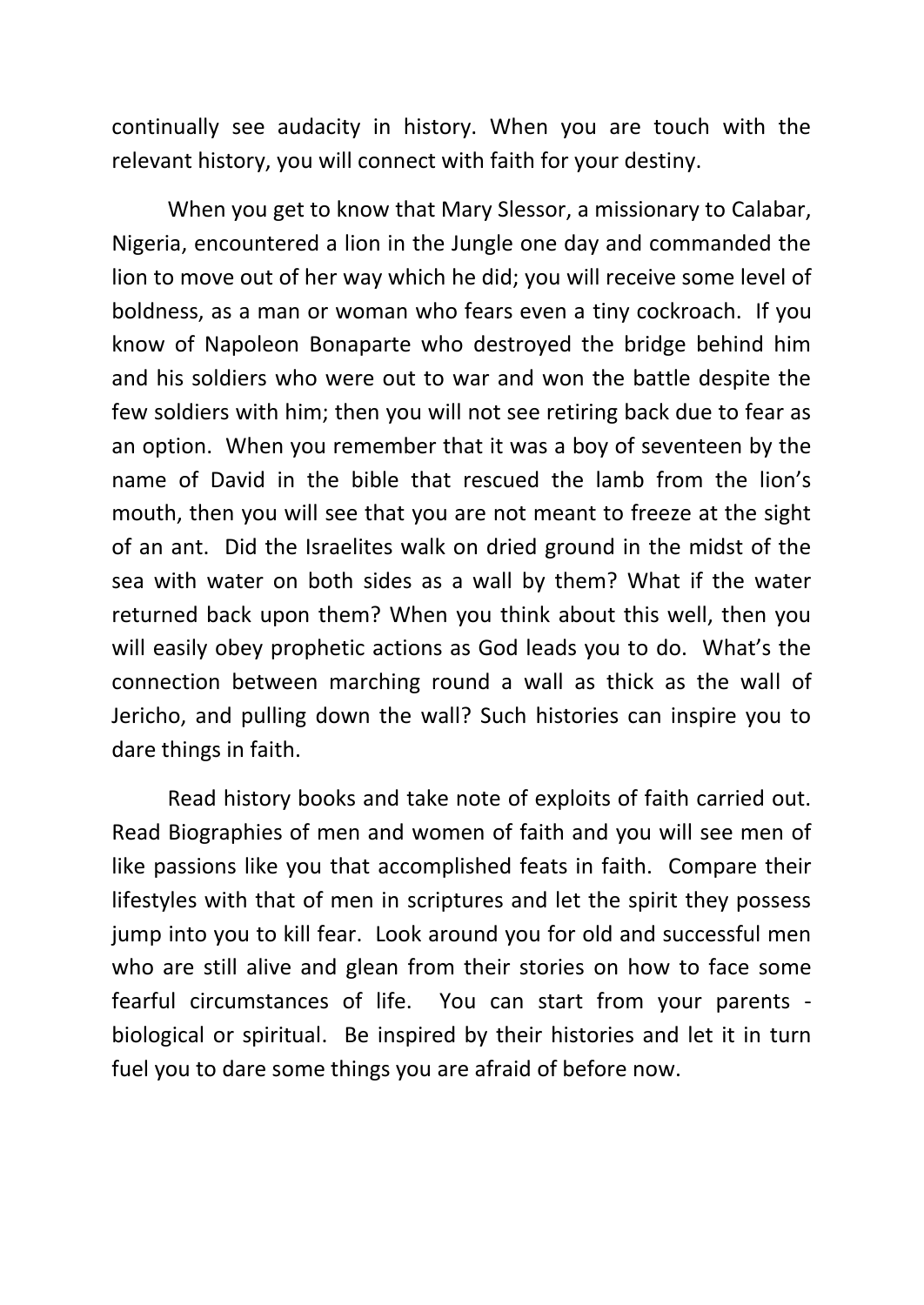#### **REMIND YOURSELF OF PAST VICTORIES**

*"The LORD that delivered me out of the paw of the lion, and out of the paw of the bear, he will deliver me out of the hand of this philistine ……" 1 Samuel 17:37.*

What God has done before, he can do it again and again. When you can remember the deliverances of God in your life in the past then you are face to face with a tonic for boldness. Remembering past victories establishes you for future victories.

David remembered God's doing in his life in the past and connected it to the next feat he believes God can do for him as the above scripture says. Don't see your experiences of today as wasted moments. Some hardship you are passing through now will form the foundation for greater things tomorrows. Some fearful scenarios you wished God pushed away came to you to build your faith for issues of destiny tomorrow. **Those who run from fear today will never attain to an enviable future tomorrow**. Let the fight of faith today build your muscle for the battle of tomorrow. Refer to God's grace that helped you through school as a ground upon which you will not be afraid of needs, if it is the pathway to your destiny. Don't be afraid to step out to the unknown, by reminding yourself how God saw you through some 'wilderness' moments in time past.

Sit down once in a while to recap some of the areas of victory, you have enjoyed in life that you never knew you could overcome. Remember the things God delivered you from; that looking at it now leaves you wondering how you came out of it. Let it encourage you that you can get over any one before you now. Don't be quick to discard the testimonies of God's intervention in and around your life. Talk to yourself about it and let it help to generate faith in your heart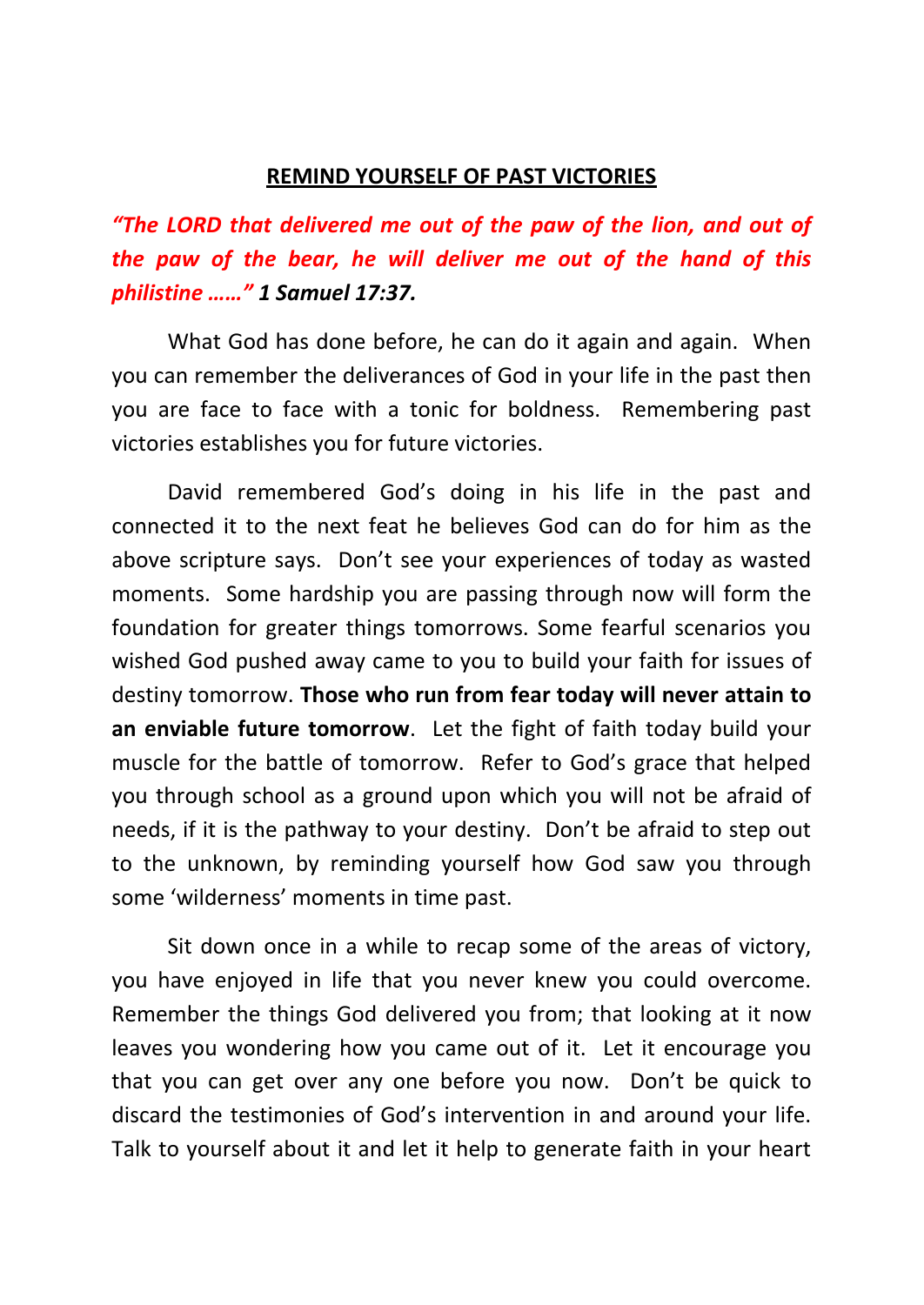towards whatever is meant to put you to fear. Talk to yourself, that God who saw you through yesterday will see you through today. Face issues before you with such confidence.

#### **A SHOUT OF PRAISE**

 There is a connection between your voice and boldness. Your voice box is connected to fearlessness. The chanting of the military when going to war is to activate boldness. A shout of praise is another way to kill fear and activate boldness. Praise-fullness generates boldness.

### *"O clap your hands, all ye people, shout unto God with the voice of triumph" Psalm 47:1*

The people of Israel were meant to possess the land of Canaan that was filled with giants. There were fearful sights all over the land and without courage they can't enter. The first strategy towards breaking into the land contains wisdom for us. God told the armies of Israel to march round the wall of the city of Jericho; which was the first city to conquer before entering the promise land. They were to march in silence for seven days and seven times on the seventh day. After the exercise of the seventh day, they were to shout on the top of their voices and take over the city. The shout of praise was actually to generate boldness so that they can go ahead to confront the giants in the land.

*"So the people shouted when the priests blew with the trumpets: and it came to pass, when the people heard the sound of the trumpet, and the people shouted with a great shout, that the wall fell down flat, so*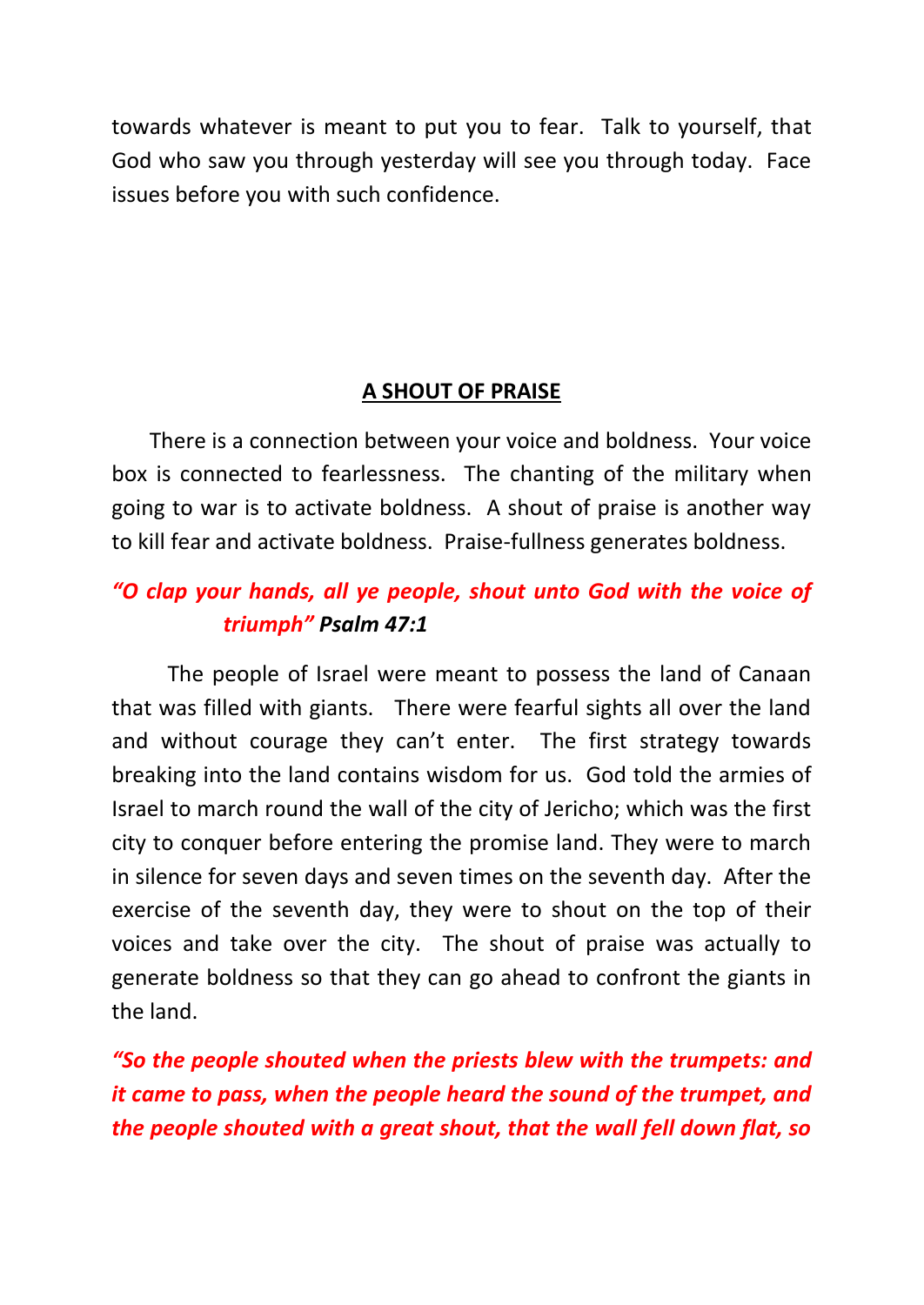### *that the people went up into the city, every man straight before him, and they took the city" Joshua 6:20*

God told Gideon to blow the trumpets and break the pitchers as a strategy for warfare. In other words they should organize a shout and see what will follow. Their shout transferred their fears upon their enemies because the side of every battle that succeeds in terrifying the other wins the battle.

Learn to praise God when faced with frightening issues, and you will receive courage to face the enemy. It is not low tune singing that generates such. Praise God and celebrate God as loud as possible and you will be saturated with God till there will be no room for fear to reside in your heart. Christ did not whisper for Lazarus to come out of the grave. He shouted the devil out of the man and brought him back to life. David was a man faced with battles all his life and he was a man given to shouts of praise for courage and for victory. It was him that said "Make a joyful noise to God" seven times in the book of Psalms. It was one of his victory strategies. You too can walk in courage as you imbibe the "shout of praise" method always.

#### **DARE TO MISS IT**

To be too careful not to miss it is to be fearful and miss out. Those who are too careful are mostly fearful. Those who want to analyze well before taking steps hardly take any step. To learn to leap in faith is to learn to leap out of fear. **You must not understand everything to do something**. Be ready to miss it; for in missing it most times is to understand how to get it better.

To dare with the right motive is to live your mistakes to God. When you have the right motive, God will deliver you from any mess as a result of your daring. Apostle Paul was daring to kill Christian with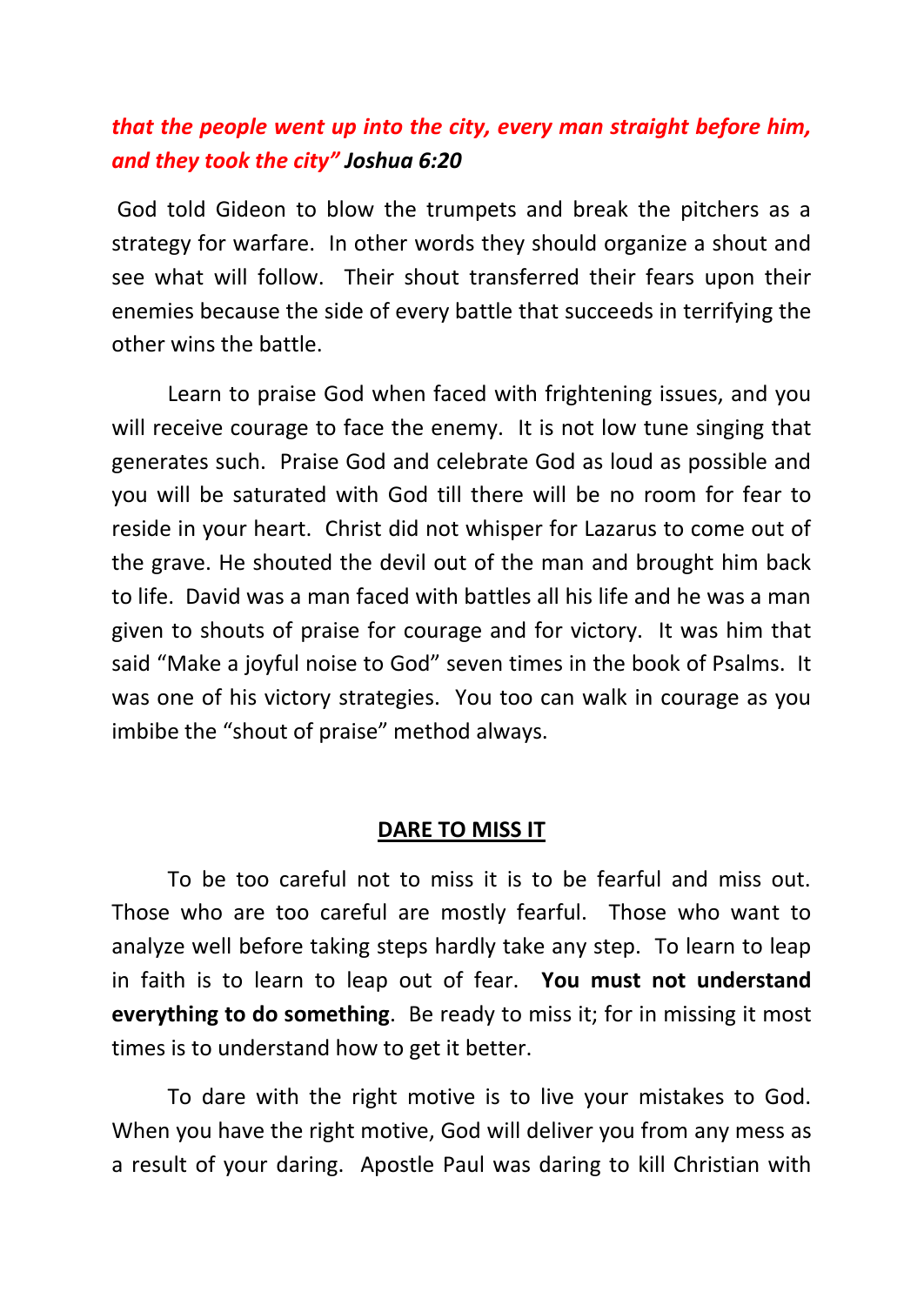the right motive when he was still Saul and God turned him towards the real course of his destiny. Don't be afraid to make mistake. Just be sure your motive is right, you will discover that you are right in the centre of God's will always for your life. You that have been procrastinating a project, a prospect or a progress move due to fear of missing it; decide to throw all caution to the wind and dare it. Let God undertake for whatever be the consequence. There can't be perfect conditions to do anything meaningful in life. Don't be calculating and analyzing and strategizing and five years have gone because you want all the 'I's' to be dotted and the 'ts' to be crossed. That is fear!

Jump out of that 'box' and dare it like Peter who came out of the boat to walk on the water to meet Jesus. He dared to die and God rescued him.

## *"And Peter answered him and said, Lord, it be thou, bid me come unto thee on the water. And he said come… And when Peter was come down out of the ship, he walked on the water" Matthew 14:28-29*.

He dared to miss it and God intervened for him. He refused to be crippled in fear and God assisted him. You don't walk in boldness by analyzing everything. You walk in boldness by walking even when you are not completely sure. Dr. Paul Enenche once said "In missing one route, you discover other routes". That is the mindset of one that will not be stagnated in fear. At times you move with what you know and let God correct you, where necessary. Dare to miss it!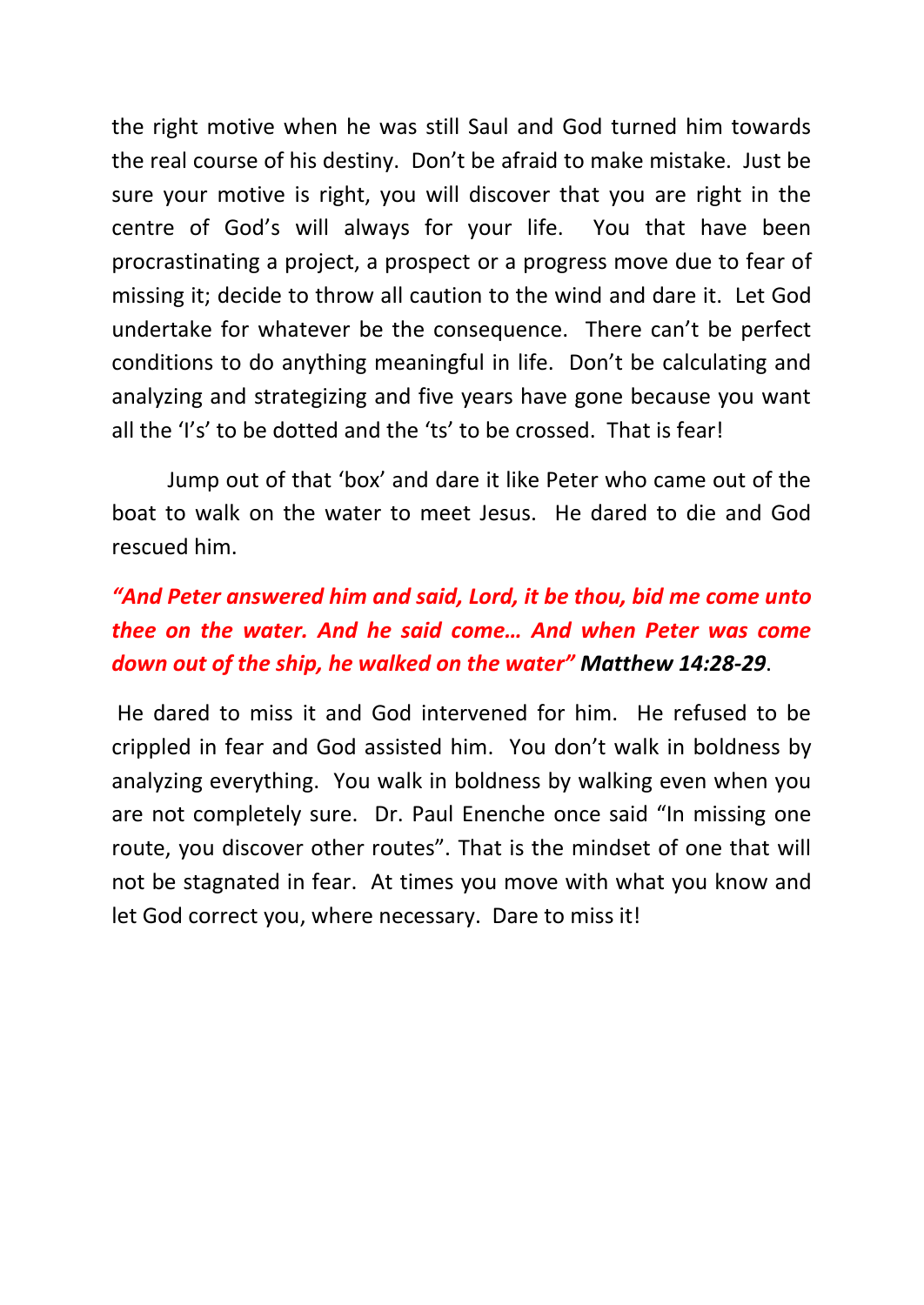# **CHAPTER 6**

# **WALKING IN BOLDNESS**

# *"Yea though I walk through the valley of the shadow of death, I will fear no evil, for thou art with me, thy rod and thy staff they comfort me" Psalm 23:4*

God does not intend for us to walk in boldness today and walk in fear tomorrow. He wants us to constantly walk in boldness like Jesus walked while on earth. That is what God achieved by sending the Holy Ghost to the Church after He raised Jesus from the dead.

One strong 'tool' to use to keep walking in boldness is the consciousness of divine presence. Once you are aware that God is with you; then what should not scare God should not scare you. Your level of awareness determines your level of boldness. Once you are conscious of the fact that God is with you, you will be bold to face anything.

God stands by those who are aware of His presence. Establish the consciousness of God's presence strongly around you always, day or night and neither day nor night will be different for you; because God does not know day or night. The "arrow by day" or the "terror by night" will not constitute a threat to you if you know God is with you. If you are aware that "he that keepeth Israel shall neither slumber nor sleep", then you should not be awake in fear when God is awake over you.(Psalm 121:4) It was Joseph and Mary that were awake running with the child Jesus but the child Jesus was not aware. He was enjoying His sleep even though it was Him that the devil was after.

When you are too conscious of your security you will constantly live in fear. Turn your security matter over to God and enjoy your life.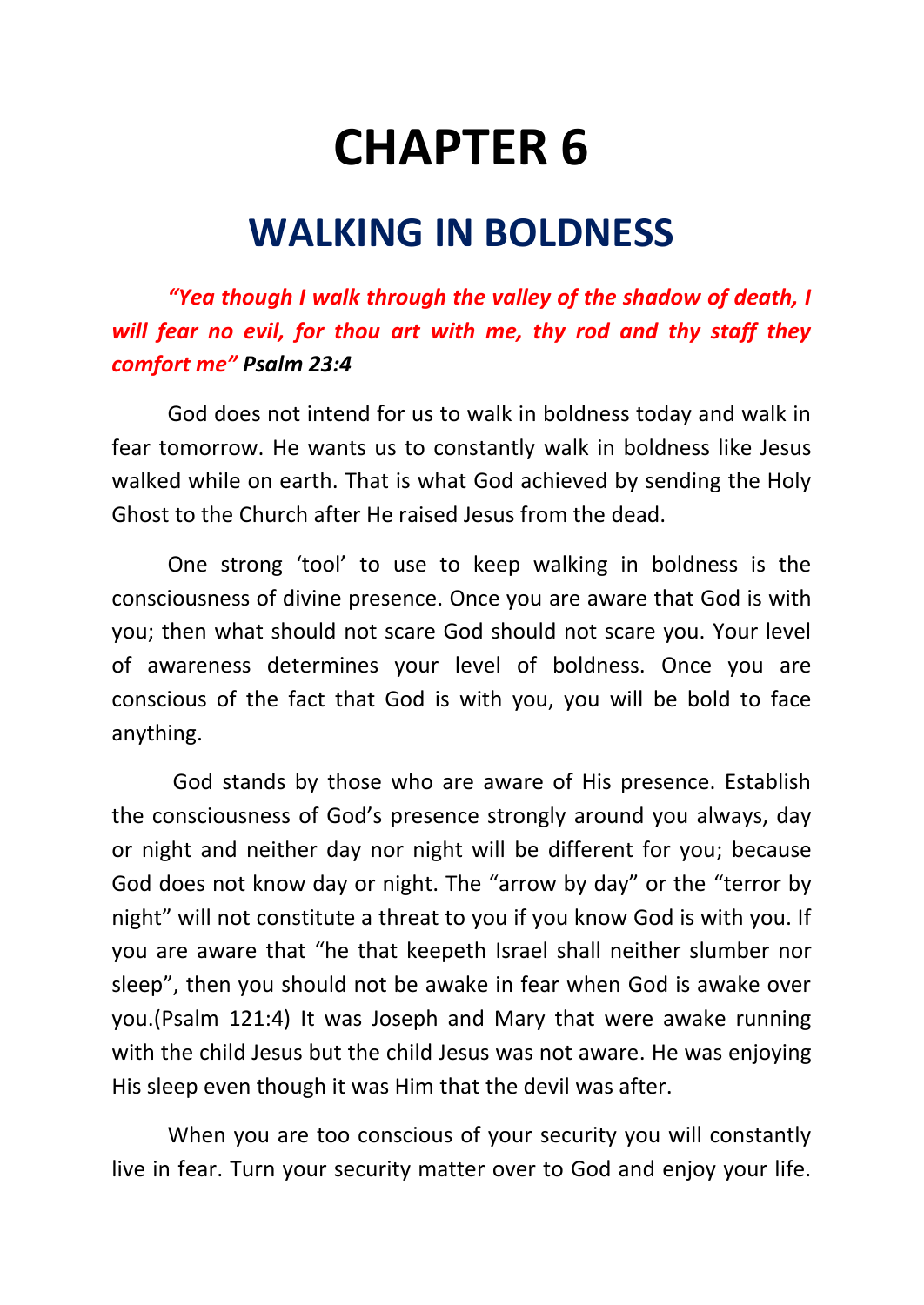God is committed to securing you. Be conscious of that fact. Be conscious that He is with you at all times and in all places. His word to you is:

# *"when thou passest through the waters, I will be with thee; and through the rivers, they shall not overflow thee: when thou walkest through the fire, thou shalt not be burned, neither shall the flame kindle upon thee" Isaiah 43:2*

Be conscious of divine presence and you will walk always boldly.

#### **STOP PLANNING IN FEAR**

To be planning in fear is to be untying your spiritual covering; for fear makes a person exposed in the spirit. To be activating every security system possible – security dogs, security men, security fencing, security camera, security burglary proofs, security locks or every form of security, does not handle fear. Some with all these systems in place are still constantly tormented with fear. It is not a plan in fear that shields you; it is faith that shields you as the Bible says in Ephesians 6:16.

## *"Above all, taking the shield of faith, wherewith ye shall be able to quench all the fiery darts of the wicked"*

Your true security is actually spiritual and when you are not conscious of that one, even the physical security you want to rely on can't shield you. There is no security system made by man that cannot be overrun. Know that the devil is a specialist in overrunning human security systems. It is God that is actually the surest security, and you handicap God's security by planning for your security in fear. Planning in fear is indirectly telling God you don't need His security. Planning to relocate out of fear is to be applying for disaster. Any relocation out of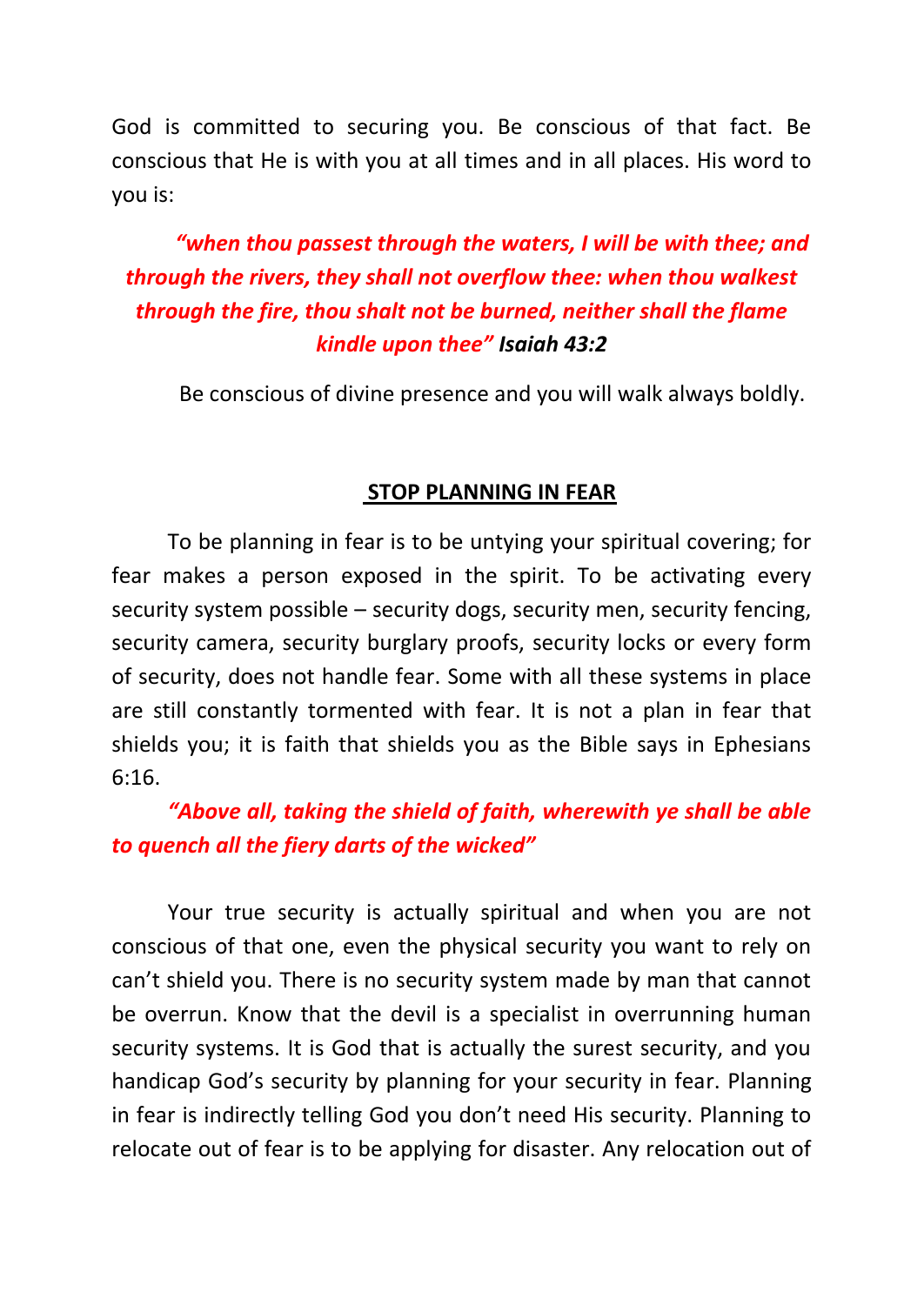fear cannot be sponsored by God. Let divine signals guide you, not fearful signal. Don't use fearful signal as God's signal to do anything.

Jacob planned in fear in Genesis 32:7, 8

*"Then Jacob was greatly afraid and distressed, and he divided the people that were with him… And said, if Esau come to the one company and smite it, then the other company which is left shall escape"* 

None of his plans in the above scripture verses would have helped him; had he not wrestled with the angel in prayers and changed his story. God did not tell him anything about Esau in that matter but as he acknowledged God in prayers, Esau became a friend when he saw him. Esau's intention of evil died when he saw him.

## *"When a man's ways please the LORD, he maketh even his enemies to be at peace with him" Proverbs 16:7*

Joseph did not want to return home with Mary and Jesus due to fear, but God had to warn him to return to the parts of Galilee (Matthew 2:21-22). So let not fearful news determine your plans. Let not satanic threat determine your plans, so that you don't escape from a 'dog' to meet a 'lion'. Pray and plan in faith. Seek God's will for your life per time and don't be motivated by fear as you plan your life issues. Be moved by God's word per time.

#### **CONTINUE IMPACT JOURNEY**

**"Now the gates of Jericho were tightly shut because the people were afraid of the Israelites. No one was allowed to go in or out"** Joshua 6:1 (NLT)

There is no prison like the prison of fear. Fear imprisons a man from the potentials in him and the possibilities outside him.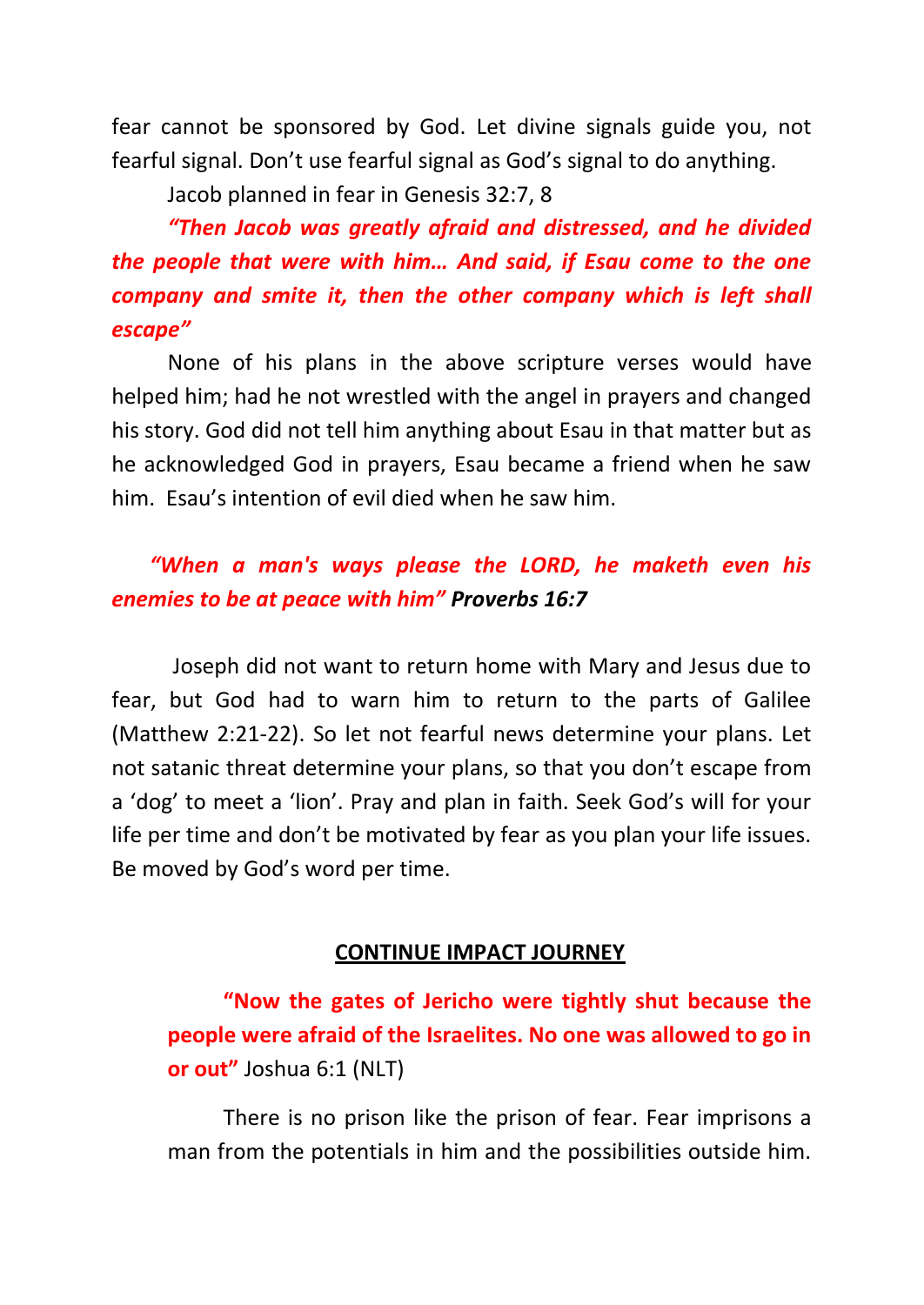Many who would have become something great in life have become limited and stagnated due to fear. Fear has made many to refuse to deploy their potential and thereby remaining a liability.

Let not fearful news kill your plans for advancement. Don't stop a building project because of the fear of the unknown. Don't stop pursuing the admission because you feel it will be better in another location. Don't stop the plans to start-up your company due to fearful news. If you are a child of God, you are not meant to be at the mercy of circumstances. Don't quit your job because of fear. Don't postpone the marriage plans due to fear. If God has asked you to open up a new branch office or a Church branch, don't sit still waiting for 'favourable' conditions, which is tied to fearful news going on. Why should the devil be determining for you whether to continue on your impact journey or not? God is still in charge and it is Him that should determine your moves. Be determined to continue your impact journey no matter whatever fearful news you are hearing unless God tells you otherwise.

The four lepers in 2kings chapter seven did not see stagnation as the right thing to do. They did not see future and destiny behind. So they decided to advance despite fear and the fear was transferred on the enemy who took off before their arrival. They became national celebrities, who were before nonentities, because they refused fear to cripple their moves. **Those who are heroes today are those who chose to advance when others were retreating in fear.** So be careful when people around are retreating in fear. There could be a 'gold mine' just a step ahead.

**The resources of the fearful are always left for people of faith to harvest**. Don't leave your portion in fear. Stay with God in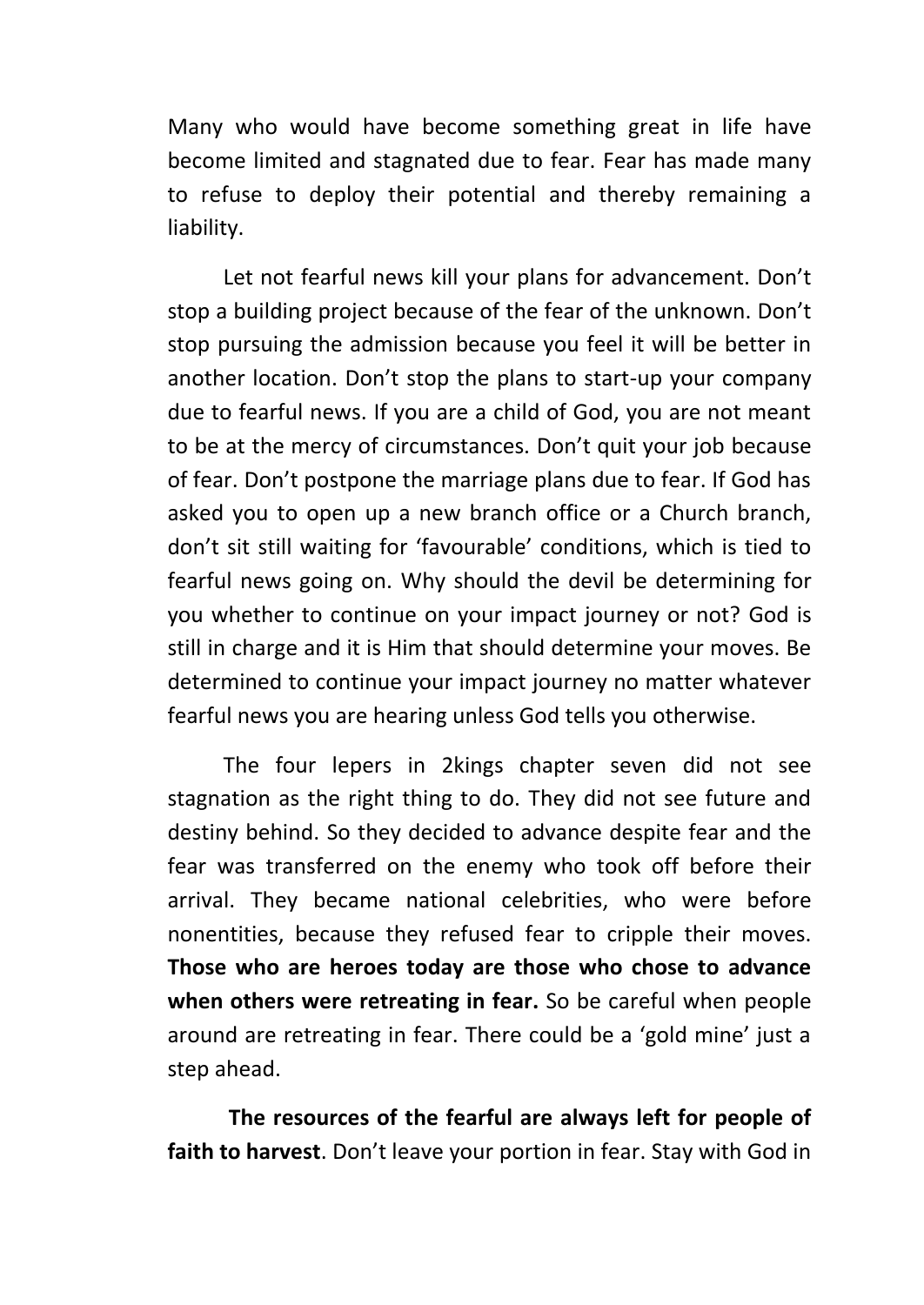faith, and those who run in fear will leave their portion for you to add to your own. Be determined not to stop your plans for impact due to fear. Continue aggressively and let God redirect if need be. God does not assist those who remain on one spot due to fear.

#### **AVOID THE FEARFUL**

Association affects composition and disposition. Some things that are not in your thought begin to prevail in your mind because of the kind of people you associate with. What your friend is made up of will soon find its way into you even without knowing. That is the power of association.

Anyone who is good at propagating fearful news should be kept far from you, if you want to walk in boldness. You can't overcome fear by hanging around the fearful. Even praying with a fearful person cannot handle the fears in your heart. There is a way fearful news locates fearful people and anyone around them will be the first victim to be infected with such fears. Don't be always interested in fearful news. It has a way of connecting you with fearful people. Any newspaper that you come in contact with that promotes fearful sights and words should be discarded as soon as possible. Don't visit someone who always sends you text messages about the latest ugly news they heard. Delete fearful text messages as soon as they enter your phone and don't in anyway send it to another. Don't think the person that is sending messages that torture your memory cares for you and that they are trying to keep you alert. Instead stop such people where you can and avoid them if they refuse to change.

Ten out of twelve people returned back from spying the land of Canaan with fearful news. They polluted the hearts of millions of people and ruined their destiny; that they could not enter the Promised Land God had in mind for them. (Numbers 13 and 14) Fearful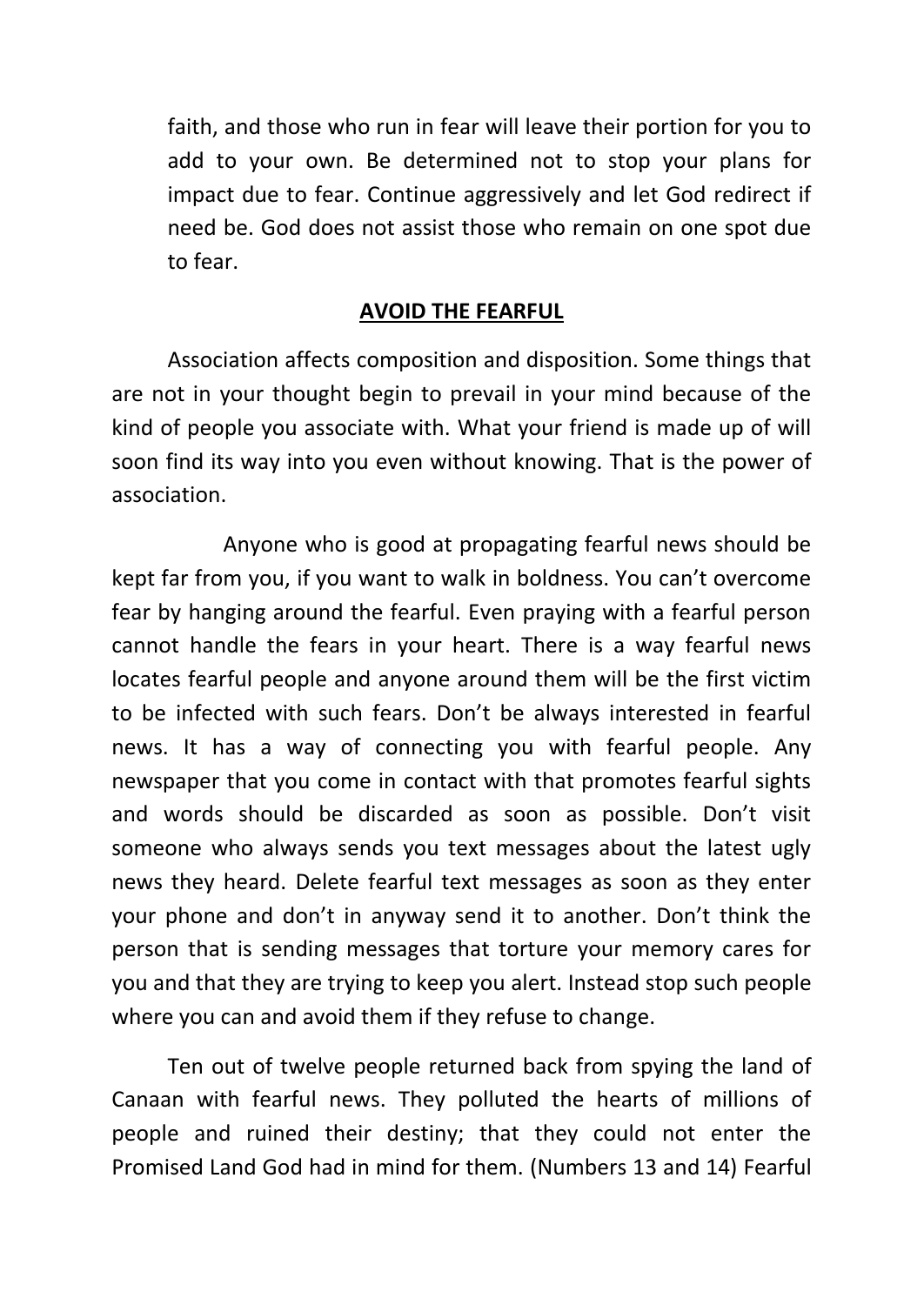people are stronger devils than some agents of darkness. Avoid them if you want to reach your destiny. Be careful to spot them by their speech and reaction and avoid them like a plague.

Gideon would have been defeated when two-third of the supposed army he had were fearful people. God had to make him screen them out before he proceeded.

*"Now therefore go to, proclaim in the ears of the people, saying, Whosoever is fearful and afraid, let him return and depart early from mount Gilead. And there returned of the people twenty and two thousand; and there remained ten thousand." Judges 7:3*

God gave the Israelites a similar commandment to the one he told Gideon above whenever they are about to go to war. He said:

*"And is there a man here who is wavering in resolve and afraid? Let him go home right now so that he doesn't infect his fellows with his timidity and cowardly spirit" Deuteronomy 20:80(MSG).*

Screen out fearful people from your circle of friends so that you don't become a casualty of life.

#### **FEAR NO THREAT**

*"Just then, some Pharisees came up and said, "Run for your life! Herod's on the hunt. He's out to kill you!" Jesus said, "Tell that fox that I've no time for him right now. Today and tomorrow I'm busy clearing out the demons and healing the sick…" Luke 13:31-32 (MSG).*

The New Living Translation of the above verse says,

*"Go tell that fox that I will keep on casting out demons and doing miracles of healing today and tomorrow; and the third day I will accomplish my purpose"*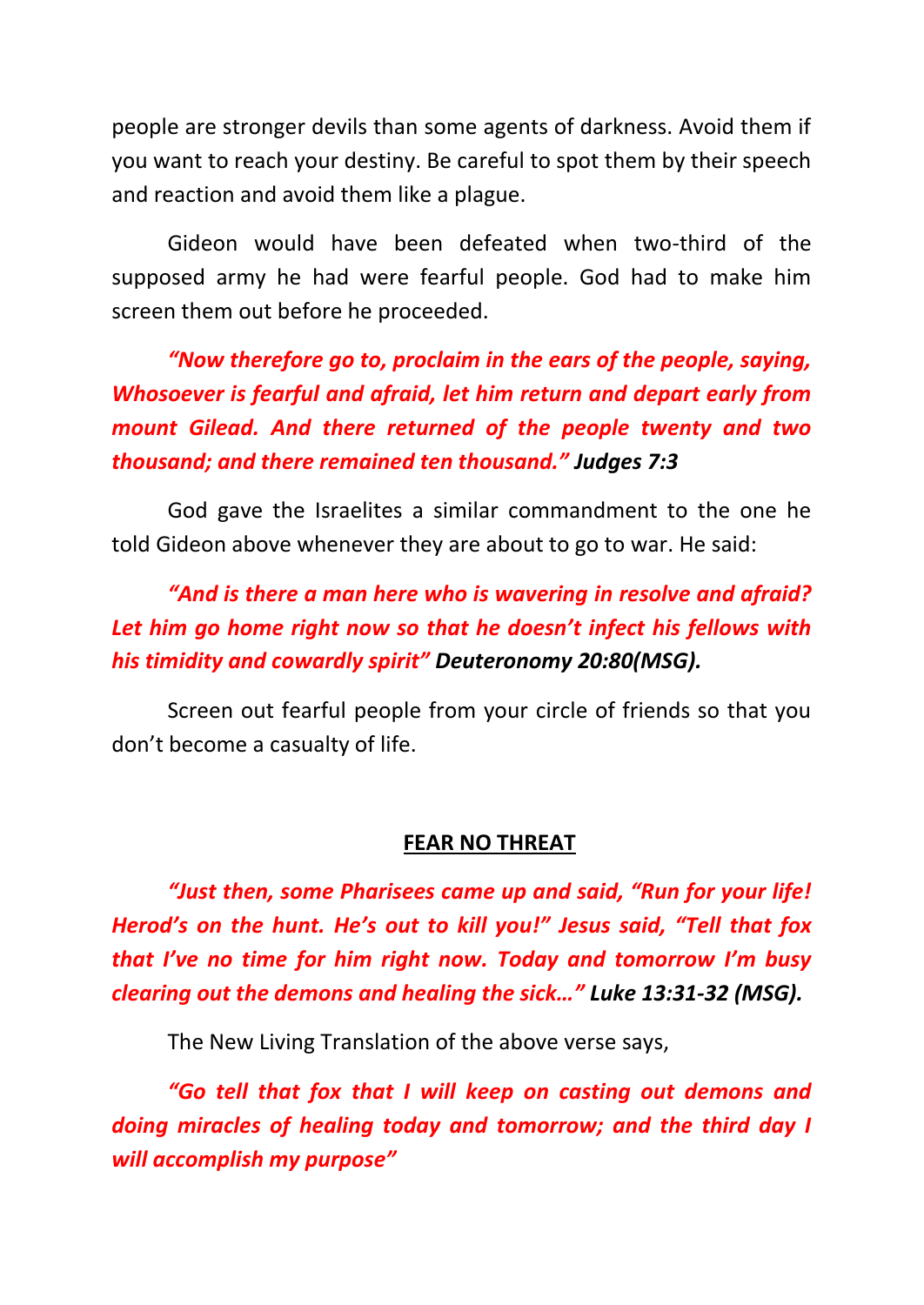Someone with this kind of understanding can never fear threat. **A strong sense of purpose is an antidote to fear**. Jesus had a strong sense of purpose and he knew that no one can stop Him from achieving it. He refused to be threatened by anything or anyone. He was not moved by threat.

Threats are weaker devils than silence. A devil you don't hear from is more dangerous than the one that has spoken out." A Ugandan proverb says, "A roaring lion kills no game". A barking dog hardly bites, they say. An exposed bullet has lost its potency. So the destination of threats should be the trash can. Treat threats as trash. No man has your life in their hands. No witch has the capacity to kill you before time. No hired assassin has the power to take away the life that he did not give you. So begin to laugh at threats because the devil that pushed them to voice out their intention has already shot himself. Don't come under pressure because you received a letter of threat or a threat from someone physically. They have no power to carry it out when their breath for the next minute can only be guaranteed by God. The Bible's comfort for threat is in Lamentation 3:37.

## *"Who is he that saith and it comes to pass, when the Lord commandeth it not?"*

Report threats to God in prayers and leave it there. When you report threats to God, God takes over from there.

King Hezekiah went and spread the threat letter sent by the Assyrian King Sennacherib before God in prayers and an angel went and killed a hundred and eighty five thousand soldiers in one night. Sennacherib himself was killed by his sons afterwards. (2 Kings 19) A threat that your faith can't reply, report it to your spiritual father. (That is why it is good to have one). Hezekiah reported the threat to Isaiah the Prophet and Isaiah prophesied the end of the Assyrian King, and as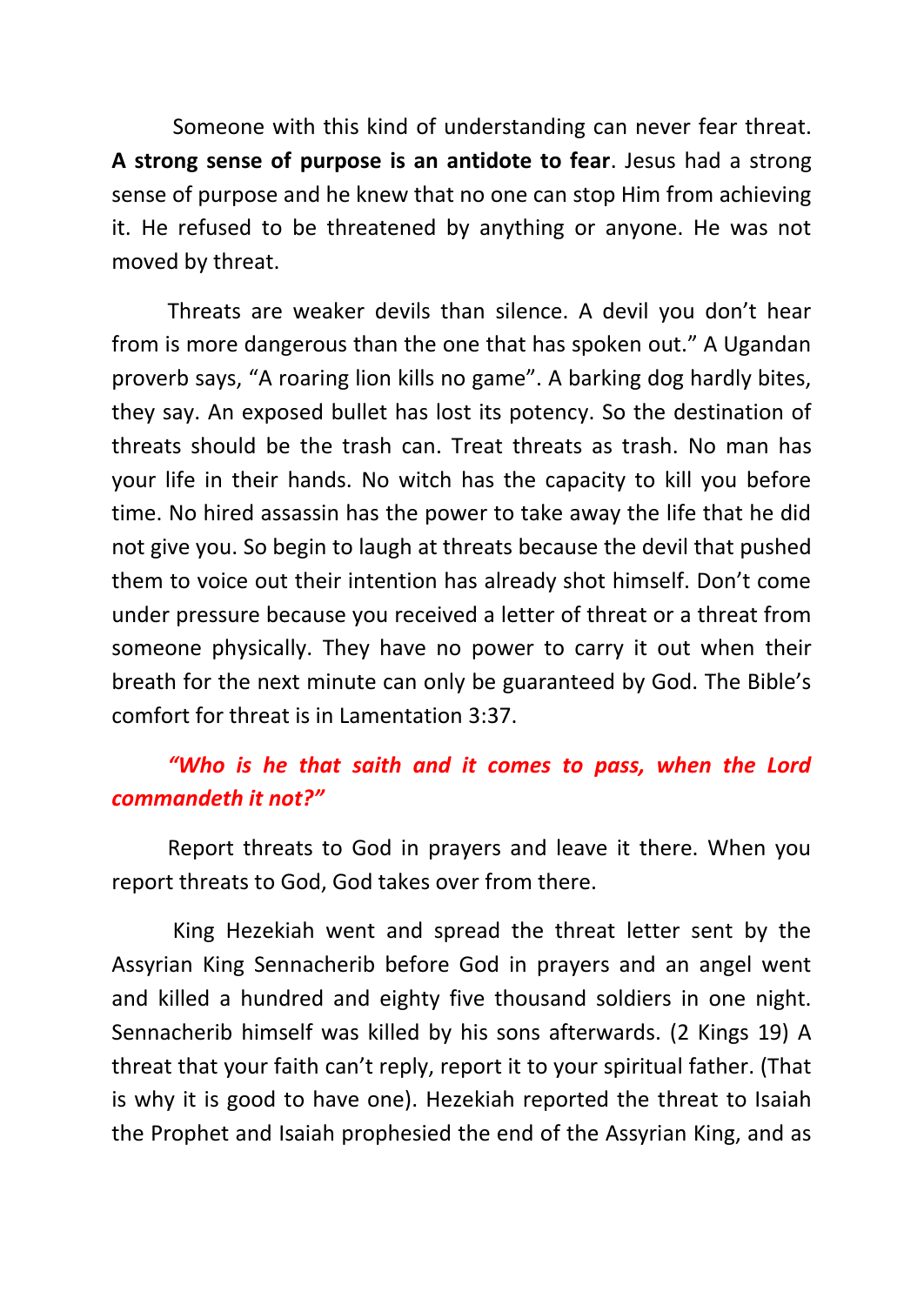he said it, so it happened. Let no threat henceforth be strong enough to shift your ground.

#### **WALKING IN RIGHTEOUSNESS**

Righteousness imparts as well as sustains boldness. You have nothing to fear if there is nothing to hide. Whatever is seen as boldness in the absence of righteousness is simply bold-face and not boldness. Bold-face cannot deliver you from devils even if man is deceived, because a man with bold face in the physical is vulnerable like the fearful in the spirit before the devil.

Make sure your account is straight and you will not fear the threat of a diabolic man or woman. Once you are honest and sincere in your dealings, there is no need to fear anything or anyone. It is those that are not sure of their stand in righteousness that are constantly in fear. If you can increase in righteousness, you will surely increase in boldness. Concerning Daniel, he was above board in government. They checked his files and did everything to fault him but they could not find anything. That kind of impeccability made the threat of lions not to move him. If there was any skeleton in his cupboard, he would have been afraid all the way and end in shame. It was the conspirators that inherited what they planned for him (Daniel 6). Shedrach, Meshach and Abednego were not moved by the threat of the fiery furnace because along with Daniel, they refused to introduce any corruption into their lives. **Once your life can't be corrupted, your boldness can't be affected.**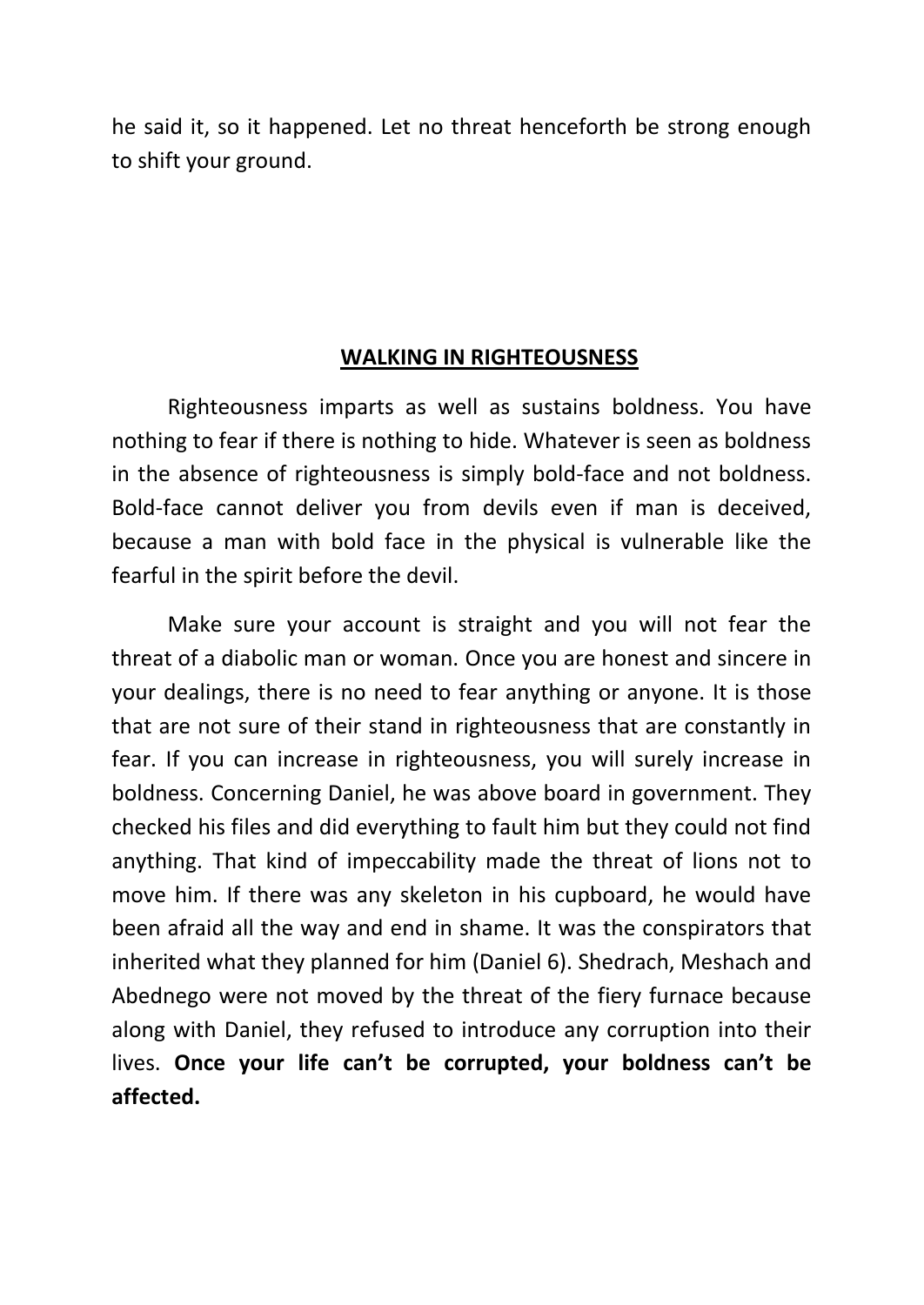#### *''The wicked flee when no man pursueth, but the righteous are bold as a lion''. Proverbs 28:1*

Straighten your life and put things straight so that your head can stay up in boldness. Any area you are battling with unrighteousness is an area to deal with squarely, if you will regain your boldness again. Draw integrity lines and stick to them so that you will have nothing to fear any day anytime. Ensure that there is nothing you will be ashamed of if discovered around you per time. Let your integrity lines be beyond the bounds of suspicion. Be ready at any point to render due account for anything in your disposal. Let any person that wants to bring any false accusation against you not be a threat because you are living above board in all areas. Be right and you won't live in fright.

#### **WALK IN KNOWLEDGE**

'

The lawyer is not afraid of the policeman because of knowledge. He knows the law and cannot be intimidated by the uniform or the weapon in the hand of the policeman. That is the connection between boldness and knowledge. Your strength of stand on your conviction is tied to your depth of revelation.

## *"….but the people that do know their God shall be strong and do exploits" Daniel 11:32b*

Knowledge sponsors boldness. What you know determines how you speak or act. If you are not knowledgeable in any area, you can't be bold in that area. You don't talk with boldness, what you don't know well. The presence or absence of knowledge is usually signaled by boldness. So to increase your boldness, you have to increase your knowledge. You are bold to the degree at which you are knowledgeable. A Primary School leaver can be bold talking before primary school pupils but his fears will be betrayed when he stands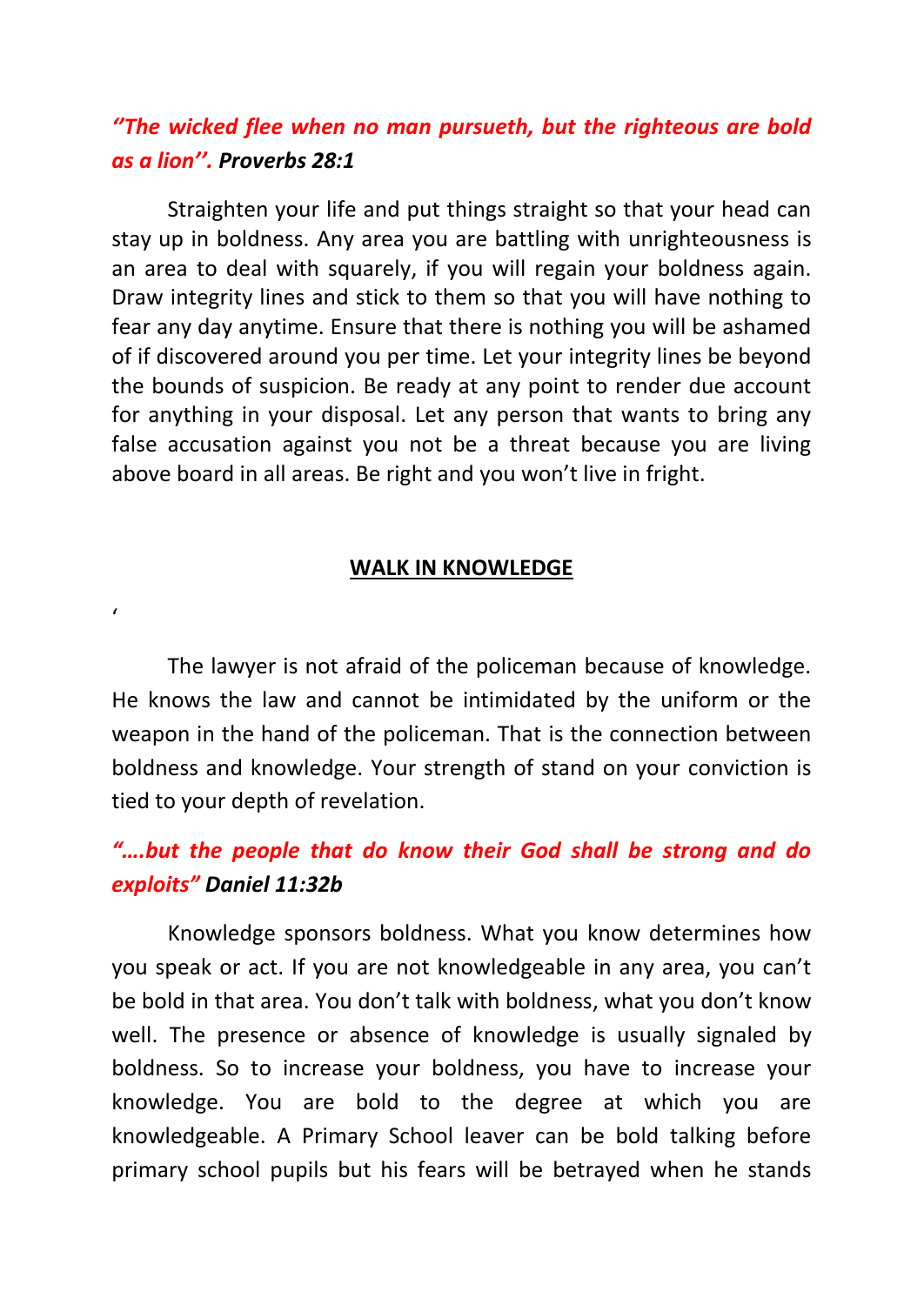before University graduates. That is why you need to be a constant learner so that you don't fall short of boldness amidst people. Even devils are terrified by people of knowledge. They hardly dare a man in the area of his knowledge. Devils only intimidate those who are ignorant. That is one strong difference between the bold and the timid.

All Israel was running away from the height and ammunition of Goliath because of their little knowledge of the power of the covenant of circumcision God had with them. When David who had the knowledge came with all boldness, he challenged and defeated Goliath.

Do you know that ''you are more than a conqueror''? (Romans 8:38) Do you know that you are seated with Christ in heavenly places? (Ephesians 2:6). Do you know that ''your life is hid with Christ in God''? (Colossians 3:3) Do you fully understand the implication of "greater is he that is in you, than he that is in the world" (1 John 4:4) Do you know well that ''No weapon fashioned against you shall prosper''? (Isaiah 54:17). These kinds of scriptures and other of such scriptures will settle fear forever, if you possess a proper knowledge of them. Look for such knowledge scriptures of your right and of God's will for you and you will see how fear will shrink out of your life.

#### **WALKING IN SUBMISSION**

### *''And the seventy returned again with joy, saying, Lord, even the devils are subject unto us through thy name'' Luke 10:17*

The disciples in the above verse have not received the Holy Spirit before they casted out devils. That is the power of submission at work. They went boldly to face the devil because they were sent by Jesus. They did not need their righteousness or power to confront the devil, but they were speaking by the name they were in submission to.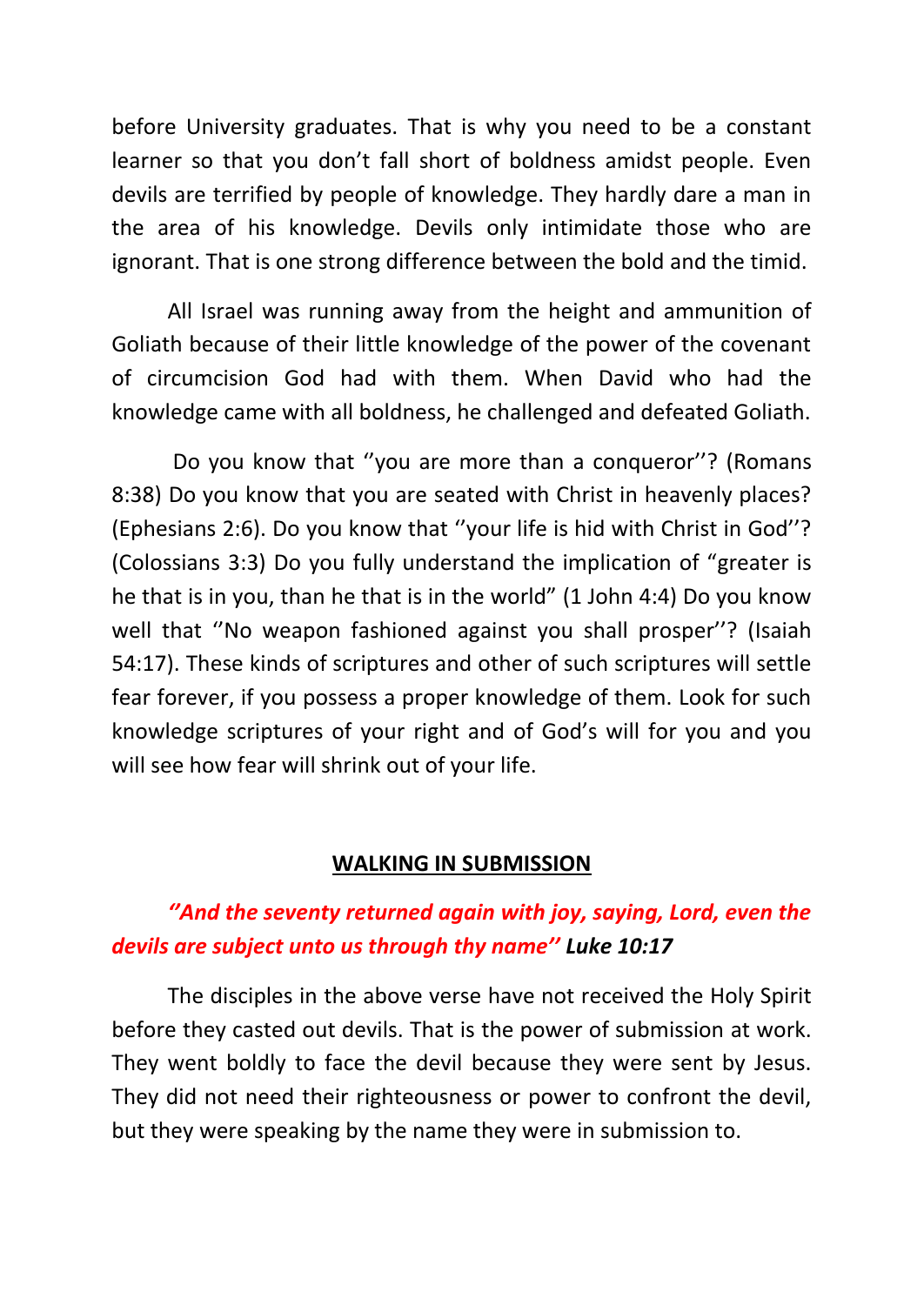Your boldness can be tied to your backing. You have the backing of anyone you are in submission to. Whatever is at the disposal of the person you are in submission to will also be at your disposal. God too backs a person in submission. A rebellious child can never be bold to make any request from his father or in his father's name. The boldness of the prodigal son is on the fact that he was a son. His elder brother was not bold to ask anything because he was not aware of the implication of being a son. Their father said to the elder son:

#### *"Son, thou art ever with me, and all that I have is thine" Luke 15:31*

You are not meant to be afraid of any man or devil if you are in full submission to God under His servant. You can make demand of the God that your spiritual father is in covenant with and God will handle issues that are meant to keep you in bondage. Just like a little child that calls to either father or mother whenever another person or thing frightens them; so should you be against agents of fear.

Elisha faced the river Jordan with all boldness because he was in submission to Elijah who had also parted the river before him.

# *"And he took the mantle of Elijah that fell from him, and smote the waters, and said, Where is the LORD God of Elijah? and when he also had smitten the waters, they parted hither and thither: and Elisha went over" 2 kings 2:14*

 Any object of fright that your father in the Lord or discipler/mentor have conquered before, is meant to be confronted with that consciousness trusting the God that helped him, to also step in for you. Joshua was courageous to fight the Amalekites because his spiritual father Moses' hand was lifted in support for him. **Don't be afraid of whatever your spiritual authority figure has given you a go ahead about.** Be bold if you are in submission.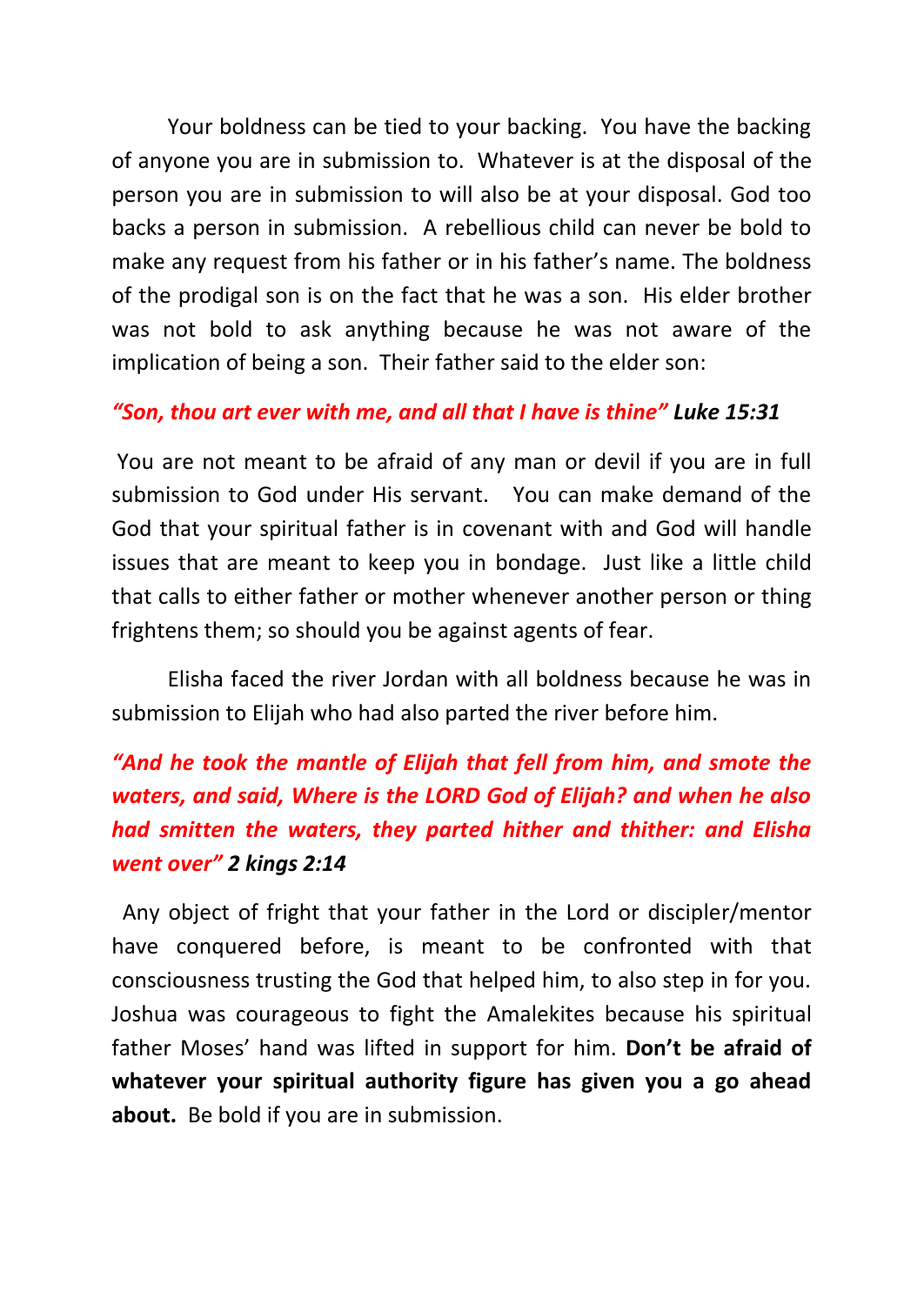#### **WALK IN GOD'S WILL**

Certainty increases audacity. When you are sure, you are bold. Uncertainty attracts timidity. When you are still in doubt, you won't have confidence. With solid conviction comes strong confidence. So getting to know God's will establishes you on the path of confidence.

Do everything to be sure of whatever is before you. Inquire until you arrive at the shores of certainty. Don't play around what you are not sure about. What you are sure about fixes your mind in a state to expect anything. When there is no solid conviction, there is no clarity of expectation. That leaves someone in fear. So find out what is God's will for your life per time and you will walk always in boldness. When you are not in God's will, God won't undertake for you. Having confidence that God will come in for you is tied to being in His will. You will not be afraid to fight any devil if you are sure that where you are is in the will of God.

Going to Egypt was not God's will for Abraham and so he was afraid when about to enter. (Genesis 12:10-20) David was not afraid because he was a man that inquired of God at all times.

# *"Then David enquired of the LORD yet again. And the LORD answered him and said, Arise; go down to Keilah, for I will deliver the philistines into thine hand" 1 Samuel 23:4*

He enquired about location as well as the next line of action. Even if the location or the action looked frightening, he ventured fearlessly once he was sure it was in God's will. (2 Samuel 2:1, 5:19, 23)

It pays to be in God's will. There is so much confidence in you when you are certain about what you are doing or where you are. Once you are in God's will, you will be careless about satanic threats against you. God's will determine God's shield. The location of God's will is the location of God's shield for you. Don't let any fearful person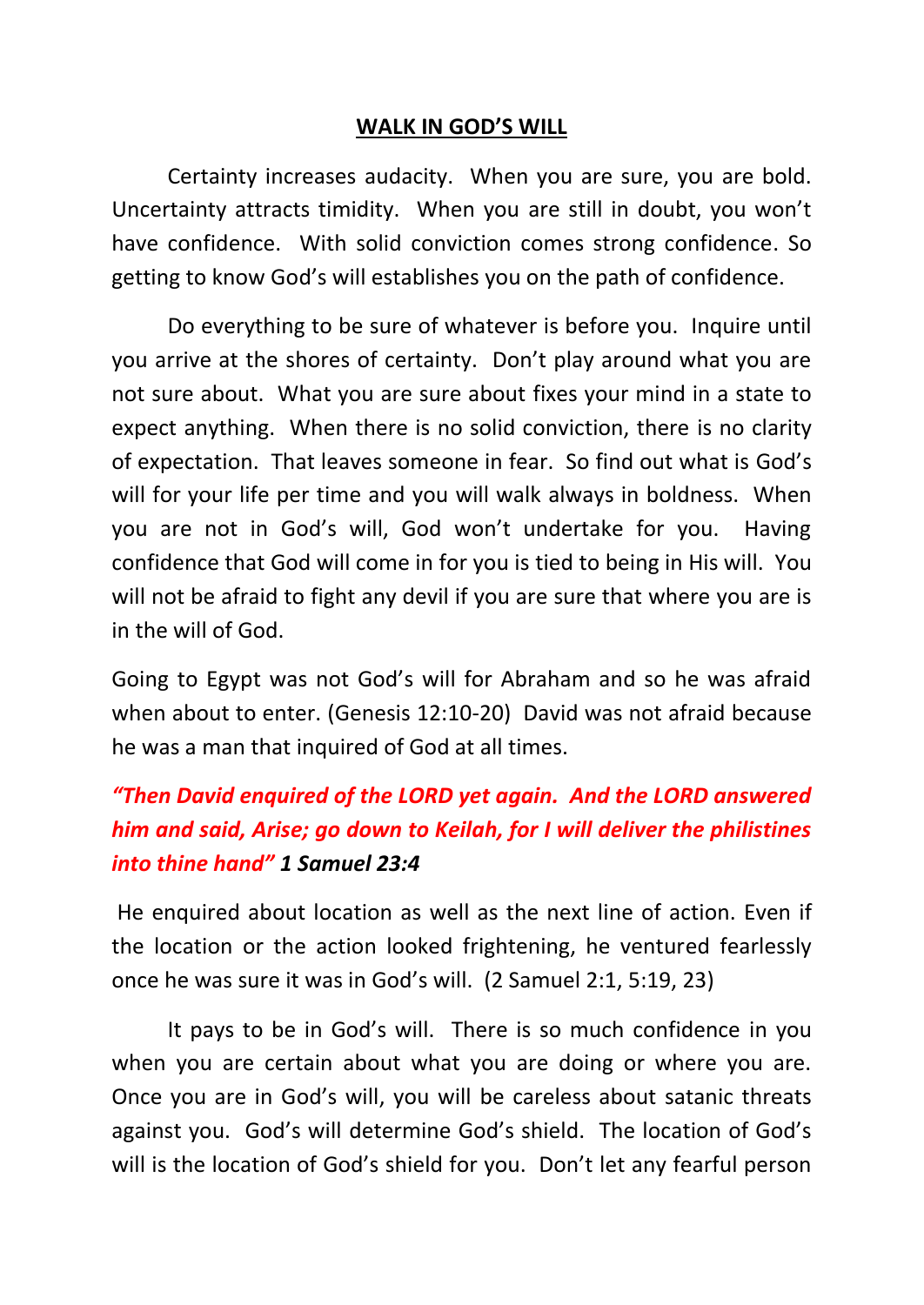move you out of God's will because of what looks frightening. If they are not sure they are in God's will, then they should be on their way, instead of putting you under pressure by their fears. Define God's will and be determined not to be frightened around it.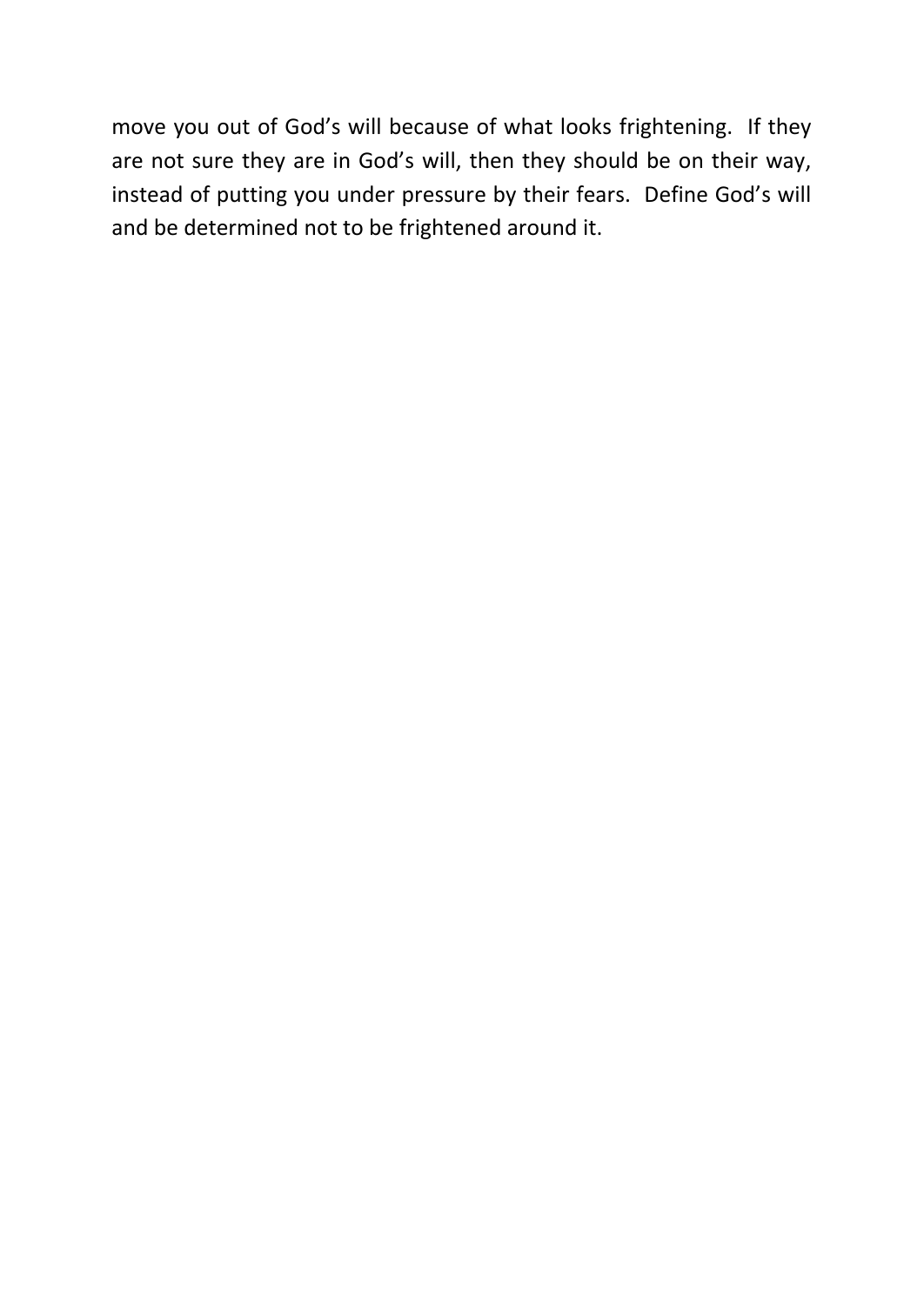# **CHAPTER 7**

# **INCREASING IN BOLDNESS**

# *"For you did not receive the spirit of bondage again to fear, but you received the spirit of adoption by whom we cry out "Abba, Father" Romans 8:15 (NKJV)*

Whatever it is that is not increasing is decreasing. You are either increasing in your boldness or it is decreasing. The boldness of yesterday cannot handle the fearful sights and sounds of today. If you don't increase in boldness, you will soon discover that you will begin to be afraid of what you use to confront before. Take note!

#### **BE A FAITH DISTRIBUTOR**

Whatever you share multiplies and whatever you keep diminishes. One of the strongest ways to increase in boldness is to distribute it to others. What you impart into others multiplies in you. When you teach others about boldness, they will become like 'watchmen' around you, looking at your life. That consciousness will put you on your toes to keep up in boldness. That is why the captains or commanders in the army must of necessity be bold because they are being looked up to for boldness. **Helping others overcome their fears increases your boldness.** You will not want to fall short of boldness in an area you are encouraging someone about. That is why impact is the surest way to increase. Those who are thinking of themselves alone will live constantly in fear. When you are out to cast out a devil from others, you will live in victory over that devil.

Fear multiplied in Elijah's life when he left his servant in Beersheba (1 Kings 19:3-4). This is to say that, as you reduce your level of impact in boldness, you will suddenly begin to degenerate in fear.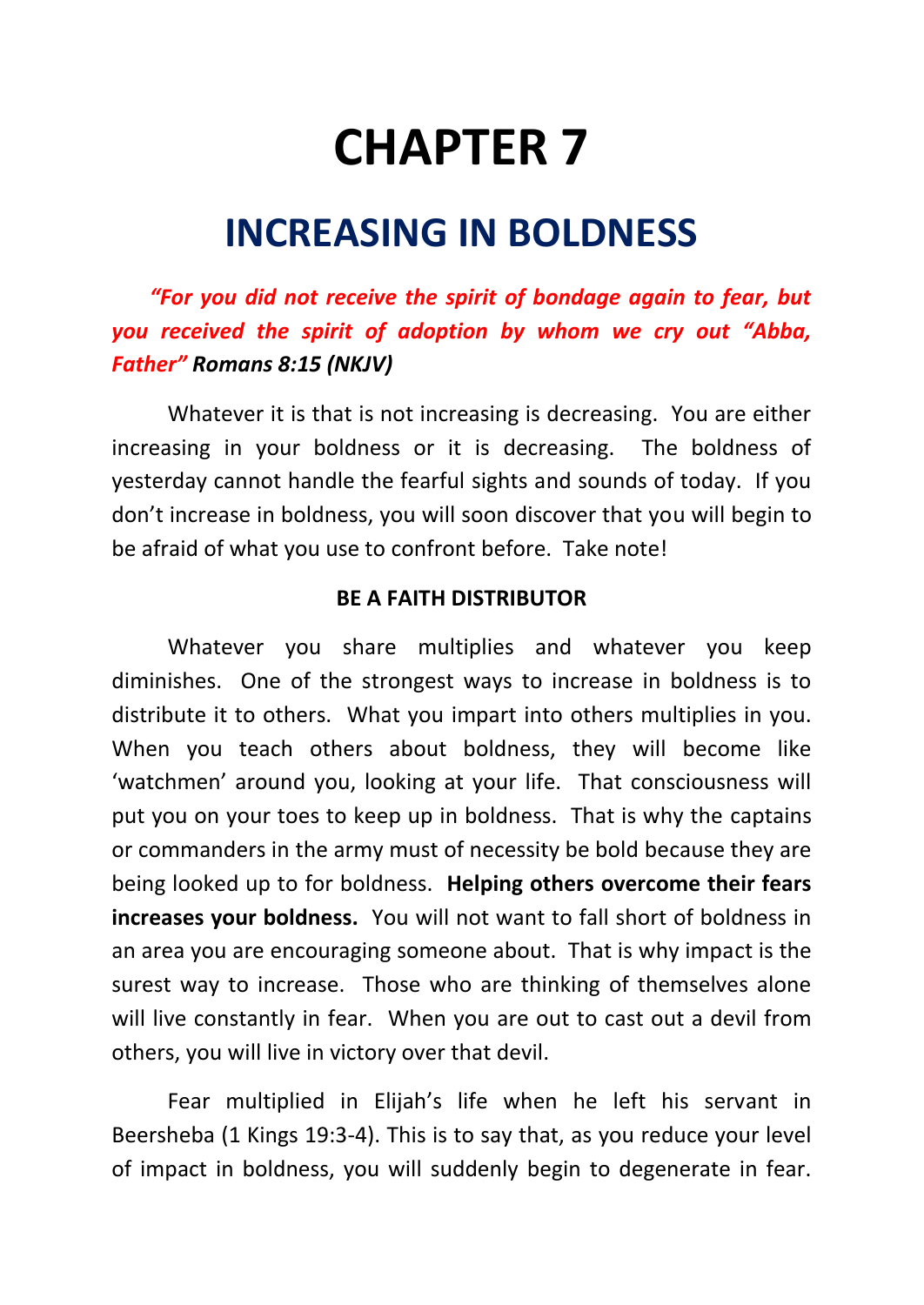When the apostles went to hide after Christ's death, they lacked boldness. But after the Holy Ghost came and they opened their mouth to impact the people, fear gave way. When they were later threatened to stop preaching, their refusal to stop imparting others with the boldness increased their own boldness. Hear this life time wisdom: **Any time you begin to decrease in anything, start looking for people to impact with the one you have, and you will notice a sudden rise again.**

#### **DARE MORE SCARY THINGS**

When you stop daring, you start dwindling. When you sit with your last faith monument, you enter a new fear environment. Whatever you have dared in faith before is the smallest God has in mind for you as far as the future is concerned. God would have done more with Solomon but he settled too early. Imagine if he used the grace to control one thousand women to dare more things, what do you think he would have achieved?

When you keep daring, you become bolder to dare. When you stop daring, you begin to decrease in boldness. The more scary adventures you embark on, the more courage you attract into your life. Let every bold move establish you for another move. Don't overcelebrate the last adventure. What next? Let your celebration of the last bold act or feat; be with an eye on the next bold move. Such an attitude keeps one increasing in boldness. Make your life exciting by pursuing bigger visions per time. Let your mind be fixed on something bigger as the next move consciously. By so doing, you will keep seeing the almightiness of God in different dimensions as have never been seen before. There is something more, God can do with and through you. Can you dare to believe Him for something more?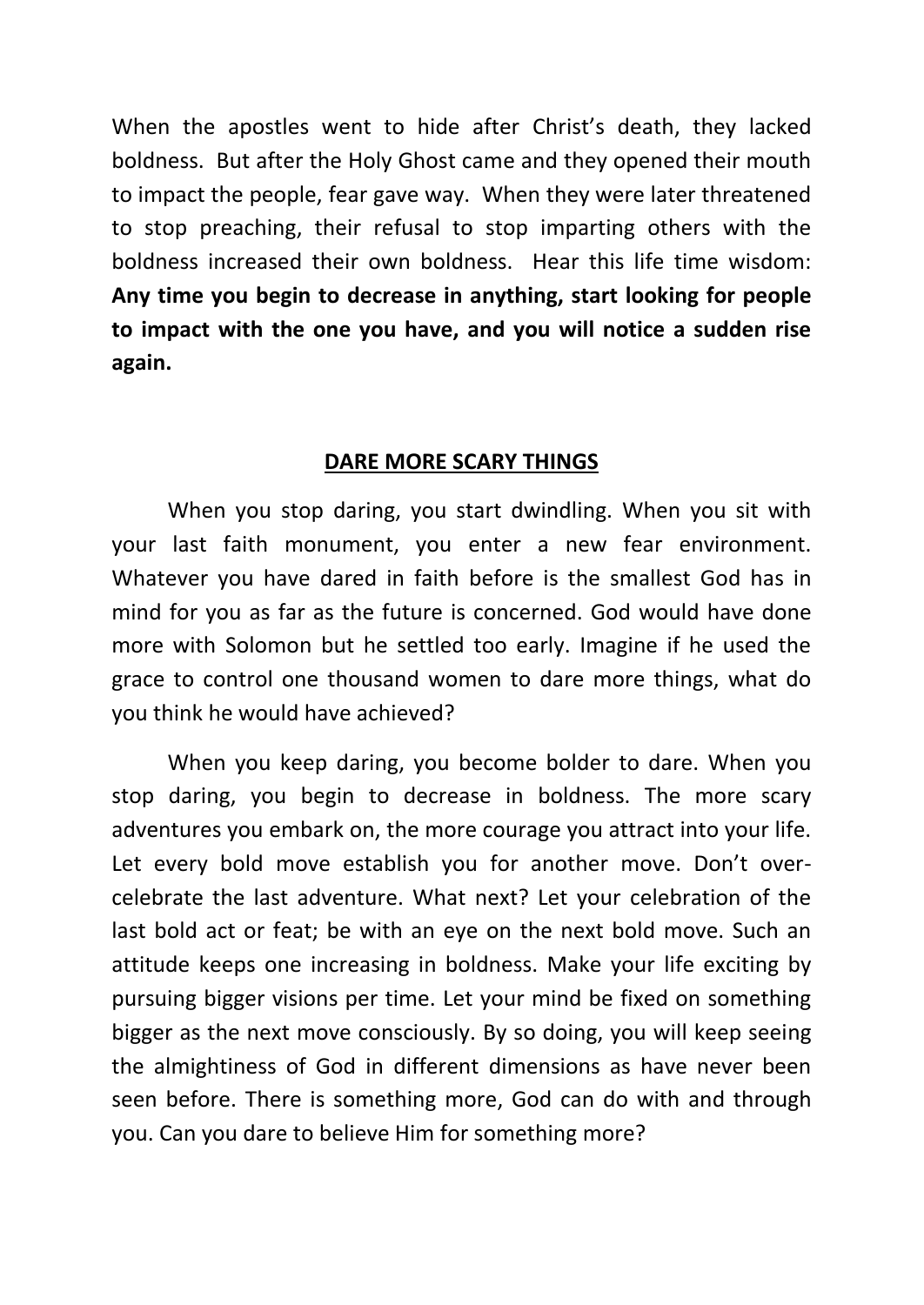Let the God that saw you through the last bold adventure be resorted to for the next one. Once God is approving it, go ahead boldly. Whenever you want to dare anything for God and there is fear in your heart, then God is likely telling you to go ahead; because God cannot be in support of fear but faith. I am not saying that anything you see, you should dare. Let lack of peace in your heart be the only restraining factor not fear! Dare when there is peace in your heart. Dare it despite fear. If it is lack of peace that is facing you, then you have to stop to check. But if it is fear, then God is releasing you to dare it in faith. Dare more and increase in boldness.

#### **ACCEPT CHALLENGES**

It is challenges that make champions. It is the acceptance of challenge that makes one a victor. The devil keeps throwing challenges at us every day and it is meant by God to increase our boldness. It is not in running away that you are blessed but in running towards.

Accept challenge to confront that difficult subject in School. If you fear it, then it is challenging you for a contest. Don't see fearful sights as coincidence; see it as a call for fight. Only those who accept challenge increase in boldness. Jonathan accepted the challenge from the Philistines and God wrought a great victory.

*''And Jonathan said, … come and let us go over unto the garrison of these uncircumcised; it may be that the Lord will work for us: for there is no restraint to the Lord to save by many or by few…. But if they say thus, come up unto us, then we will go up for the Lord hath delivered them into our hand and this shall be a sign unto us'' 1 Samuel 14:6, 10*

The sign of constant deliverance is never seen until there is acceptance of challenge. God will never step in for you if you don't step out; but as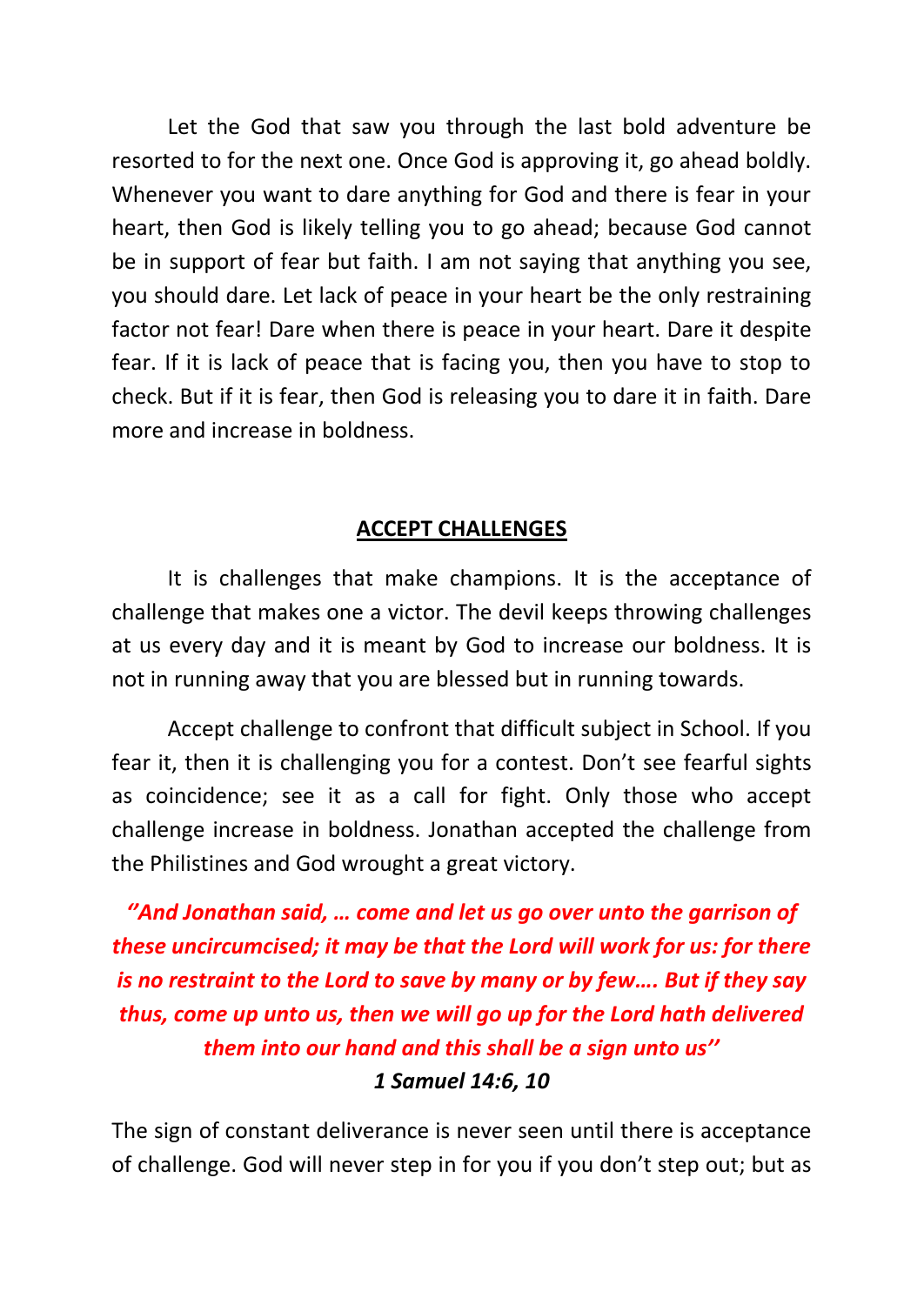you step out, you will increase in boldness. The constant acceptance of challenge is the sure guarantee to overcome fear. **Anything that torments your memory in fear is what God is asking you to confront.**

David accepted the Goliath challenge and increased his C.V. He added Goliath to the list of challenges he had conquered. That increased his courage for more of life battles. Others were running from Goliath for forty days in fear but David came and the 'mountain' became a level ground (1 Samuel 17). Stop looking always for the easy way out. That is what keeps people in fear. The more you run from challenges, the more fearful you become. The more challenges you confront, the bolder you become. Don't make God look weak. Accept challenges and you will see more of what God can do through you, stop looking at the possibility of failing or missing it. See failing as part of success and you will not be running from challenges.

#### **IF I DIE, I DIE**

The death of fear is when you no more fear death. When you are no more afraid of death, then the death of fear is confirmed. When you become ready for death nothing else will frighten you. When death is no more a threat, then fear will actually become a past tense. That is the highest level of boldness – confronting death.

Esther was ready to die and she became bold to dare what no one else has dared.

*"Go, gather all the Jews who are present in Shushan, and fast for me…… My maids and I will fast likewise. And so I will go to the King which is against the law, and if I perish, I perish!" Esther 4:16 (NKJV)*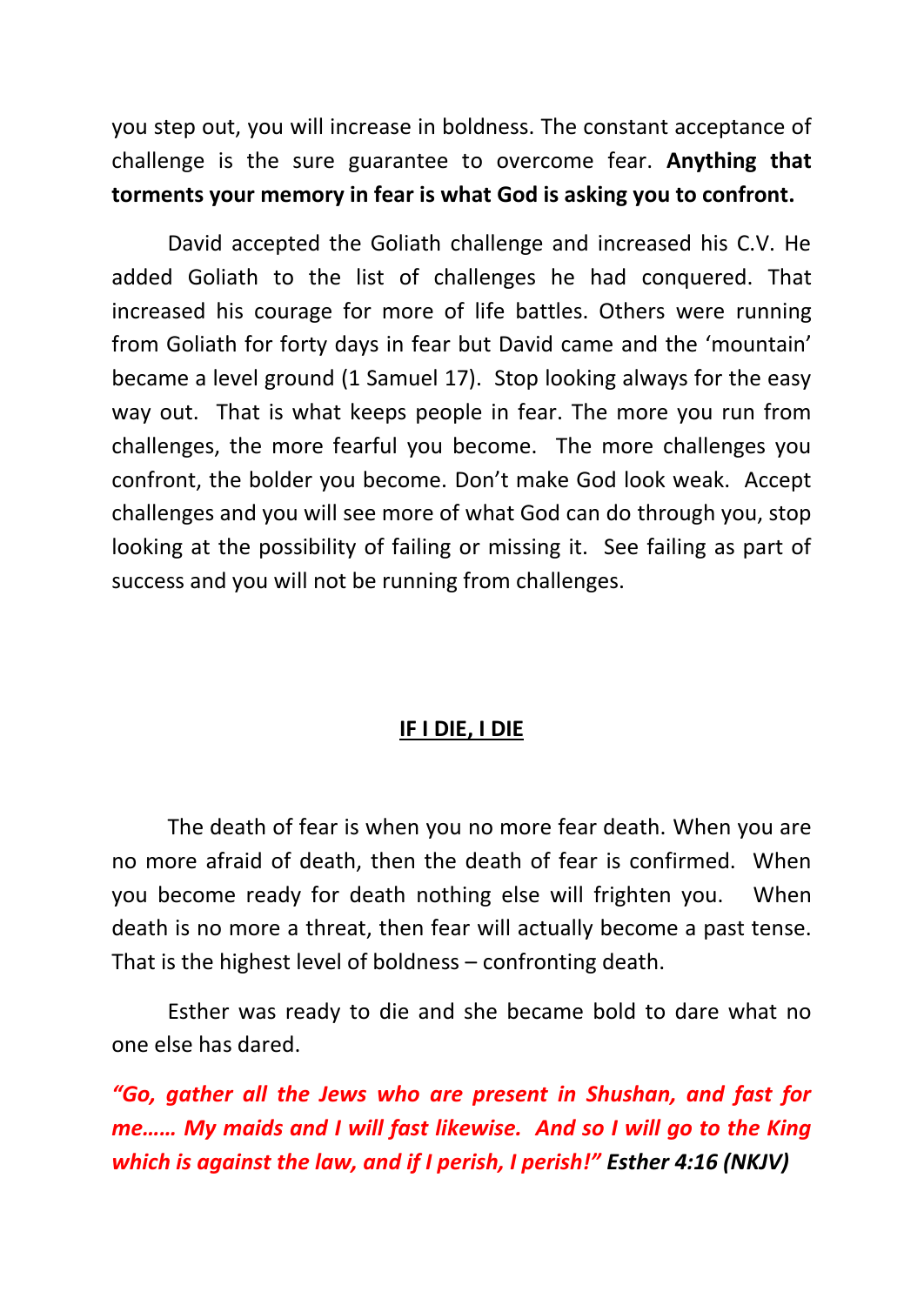Shedrach, Meshach and Abednego were ready to die and they were bold to stand before the king who wanted them to commit idolatry. They said:

# *"O Nebuchadnezzar, we are not careful to answer thee in this matter. If it be so, our God whom we serve is able to deliver us from the burning fiery furnace, and he will deliver us out of thine hand, O King. But if not be it known unto thee, O King, that we will not serve thy gods, nor worship the golden image which thou hast set up" Daniel 3:16-18*

Daniel was ready to be devoured by hungry lions, and he was bold enough to pray as was his custom despite the contrary decree in the land that forbade prayers. The truth is that, those who don't fear death hardly die prematurely. Those who on the other hand fears death are the ones that die easily.

The right foundation to dare death is love for God and man. Any selfish desire that pushes you to dare death is foolishness. But establish it clearly in your heart that the fear of death should not be strong enough to keep you on one spot. Be determined to press forward in advancement despite fearful sights. Have that mindset and your life will be a progressive and a fulfilling life. You will have a joyful end if you refuse to let fear keep you on a spot. That is what Apostle Paul meant when he said:

## *"But none of these things move me, neither count I my life dear unto myself, so that I might finish my course with joy…." Acts 20:24*

 Don't be thinking always of yourself, your comfort, or convenience and put God and men aside. That lifestyle leaves one in fear. Desire to please God and serve humanity like Esther; and you will live above fear.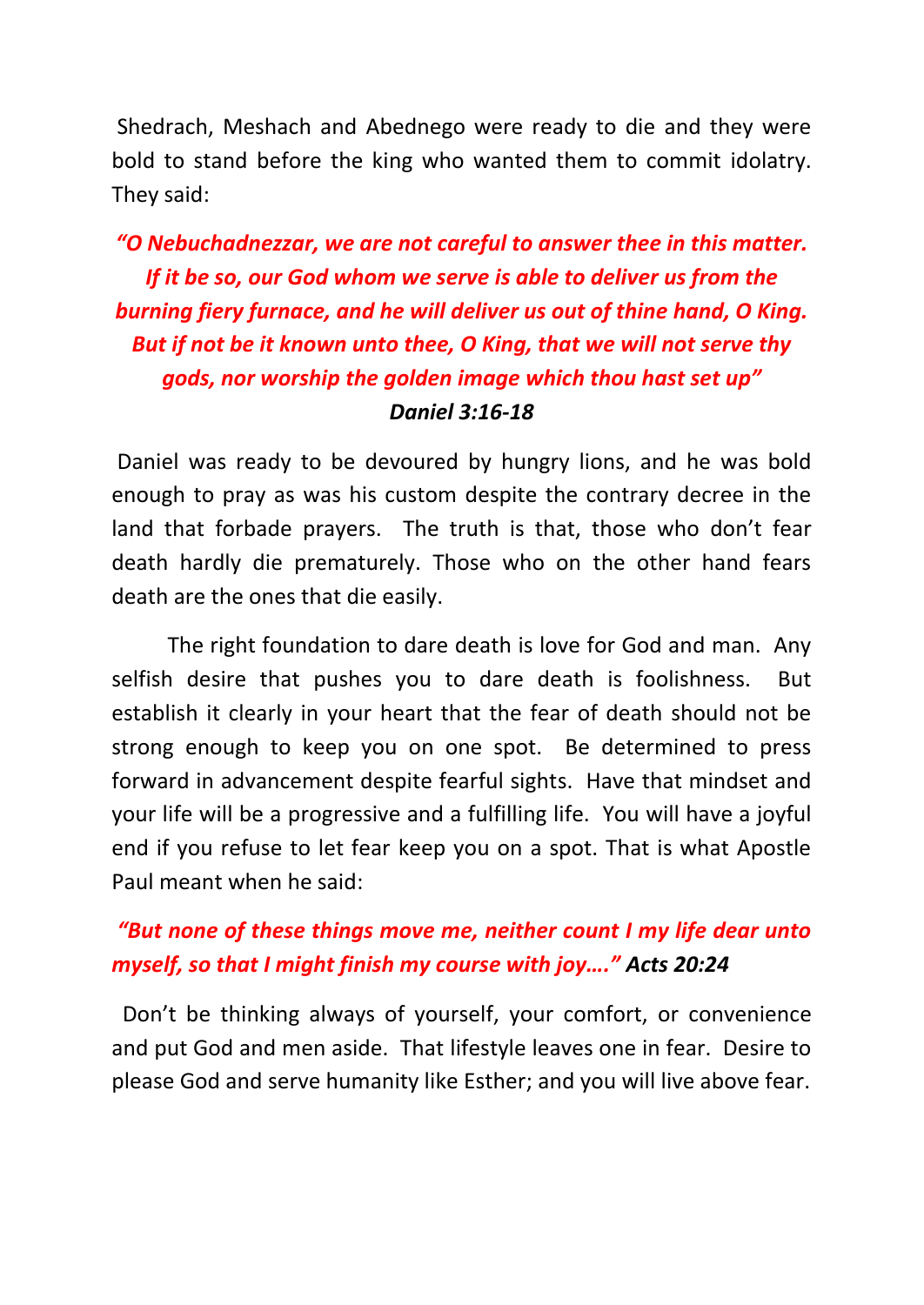# **FEAR GOD FIRST……**

## *"The fear of the LORD is the beginning…." Proverbs 1:7*

The boldness of God can only be connected with the fear of God. Until God becomes your highest object of reverence you can't connect with His fearless nature. Your reverence for God is established first by accepting His salvation offer through which access to Him is made possible. This salvation offer is accepted by accepting that you are a sinner that needs a savior, believing in your heart that Jesus is that savior and that God raised Him from the death for your justification; and to confess with your mouth Jesus to be your own savior. If you want the content of this book to be fully manifest in your life you need to make this commitment today. You can do so by praying this prayer meaning every word of it to give your life over to Jesus.

 **"Lord Jesus, I thank you for dying for me because you love me; I thank you for also given me this opportunity to come to you. I repent of my sins and I ask you to come into my life; I submit my life completely to you and I receive strength from today to live for you all the days of my life in Jesus name. Amen"**

#### **CONGRATULATIONS!!!**

Now, you are a child of God and you have been empowered by Jesus to walk in boldness and live above fear just the way Jesus walked, all the days of your life. Get yourself established in God right away by planting yourself in a church where you will be nurtured and tutored in the ways of God.

We will be very glad to hear from you, if you prayed the above prayer.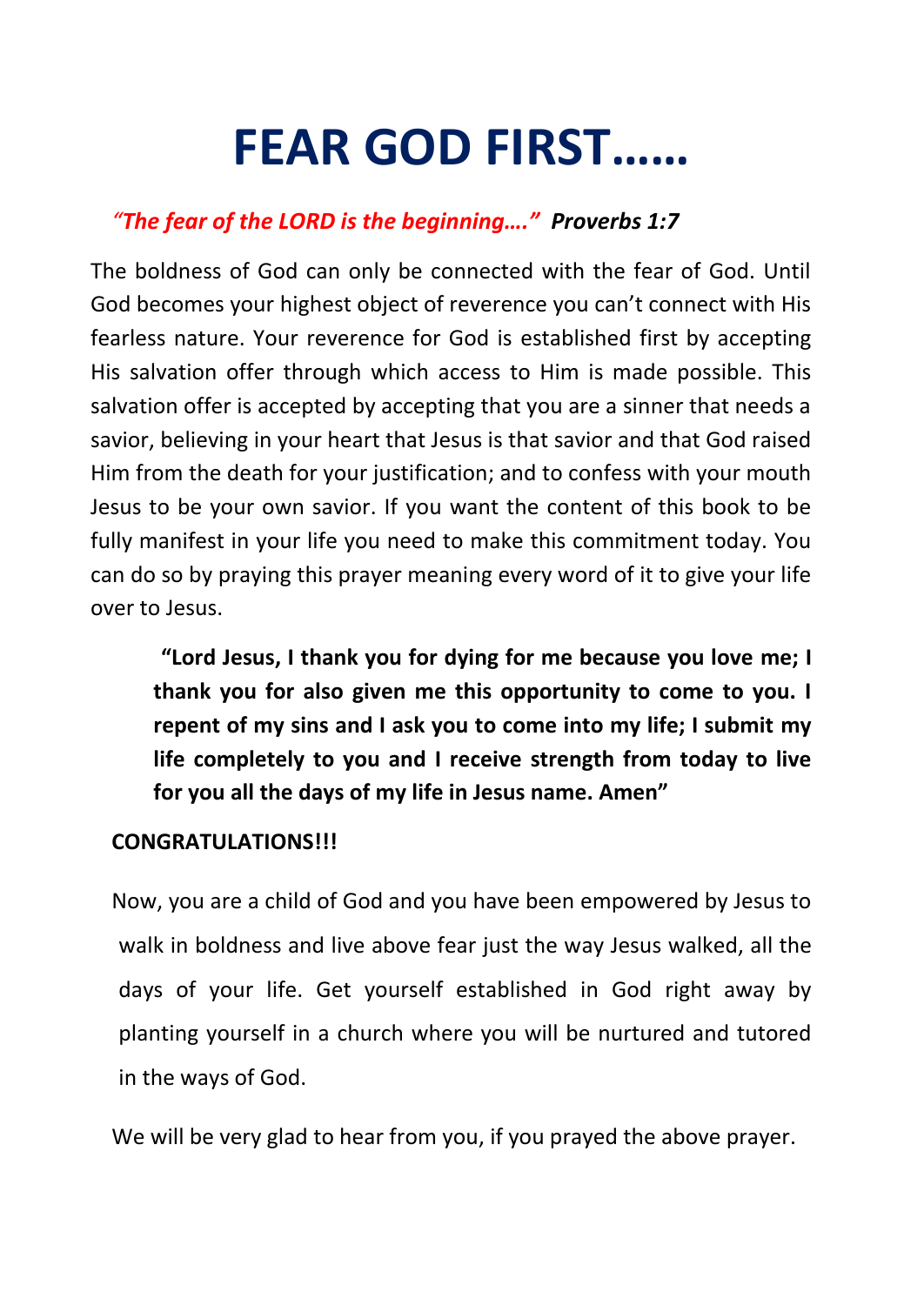You can contact us with the address below.

#### **THE KING'S TREASURE CHRISTIAN CENTRE**

#### **(TREASURE HOUSE)**

#### **@ BRIGHTER SUITES, OFF WESTERN BYE PASS**

#### **MINNA, NIGER STATE, NIGERIA**

TEL. 08069666304 07058449518

Email: [innocentmichael01@gmail.com](mailto:innocentmichael01@gmail.com)

Or visit: **www.treasuresofgrace.org.ng**